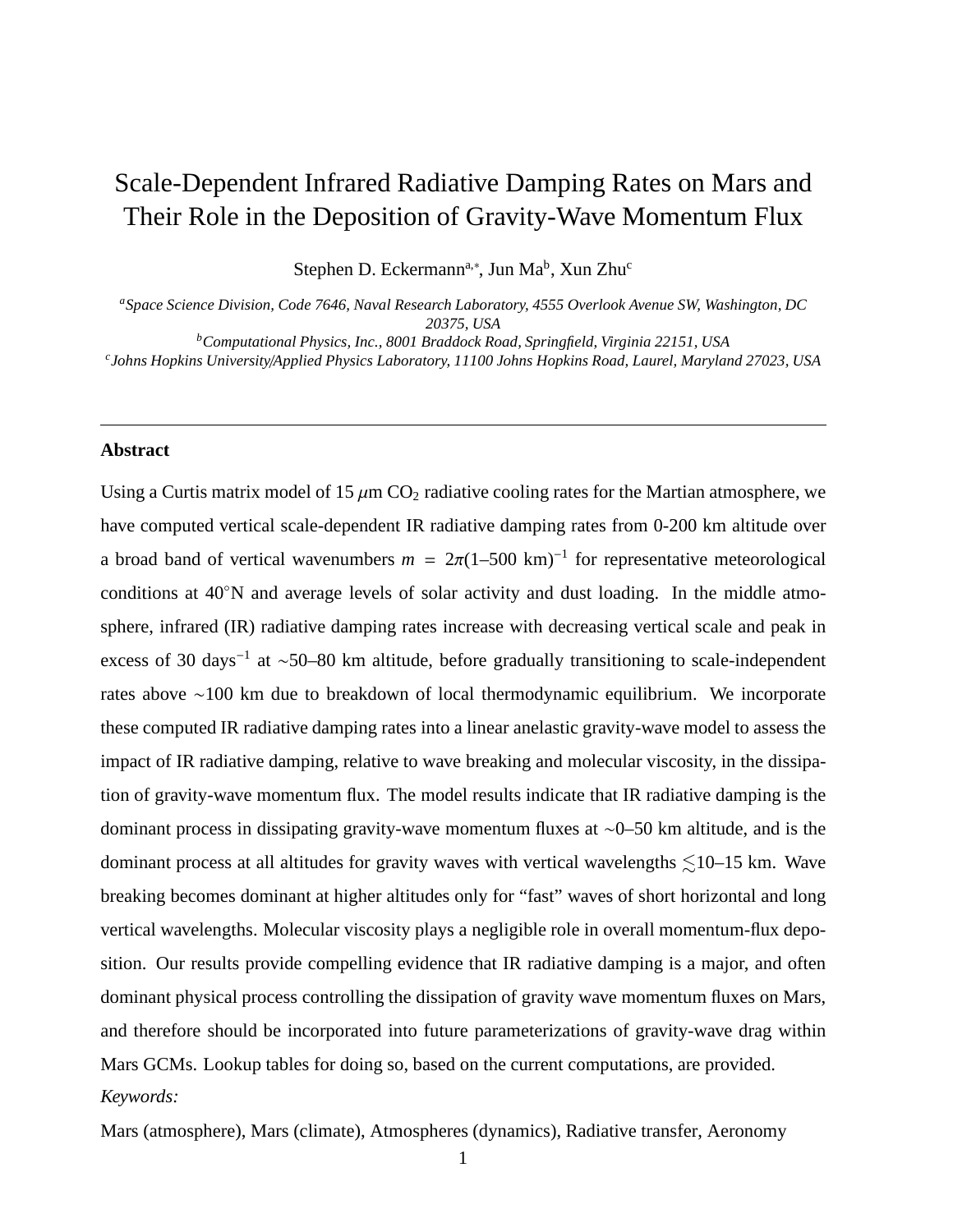| <b>Report Documentation Page</b>                                                                                                                                                                                                                                                                                                                                                                                                                                                                                                                                                                                                                                                                                                                                                                                                                                                                                                                                                                                                                                                                                                                                                                                                                                                                                                                                                                                                                                                                                                                                                                                                                                                                                                                                                                                                                                           | Form Approved<br>OMB No. 0704-0188                 |                                                     |  |  |  |
|----------------------------------------------------------------------------------------------------------------------------------------------------------------------------------------------------------------------------------------------------------------------------------------------------------------------------------------------------------------------------------------------------------------------------------------------------------------------------------------------------------------------------------------------------------------------------------------------------------------------------------------------------------------------------------------------------------------------------------------------------------------------------------------------------------------------------------------------------------------------------------------------------------------------------------------------------------------------------------------------------------------------------------------------------------------------------------------------------------------------------------------------------------------------------------------------------------------------------------------------------------------------------------------------------------------------------------------------------------------------------------------------------------------------------------------------------------------------------------------------------------------------------------------------------------------------------------------------------------------------------------------------------------------------------------------------------------------------------------------------------------------------------------------------------------------------------------------------------------------------------|----------------------------------------------------|-----------------------------------------------------|--|--|--|
| Public reporting burden for the collection of information is estimated to average 1 hour per response, including the time for reviewing instructions, searching existing data sources, gathering and<br>maintaining the data needed, and completing and reviewing the collection of information. Send comments regarding this burden estimate or any other aspect of this collection of information,<br>including suggestions for reducing this burden, to Washington Headquarters Services, Directorate for Information Operations and Reports, 1215 Jefferson Davis Highway, Suite 1204, Arlington<br>VA 22202-4302. Respondents should be aware that notwithstanding any other provision of law, no person shall be subject to a penalty for failing to comply with a collection of information if it<br>does not display a currently valid OMB control number.                                                                                                                                                                                                                                                                                                                                                                                                                                                                                                                                                                                                                                                                                                                                                                                                                                                                                                                                                                                                         |                                                    |                                                     |  |  |  |
| 1. REPORT DATE<br>2010                                                                                                                                                                                                                                                                                                                                                                                                                                                                                                                                                                                                                                                                                                                                                                                                                                                                                                                                                                                                                                                                                                                                                                                                                                                                                                                                                                                                                                                                                                                                                                                                                                                                                                                                                                                                                                                     | 2. REPORT TYPE                                     | <b>3. DATES COVERED</b><br>00-00-2010 to 00-00-2010 |  |  |  |
| <b>4. TITLE AND SUBTITLE</b>                                                                                                                                                                                                                                                                                                                                                                                                                                                                                                                                                                                                                                                                                                                                                                                                                                                                                                                                                                                                                                                                                                                                                                                                                                                                                                                                                                                                                                                                                                                                                                                                                                                                                                                                                                                                                                               | 5a. CONTRACT NUMBER                                |                                                     |  |  |  |
| <b>Scale-Dependent Infrared Radiative Damping Rates on Mars and Their</b><br>Role in the Deposition of Gravity-Wave Momentum Flux                                                                                                                                                                                                                                                                                                                                                                                                                                                                                                                                                                                                                                                                                                                                                                                                                                                                                                                                                                                                                                                                                                                                                                                                                                                                                                                                                                                                                                                                                                                                                                                                                                                                                                                                          |                                                    | 5b. GRANT NUMBER                                    |  |  |  |
|                                                                                                                                                                                                                                                                                                                                                                                                                                                                                                                                                                                                                                                                                                                                                                                                                                                                                                                                                                                                                                                                                                                                                                                                                                                                                                                                                                                                                                                                                                                                                                                                                                                                                                                                                                                                                                                                            |                                                    | 5c. PROGRAM ELEMENT NUMBER                          |  |  |  |
| 6. AUTHOR(S)                                                                                                                                                                                                                                                                                                                                                                                                                                                                                                                                                                                                                                                                                                                                                                                                                                                                                                                                                                                                                                                                                                                                                                                                                                                                                                                                                                                                                                                                                                                                                                                                                                                                                                                                                                                                                                                               |                                                    | 5d. PROJECT NUMBER                                  |  |  |  |
|                                                                                                                                                                                                                                                                                                                                                                                                                                                                                                                                                                                                                                                                                                                                                                                                                                                                                                                                                                                                                                                                                                                                                                                                                                                                                                                                                                                                                                                                                                                                                                                                                                                                                                                                                                                                                                                                            | <b>5e. TASK NUMBER</b>                             |                                                     |  |  |  |
|                                                                                                                                                                                                                                                                                                                                                                                                                                                                                                                                                                                                                                                                                                                                                                                                                                                                                                                                                                                                                                                                                                                                                                                                                                                                                                                                                                                                                                                                                                                                                                                                                                                                                                                                                                                                                                                                            | 5f. WORK UNIT NUMBER                               |                                                     |  |  |  |
| 7. PERFORMING ORGANIZATION NAME(S) AND ADDRESS(ES)<br><b>Naval Research Laboratory, Space Science Division, Code 7646, 4555</b><br><b>Overlook Avenue SW, Washington, DC, 20375</b>                                                                                                                                                                                                                                                                                                                                                                                                                                                                                                                                                                                                                                                                                                                                                                                                                                                                                                                                                                                                                                                                                                                                                                                                                                                                                                                                                                                                                                                                                                                                                                                                                                                                                        | 8. PERFORMING ORGANIZATION<br><b>REPORT NUMBER</b> |                                                     |  |  |  |
| 9. SPONSORING/MONITORING AGENCY NAME(S) AND ADDRESS(ES)                                                                                                                                                                                                                                                                                                                                                                                                                                                                                                                                                                                                                                                                                                                                                                                                                                                                                                                                                                                                                                                                                                                                                                                                                                                                                                                                                                                                                                                                                                                                                                                                                                                                                                                                                                                                                    |                                                    | 10. SPONSOR/MONITOR'S ACRONYM(S)                    |  |  |  |
|                                                                                                                                                                                                                                                                                                                                                                                                                                                                                                                                                                                                                                                                                                                                                                                                                                                                                                                                                                                                                                                                                                                                                                                                                                                                                                                                                                                                                                                                                                                                                                                                                                                                                                                                                                                                                                                                            |                                                    | 11. SPONSOR/MONITOR'S REPORT<br>NUMBER(S)           |  |  |  |
| 12. DISTRIBUTION/AVAILABILITY STATEMENT<br>Approved for public release; distribution unlimited                                                                                                                                                                                                                                                                                                                                                                                                                                                                                                                                                                                                                                                                                                                                                                                                                                                                                                                                                                                                                                                                                                                                                                                                                                                                                                                                                                                                                                                                                                                                                                                                                                                                                                                                                                             |                                                    |                                                     |  |  |  |
| <b>13. SUPPLEMENTARY NOTES</b><br>Icarus (submitted).                                                                                                                                                                                                                                                                                                                                                                                                                                                                                                                                                                                                                                                                                                                                                                                                                                                                                                                                                                                                                                                                                                                                                                                                                                                                                                                                                                                                                                                                                                                                                                                                                                                                                                                                                                                                                      |                                                    |                                                     |  |  |  |
| 14. ABSTRACT<br>Using a Curtis matrix model of 15 $\&\#956$ ; m CO2 radiative cooling rates for the Martian atmosphere, we<br>have computed vertical scale-dependent IR radiative damping rates from 0-200 km altitude over a broad<br>band of vertical wavenumbers $m = 2$ (1?500 km)−1 for representative meteorological conditions at<br>40◦N and average levels of solar activity and dust loading. In the middle atmosphere infrared (IR)<br>radiative damping rates increase with decreasing vertical scale and peak in excess of 30 days −1 at<br>∼50?80 km altitude, before gradually transitioning to scale-independent rates above ∼100<br>km due to breakdown of local thermodynamic equilibrium. We incorporate these computed IR radiative<br>damping rates into a linear anelastic gravity-wave model to assess the impact of IR radiative damping,<br>relative to wave breaking and molecular viscosity, in the dissipation of gravity-wave momentum flux. The<br>model results indicate that IR radiative damping is the dominant process in dissipating gravity-wave<br>momentum fluxes at ∼0?50 km altitude, and is the dominant process at all altitudes for gravity<br>waves with vertical wavelengths .10?15 km. Wave breaking becomes dominant at higher altitudes only for<br>?fast? waves of short horizontal and long vertical wavelengths. Molecular viscosity plays a negligible role<br>in overall momentum-flux deposition. Our results provide compelling evidence that IR radiative damping<br>is a major, and often dominant physical process controlling the dissipation of gravity wave momentum<br>fluxes on Mars and therefore should be incorporated into future parameterizations of gravity-wave drag<br>within Mars GCMs. Lookup tables for doing so, based on the current computations, are provided.<br><b>15. SUBJECT TERMS</b> |                                                    |                                                     |  |  |  |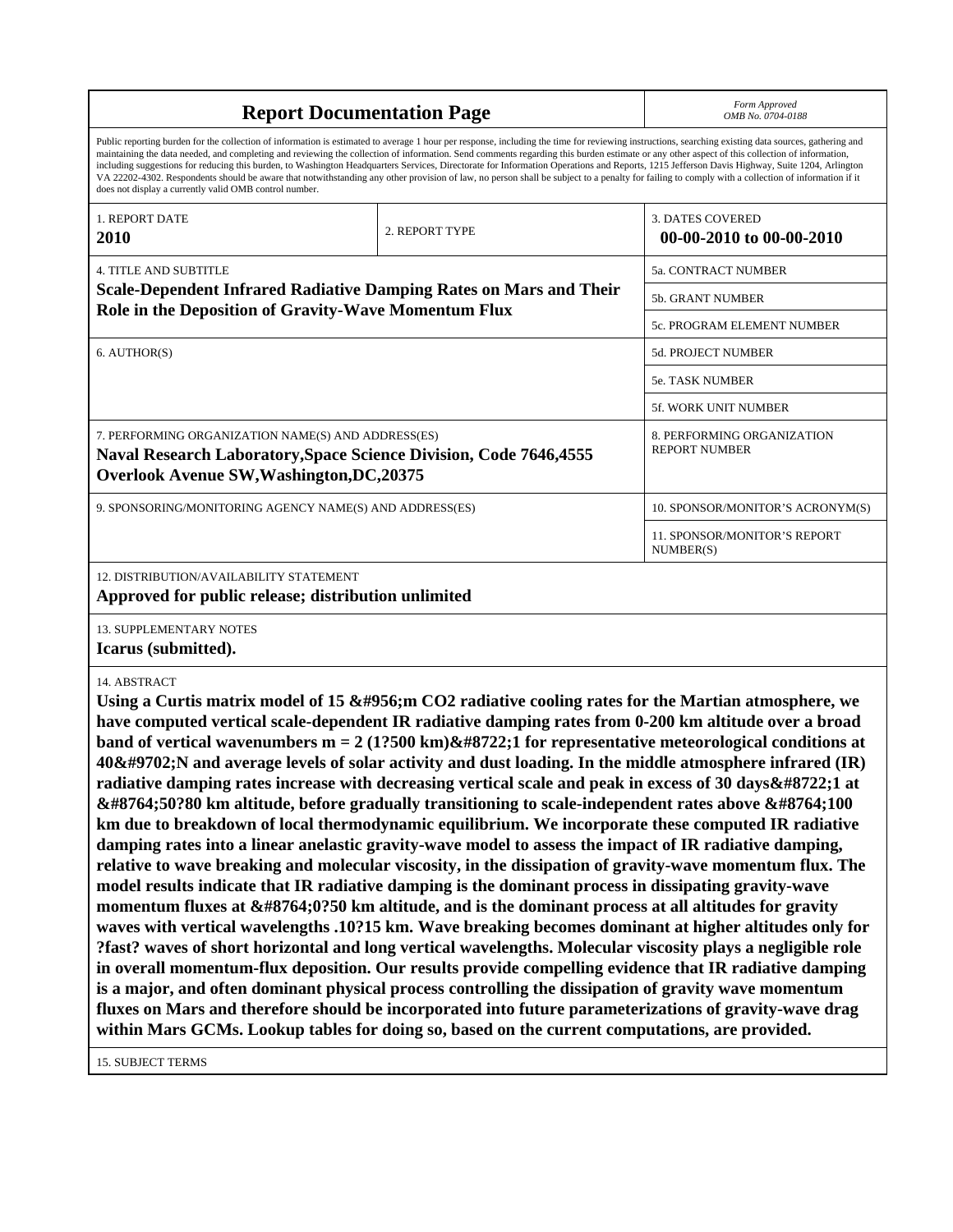| 16. SECURITY CLASSIFICATION OF: |                             |                              | 17. LIMITATION OF              | 18. NUMBER | 19a. NAME OF              |
|---------------------------------|-----------------------------|------------------------------|--------------------------------|------------|---------------------------|
|                                 |                             |                              | <b>ABSTRACT</b>                | OF PAGES   | <b>RESPONSIBLE PERSON</b> |
| a. REPORT<br>unclassified       | b. ABSTRACT<br>unclassified | c. THIS PAGE<br>unclassified | Same as<br><b>Report (SAR)</b> | 40         |                           |

**Standard Form 298 (Rev. 8-98)**<br>Prescribed by ANSI Std Z39-18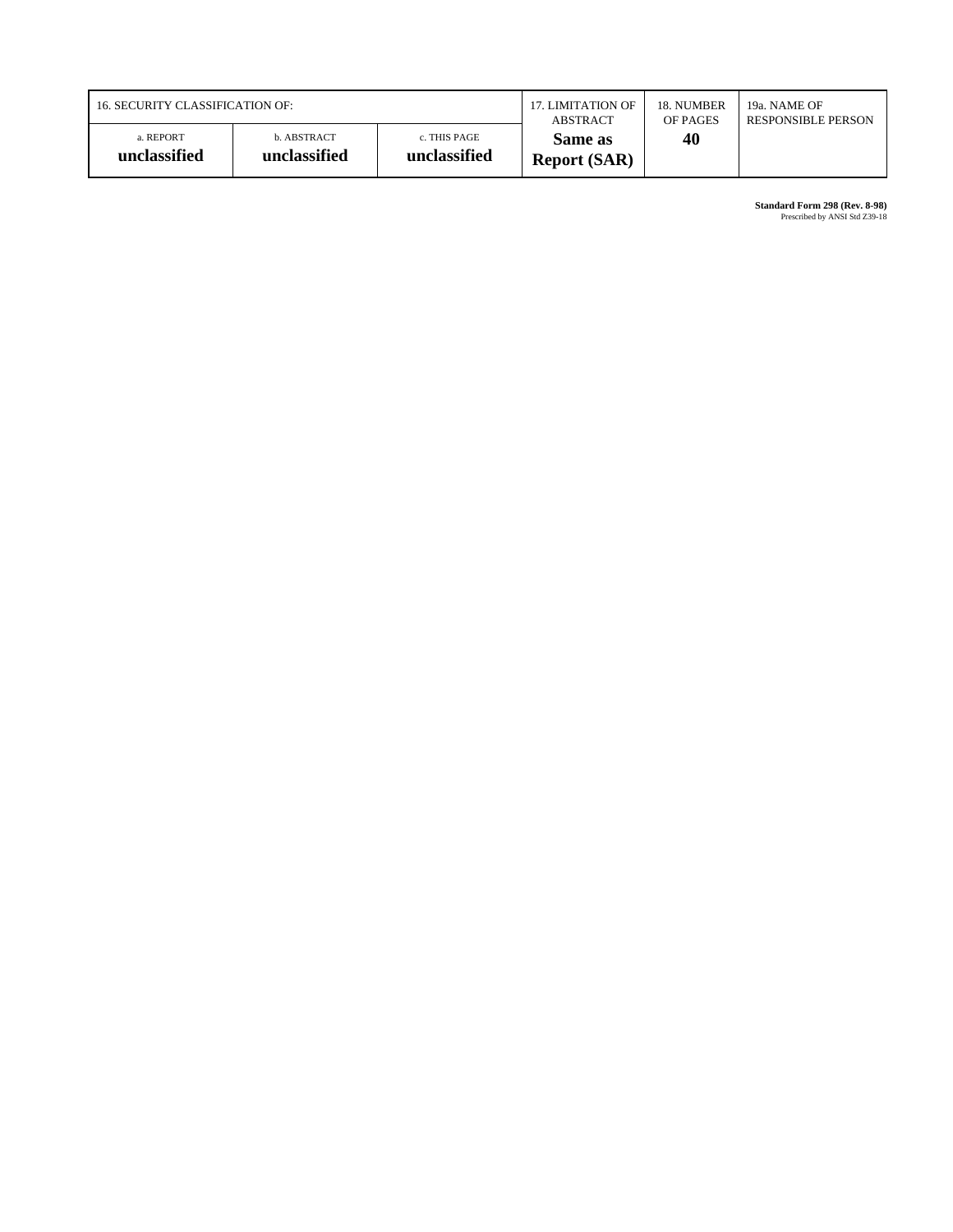<sup>∗</sup>Corresponding Author: Tel +1(202)404-1299; Fax +1(202)404-8090; E-mail address: stephen.eckermann@nrl.navy.mil

*Email addresses:* stephen.eckermann@nrl.navy.mil (Stephen D. Eckermann), jma@cpi.com (Jun Ma), xun.zhu@jhuapl.edu (Xun Zhu)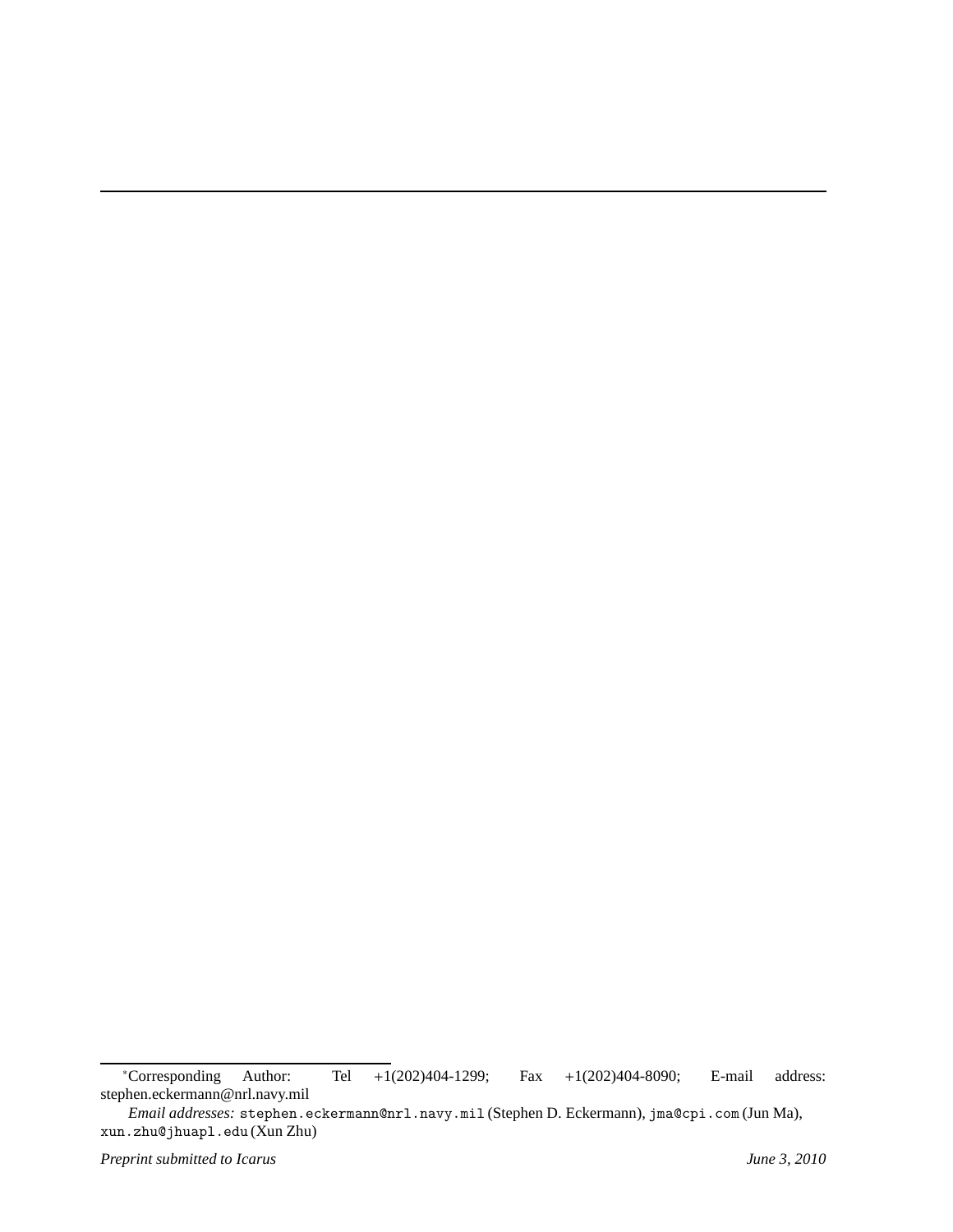# **1. Introduction**

Being ~95%  $CO<sub>2</sub>$  by mixing ratio, the thermal balance of the Martian atmosphere is driven to a large degree by infrared (IR) radiative transfer (RT) among  $CO<sub>2</sub>$  bands, particularly 15  $\mu$ m cooling and heating by absorption of solar radiation in near-IR bands. The advent of satellite remote sensing of the Martian atmosphere has spurred development of detailed atmospheric RT codes (López-Valverde and López-Puertas, 1994), to improve both the retrieval of atmospheric parameters from passive IR remote sensors (Kleinböhl et al., 2009), as well as the parameterizations of radiative heating and cooling rates embedded within Martian general circulation models (GCMs: e.g., González-Galindo et al., 2009). These models have highlighted the importance of departures from local thermodynamic equilibrium (LTE) in  $CO<sub>2</sub>$  IR RT that significantly modify net heating and cooling rates above ∼80 km altitude (López-Puertas and López-Valverde, 1995; López-Valverde et al., 1998).

Finite computational resources make it impractical to incorporate detailed RT codes within Martian GCMs to compute net  $CO<sub>2</sub>$  IR heating and cooling rates, and much simpler (i.e. faster) parameterizations are needed.  $CO<sub>2</sub>$  IR radiative cooling rates are currently parameterized in Mars GCMs at high altitudes by local cooling-to-space approximations tuned to reproduce results of detailed offline non-LTE RT calculations, and at low altitudes by simplified wide-band LTE-based schemes (Forget et al., 1999; Richardson et al., 2007; González-Galindo et al., 2009).

These same computational constraints force the GCMs to operate at gridpoint resolutions that are too coarse to resolve the full spatial spectrum of atmospheric dynamics that can exist in the Martian atmosphere (Imamura et al., 2007). Gravity waves, for example, are mostly unresolved by Martian GCMs, and so the missing effects of their momentum flux deposition on the resolved circulation (so-called gravity-wave drag) must be parameterized, again using simplified fast algorithms (e.g., Joshi et al., 1996; Collins et al., 1997; Forget et al., 1999).

Local IR cooling parameterizations ignore the inherently nonlocal nature of radiative cooling: for example, that an atmospheric layer wedged between two colder layers will generally cool more rapidly than if the temperature is identical in all three layers. Thus vertical structure in atmospheric temperature profiles can significantly change IR cooling rates. At higher altitudes where cooling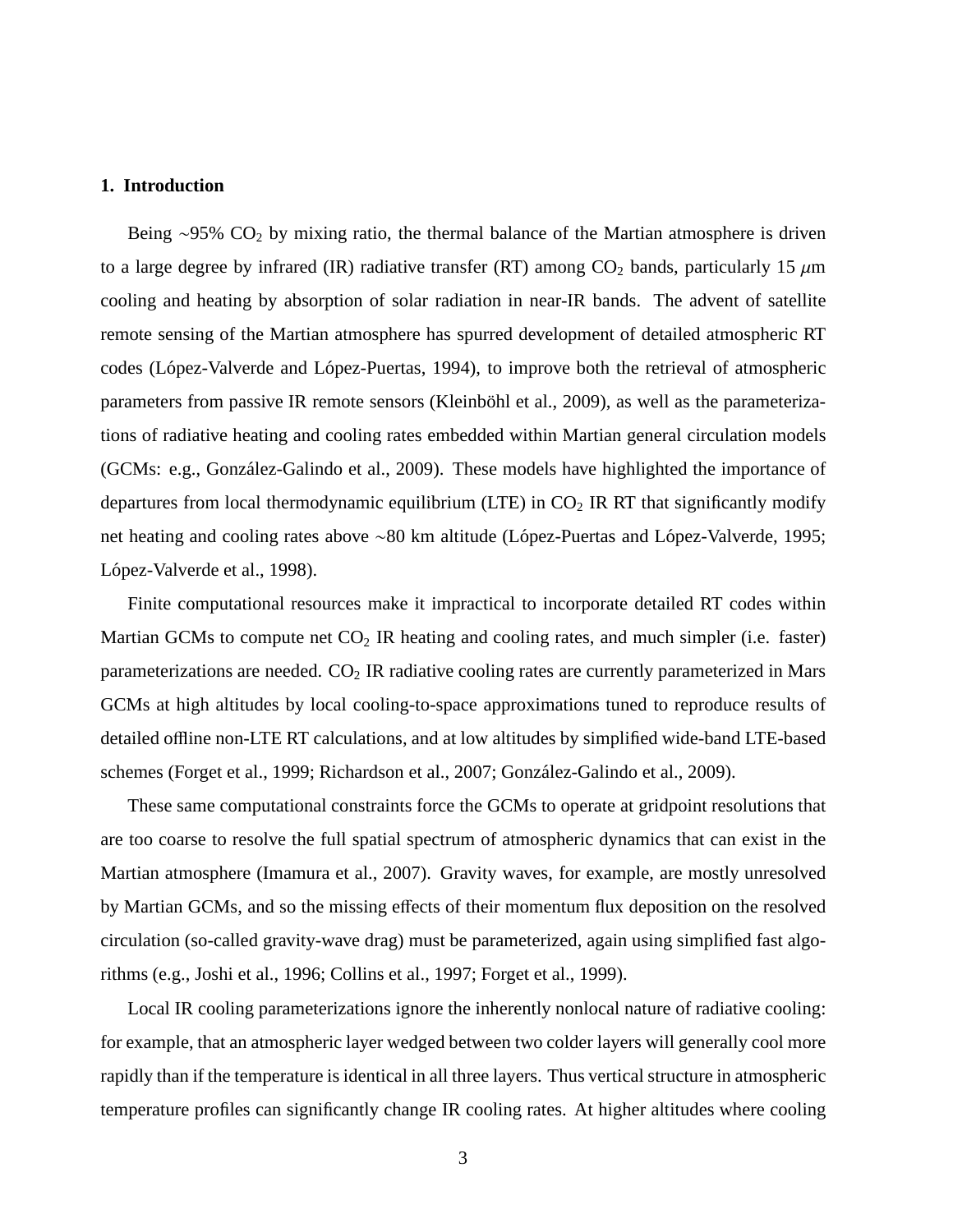rates on Mars are the largest, most of the short vertical scale structure in atmospheric temperature profiles is produced by gravity wave oscillations (Fritts et al., 2006; Creasey et al., 2006), which the GCMs do not resolve. This suggests a potentially important interaction between gravity wave dynamics and IR radiative cooling that the existing uncoupled parameterizations of each process in Mars GCMs miss entirely.

The general issue has been recognized in planetary atmosphere for many years (e.g., Spiegel, 1957; Sasamori and London, 1966; Goody and Belton, 1967). In the Earth's atmosphere, Fels (1982) showed that standard WKB methods for gravity waves could be applied in the computation of the gravity-wave-modulated IR cooling rate, which yielded a local IR radiative relaxation rate that acted to damp the gravity wave-induced temperature perturbations. This damping rate varied according to the wave's vertical wavelength  $\lambda_z$ . The Fels approach has been extended in various ways to more realistic non-LTE RT models (Shved and Utyakovsky, 1983; Fels, 1984; Zhu and Strobel, 1991; Zhu, 1993; Bresser et al., 1995) and the resulting scale-dependent IR damping rates have been incorporated within parameterizations of gravity wave dynamics on Earth (e.g., Marks and Eckermann, 1995; Eckermann and Marks, 1997).

The analytical methods of Fels (1984) were applied by Imamura and Ogawa (1995) to 15  $\mu$ m  $CO<sub>2</sub>$  cooling within the atmospheres of Earth, Mars and Venus. On Mars, they inferred scaledependent IR damping rates that were significantly faster than on Earth. They also estimated the relative impacts of molecular viscosity and radiative cooling on the dissipation of gravity waves as a function of altitude and  $\lambda_z$  on each planet. Despite these suggestive preliminary findings, there has been, as far as we are aware, no additional research on scale-dependent IR radiative damping on Mars. In particular, it continues to be unclear whether IR radiative damping has any relevance to the dissipation of gravity-wave momentum flux on Mars.

Thus, this study has two parts. First, in section 2 we formulate and validate a Curtis-matrix model of 15  $\mu$ m radiative cooling on Mars, and apply it in section 3 to compute scale-dependent IR radiative damping rates. Then, in section 4 we incorporate these damping rates into simple anelastic models of gravity wave dynamics on Mars, to assess their impact on gravity-wave momentum-flux deposition, relative to wave breaking and molecular viscous dissipation. Section 5 summarizes our major findings and conclusions concerning the impact of IR radiative damping on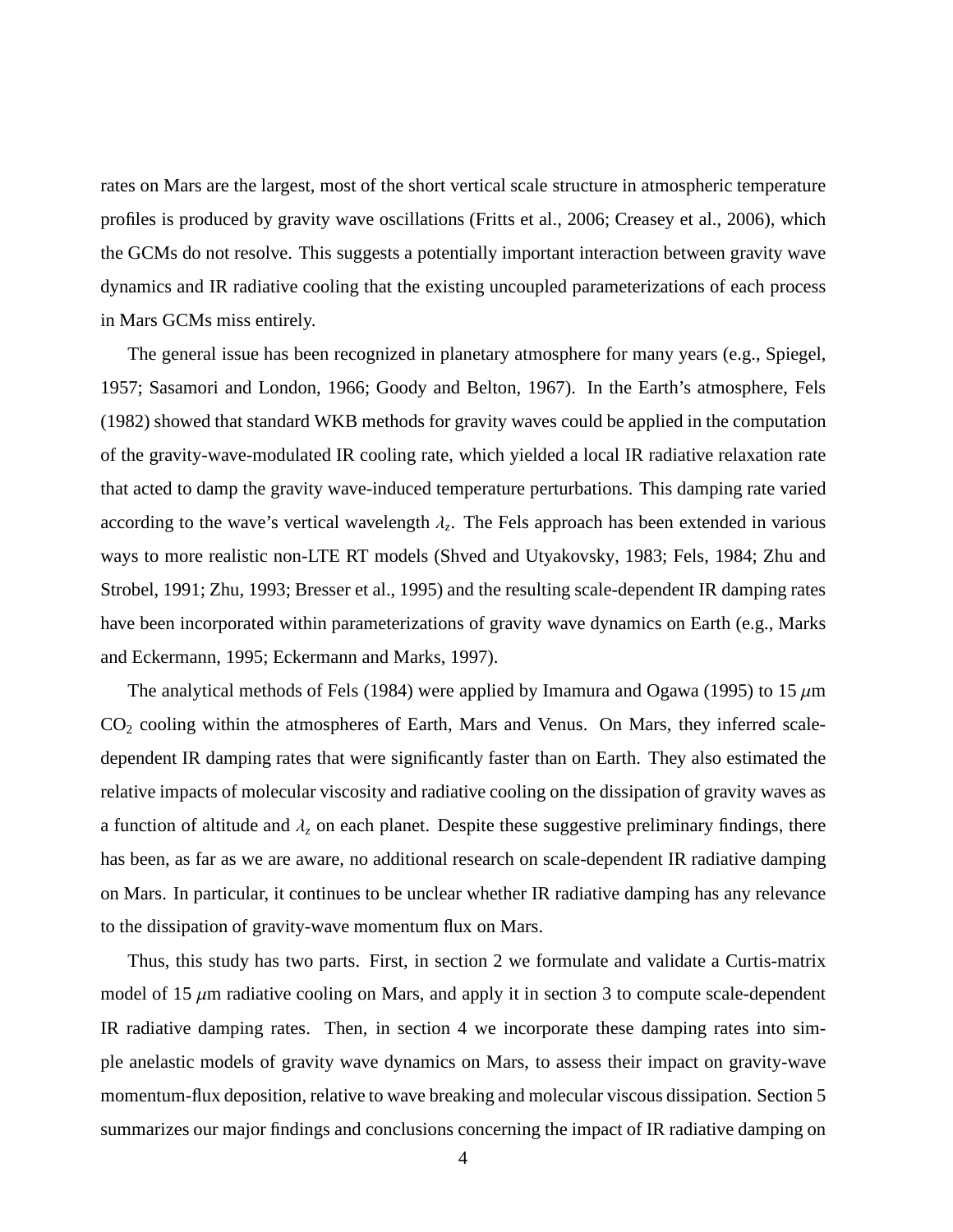gravity-wave momentum-flux deposition on Mars.

# **2. CO<sup>2</sup> 15** µ**m Cooling Rates for Mars**

# *2.1. Model*

Exact calculations of  $CO<sub>2</sub>$  IR cooling rates involve solving the RT equation numerically using first-principles line-by-line integration through an optically thick Martian atmosphere. High accuracy requires multiple integrations over a range of radiance paths and a fine IR frequency grid, which is prohibitively expensive computationally, and thus performed only occasionally for validation purposes (e.g., Zhu, 1990; Fomichev, 2009). In common with many previous studies of IR cooling on Earth (e.g., Zhu, 1990) and Mars (e.g., López-Valverde and López-Puertas, 1994), we compute a faster approximate solution using Curtis matrices.

Ignoring boundary flux terms, the cooling rate expressed in Curtis-matrix form is

$$
\mathbf{Q} \equiv \frac{d\mathbf{T}}{dt} = \mathbf{C}\mathbf{\Theta}.
$$
 (1)

Here **Q**, **T** and Θ are column vectors representing a discretized vertical profile of cooling rate, temperature and normalized source function at a series of vertical grid points  $k = 1...L$  at successive altitude (pressure) levels  $z_k$  ( $p_k$ ), and **C** is the  $L \times L$  Curtis matrix that specifies the generally nonlocal dependence of cooling rate on temperature and mixing ratio.

Inclusion of a complete list of  $CO<sub>2</sub>$  vibration-translation (V-T) and vibration-vibration (V-V) transitions in (1) yields a large number of nonlinearly coupled rate and RT equations which can be very difficult or even impractical to solve numerically (Kutepov et al., 1998). For the reduced collection of major V-T and V-V transitions used by Dickinson (1984), Zhu (1990) showed that nonlinearity in the resulting equations arose from coupling terms due to V-V exchanges which, if eliminated, reduced the system to an equivalent two-energy-level problem. While V-V transitions are clearly significant to the RT in individual sub-bands, Zhu (1990) argued that they were less significant in determining total non-LTE cooling rates over the entire band. Offline calculations by Zhu and Strobel (1990) found errors of no more than ∼1 K day<sup>−</sup><sup>1</sup> in total IR cooling rate at the Earth's mesopause when V-V transitions were ignored. For Mars, López-Puertas and López-Valverde (1995) also found little change in total cooling rate when V-V rates were varied. Their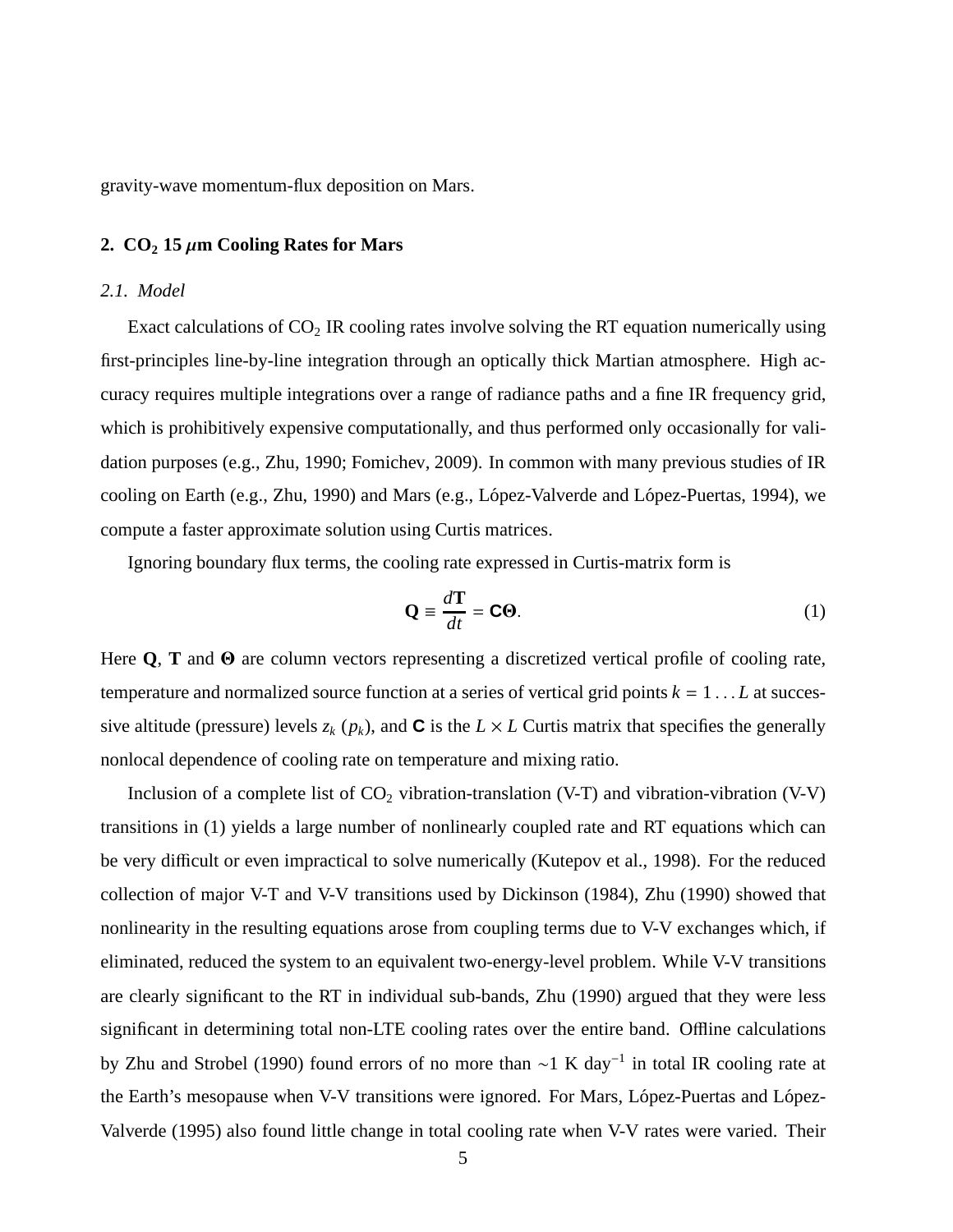results also indicated that the contribution of V-V transitions to the total cooling rate in the Martian atmosphere is smaller than on Earth. Hence we ignore V-V transitions in what follows.

For the resulting equivalent two-energy-level Curtis-matrix model of Zhu (1990), Zhu et al. (1992) developed an algorithm for deriving cooling rates for arbitrary atmospheres by interpolating a reference Curtis matrix  $\mathbf{C}_0$ , computed for reference profiles of pressure  $p_0$ , temperature  $T_0$  and CO<sub>2</sub> mixing ratio  $r_0^{\text{CO}_2}$  $_{0}^{\text{CO}_2}$ , to yield a solution for given *p*, *T* and  $r^{\text{CO}_2}$ . The element (*j*, *k*) of the interpolated Curtis matrix  $\bf{C}$  is derived by modifying the reference value  $C_{jk}^0$  as

$$
C_{jk} = C_{jk}^{0} + A_{jk}^{10} \delta T_j + A_{jk}^{01} \nabla_{jk} + \frac{1}{2} A_{jk}^{20} (\delta T_j)^2 + \frac{1}{2} A_{jk}^{02} (\nabla_{jk})^2
$$

$$
+ A_{jk}^{11} (\delta T_j) (\nabla_{jk}) + \gamma_{jk}^{01} \Pi_{jk} + \frac{1}{2} \gamma_{jk}^{02} (\Pi_{jk})^2.
$$
 (2)

The matrices  $A^{\alpha\beta}$ , defined in (24a)-(24e) of Zhu (1990), are differencing approximations of derivatives resulting from Taylor series approximation of the escape function at levels  $p_j$  and  $p_k$ , and  $\delta T_j$ is a temperature correction from the reference  $(T_0)$  to actual temperature T at level  $p_j$ . Following Fels and Schwarzkopf (1981), the matrix

$$
\nabla_{jk} = \frac{\sum_{n=j}^{k} G_n \delta T_n}{\sum_{n=j}^{k} G_n},
$$
\n(3)

in (2) encapsulates the change in transmission due to an integrated change in temperature between levels  $p_j$  and  $p_k$ , based on the precomputed weight vector **G** for the reference state. The last two terms in (2) with coefficient matrices  $\gamma_{ij}^{01}$  and  $\gamma_{ij}^{02}$  represent the first- and second-order corrections due to the effects of integrated changes in  $CO<sub>2</sub>$  column density between levels *j* and *k*, where (Zhu, 1994)

$$
\Pi_{jk} = \frac{\sum_{n=j}^{k} G_n \ln \left( r_n^{CO_2} / r_{0n}^{CO_2} \right)}{\sum_{n=j}^{k} G_n \left( \ln 2 - \ln 0.5 \right) / 2}.
$$
\n(4)

Non-LTE correction of the Curtis matrix (2) follows the equivalent two-level approach of Zhu (1990) as summarized by the matrix equation (24) of Zhu et al. (1992). With a non-LTE-corrected **C** thus computed, the cooling rate (1) follows by specifying the wide-band normalized source function column vector  $\mathbf{\Theta} = \theta(\mathbf{T})$  at the band center frequency of  $v_0 \sim 675 \text{ cm}^{-1}$ :

$$
\theta(T_k) = \frac{B(\nu_0, T_k)}{B(\nu_0, 200 \text{ K})} = \frac{127.38}{\exp\left(\frac{971 \text{ K}}{T_k}\right) - 1},\tag{5}
$$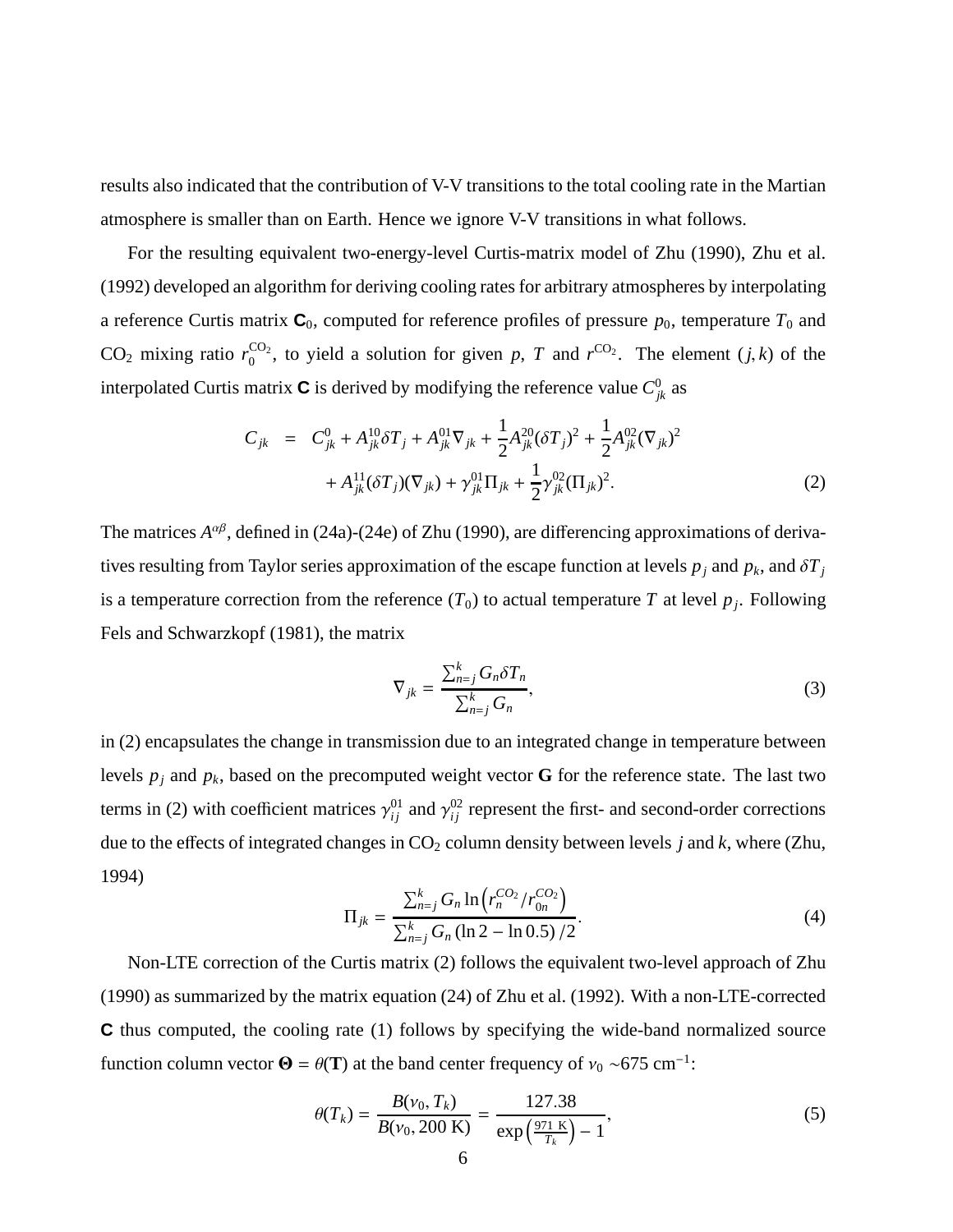where  $B(v_0, T_k)$  is the Planck function. The source function is normalized in (5) by the Planck function value at 200 K so that **C**, scaled by the same factor, yields approximate cooling-rate contributions in its matrix elements [this normalization factor cancels out of (1)]. The normalization temperature of 200 K in (1) is scaled down from the 250 K used for Earth by Zhu (1993) to reflect generally lower mean temperatures on Mars.

# *2.2. Computation and Validation of Mean Rates*

We defined representative ranges of atmospheric variability by averaging vertical profiles of temperature, pressure, and  $CO<sub>2</sub>$  and O mixing ratios at a given latitude from the Mars Climate Database (MCD: Lewis et al., 1999). Solid curves in Figure 1 show mean and maximum/minimum profiles of various fields at 40°N under conditions of typical background dust loading and moderate solar EUV activity (Forget et al., 1999). The gray scale depicts the profile distribution density for the kinetic temperature  $T$ ,  $CO_2$  and  $O$  mixing ratios and  $O/CO_2$  mixing ratio.

The mean profiles in Figure 1 are used as our reference state for the cooling-rate computations and are interpolated to a height grid  $z_k$  ( $k = 1...L$ ) of resolution  $\Delta z = 0.5$  km at  $L = 401$  levels from the surface to 200 km. The reference Curtis matrix  $C_0$  and the various interpolation matrices in (2) were then calculated by the correlated-*k* distribution method (Lacis and Oinas, 1991; Zhu, 1994). The correlated-*k* coefficients and the temperature and pressure dependences were calculated by line-by-line integration using the 1986 HITRAN database (Rothman et al., 1987) for 20 different pressure levels (from 0 to 1100 hPa) and 7 reference temperatures from 150 K to 300 K (see Table 1 of Zhu et al., 1992). The entire  $CO_2$  15- $\mu$ m band (525-825 cm<sup>-1</sup>) was divided into 12 equally spaced subbands and 30 Gaussian quadrature points were used in each subband to perform the integration (Zhu, 1994). Since the vibrational partition function of the  $CO<sub>2</sub> 15- $\mu$ m$  band is nearly constant, the coefficient was simply extrapolated to 100 K to cover the lower temperature range encountered in the atmosphere of Mars (see Figure 1b). The resulting reference matrices and vectors were saved as lookup tables for subsequent use in (2).

In addition to the standard modifications of physical constants, the following rate changes were made for Mars. For Earth, Zhu (1990) used deactivation rates of  $CO<sub>2</sub> v<sub>2</sub> V-T$  emissions by collisions with air molecules ( $N_2$  plus  $O_2$ ) and O atoms from Dickinson (1984) and references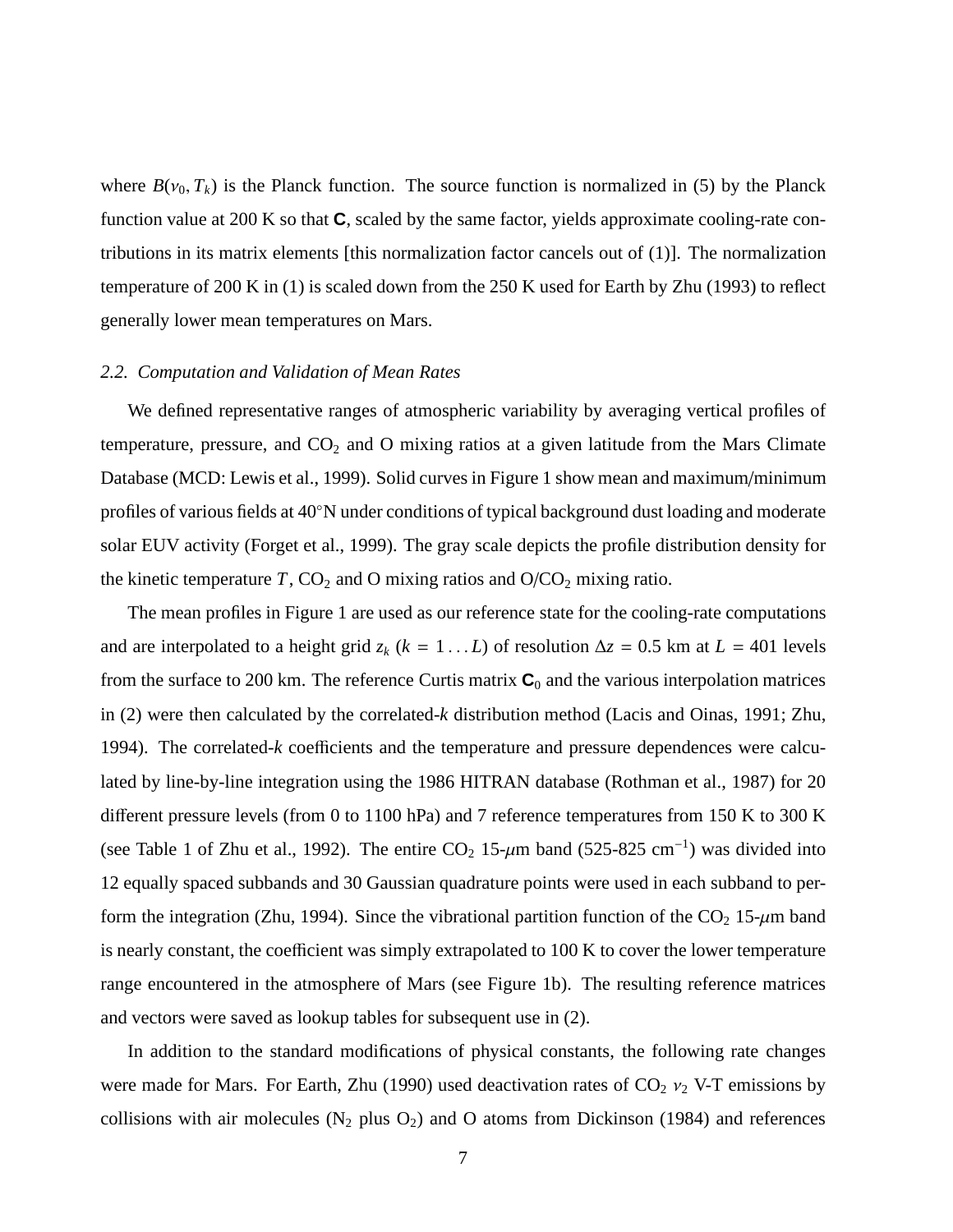therein. For the predominantly  $CO_2$  atmosphere of Mars, the former rate [eq. (73a) in Zhu (1990)] is replaced with a new rate based on collisional deactivation by other  $CO<sub>2</sub>$  molecules. For the  $v_2 = 1 \rightarrow 0$  V-T transition we adopt the analytical fit ( $k_{5a}$ ) in Table 3 of López-Valverde and López-Puertas (1994). The rate due to collisional deactivation by monatomic oxygen  $(O^3P)$ ,  $k_{O-CO_2}$ , which has a large impact on high-altitude cooling rates, was originally  $2 \times 10^{-13}$  cm s<sup>-1</sup> in (73b) of Zhu (1990). It is reset here to  $3 \times 10^{-12}$  cm s<sup>-1</sup>, based on recent modeling and laboratory work (e.g., Bougher et al., 1994; Khvorostovskaya et al., 2002; Castle et al., 2006), and is identical to the value for Mars used by López-Valverde and López-Puertas (1994) (their  $k_{7a}$ ) and recommended by López-Valverde et al. (1998). Lacking measurements of the rates of  $v_2 = 2 \rightarrow 1$  V-T transitions, López-Valverde and López-Puertas (1994) scaled their  $v_2 = 1 \rightarrow 0$  rates by 2.5 and 2 for collisions with  $CO_2$  and  $O^3P$ , respectively, which we also adopt, the former rate replacing (72b) of Zhu (1990).

Figure 2a plots the mean kinetic temperature profile used by López-Valverde et al. (1998) to compute cooling rates using the more detailed Curtis-matrix Mars RT code of López-Valverde and López-Puertas (1994). Figure 2b plots the 15  $\mu$ m cooling rates from our interpolated Curtis matrix calculation using their temperature profile and mean profiles of  $O$  and  $CO<sub>2</sub>$  mixing ratio in Figures 1c and 1e, respectively. Despite differences in mixing ratio profiles and our simpler RT model, the cooling rates in Figure 2b are very similar in overall shape and magnitude to those of L´opez-Valverde et al. (1998) (see their Figure 1b). Figure 3c shows variations in cooling rate for the mean 40<sup>°</sup>N profiles in Figure 1 as  $k_{O-CO_2}$  is halved and doubled. The cooling rates show a similar range of variability to that found in a similar sensitivity test of Mars cooling rates performed by López-Puertas and López-Valverde (1995) (see their Figure 6). Other tests (not shown) reveal similarly strong increases to those found by López-Puertas and López-Valverde (1995) when the profile of  $O<sup>3</sup>P$  mixing ratios is increased to values representative of solar maximum conditions.

Here and throughout this paper, we express our heating rates and damping rates in terms of Earth days (day<sup>-1</sup>). Corresponding rates in terms of a Martian day (sol<sup>-1</sup>) are obtained by multiplying these rates by 1.027491.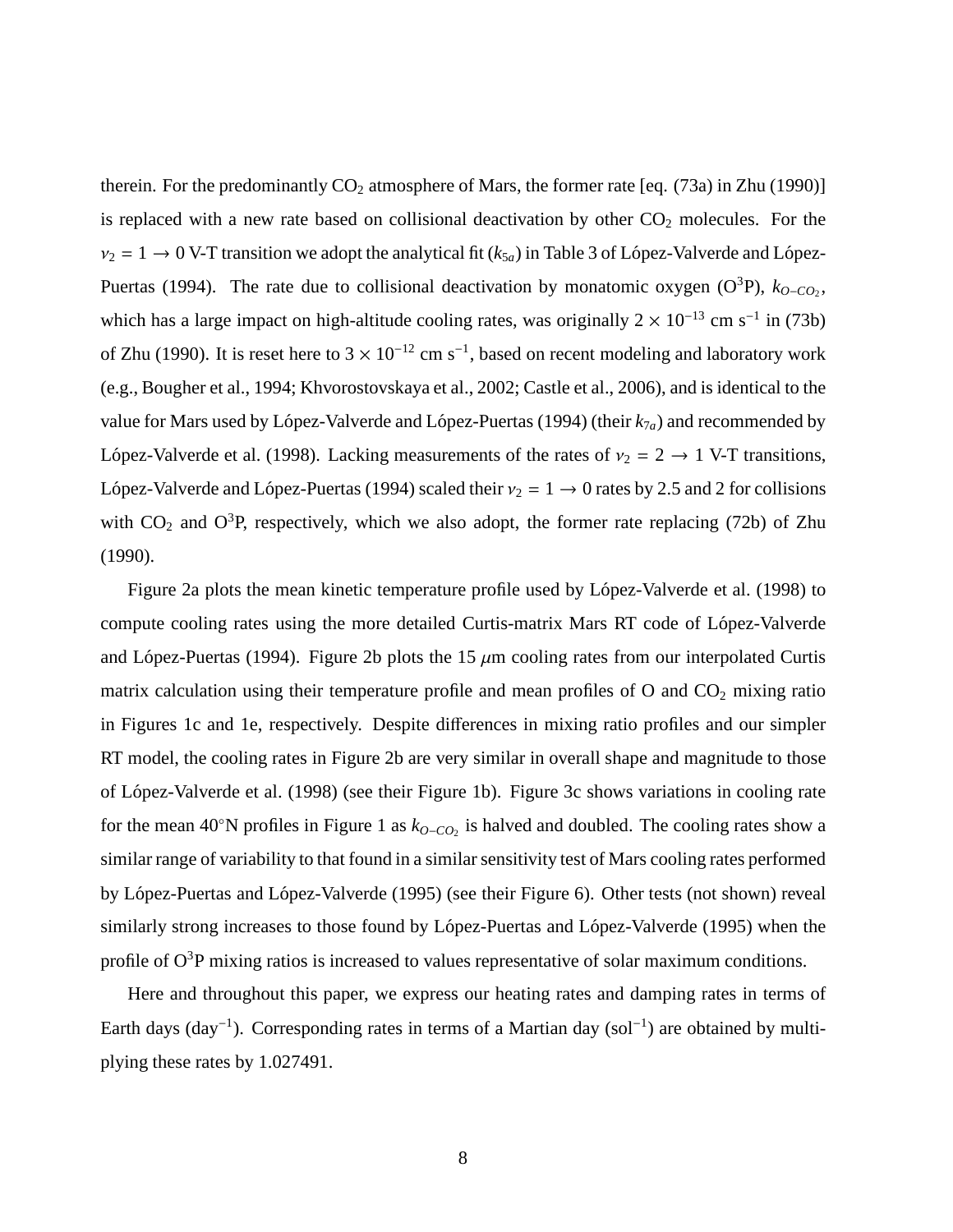# **3. Vertical Scale-Dependent IR Radiative Damping Rates**

Our approach to quantifying scale-dependent IR radiative damping of temperature perturbations closely follows that of Zhu and Strobel (1991) and Zhu (1993), who provide more details and justification.

If we add small temperature perturbations  $\delta$ **T** to a background temperature vector  $T_b$ , linearization of (1) yields

$$
\frac{d\delta \mathbf{T}}{dt} = \left[ \mathbf{C} \frac{\partial \mathbf{\Theta}}{\partial \mathbf{T}} \right]_{b} \delta \mathbf{T} + \delta \mathbf{C} \mathbf{\Theta}_{b},\tag{6}
$$

where terms computed at the unperturbed temperature  $T_b$  have the subscript " $b$ ." Eq. (6) can be reexpressed, with the aid of matrix manipulations (Zhu and Strobel, 1991), as

$$
\frac{d\delta \mathbf{T}}{dt} = \mathbf{D}\delta \mathbf{T}.\tag{7}
$$

Calculations by Zhu and Strobel (1991) show that, for small  $\delta$ **T**, contributions from the first term in (6) are an order of magnitude larger than from the second. Thus, to a good approximation

$$
\mathbf{D} = \left[ \mathbf{C} \frac{\partial \mathbf{\Theta}}{\partial \mathbf{T}} \right]_{\mathbf{b}} . \tag{8}
$$

The linear system (7) and (8) describes nonlocal damping of temperature perturbations, and can be solved using either the eigenvalue or the Newtonian cooling approach (Goody and Yung, 1989). Both solutions were computed and compared by Zhu and Strobel (1991) and Zhu (1993). They found that, while each gave equivalent results in certain limits, the two solutions generally differed. They found that the most accurate solution overall was a Newtonian cooling rate that varied both with height and the vertical scale of the temperature perturbation, derived explicitly as (Sasamori and London, 1966; Zhu and Strobel, 1991)

$$
\tau_r^{-1}(z,m) = -\int_{-\infty}^{\infty} K(z',z) \cos[m(z'-z)]dz',
$$
\n(9)

where  $K(z', z)$  is the kernel function (Spiegel, 1957),  $m = 2\pi/\lambda_z$  is the vertical wavenumber of (assumed) sinusoidal eigenmodes, and  $\tau_r(z, m)$  is the e-folding damping time scale of a sinusoidal temperature perturbation of wavenumber *m* due to infrared radiative cooling. Since (7) and (8) can be expressed equivalently as a discretized form of the integral relation (Zhu, 1993)

$$
\frac{d\delta T(z)}{dt} = \int_{-\infty}^{+\infty} K(z', z) \delta T(z') dz',\tag{10}
$$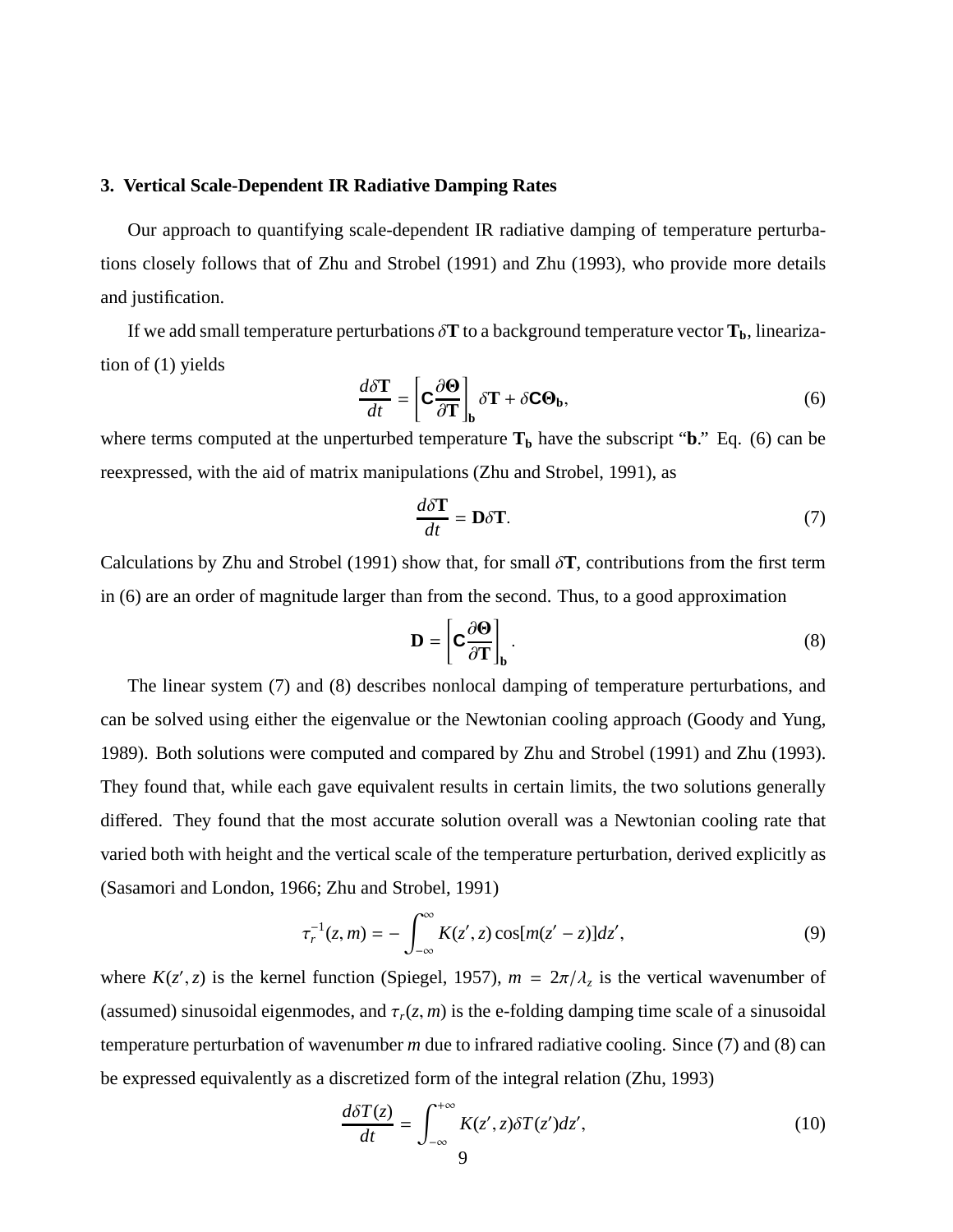then solutions to (9) follow by evaluating (7) and (8) at  $z_i$  using a perturbation temperature profile  $\delta T(z') = \hat{T} \cos m(z' - z_i)$ , whereupon  $\tau_r^{-1}(z_i, m) = -\hat{T}^{-1} d\delta T(z_i)/dt$ . The choice for  $\hat{T}$  is arbitrary since it has no impact on the final  $\tau_r^{-1}(z_i, m)$  estimate due to the linear nature of the calculation.

We computed rates using the mean temperature and constituent profiles in Figure 1 as our background, for  $\lambda_z = 2\pi/m$  values in the range 1-500 km. Figure 4 profiles the resulting  $\tau_r^{-1}(z, m)$ estimates. We see strong vertical scale dependence in the rates at  $z \lesssim 100$  km, with damping rates peaking at ∼30–40 days<sup>−</sup><sup>1</sup> (i.e., e-folding times of <1 hour) at the shortest vertical scales at *z* ∼60–80 km. The rates become largely scale-independent at *z*  $\gtrsim$ 120 km due to breakdown of LTE that yields an optically thin, transparent damping limit that is well approximated by a constant cooling-to-space term, due to negligible layer exchange.

Figure 5 profiles these radiative damping rates for different choices of  $\lambda_z = 2\pi/m$ . This plot resembles the presentation in Figure 4 of Zhu (1993) of corresponding  $CO_2$  and  $O_3$  damping rates for the Earth's atmosphere. Comparisons between the two plots show that scale-dependent thermal damping rates due to 15  $\mu$ m CO<sub>2</sub> cooling in the Martian atmosphere are, overall, about 20 times faster than on Earth. This finding is broadly consistent with an earlier Mars-Earth comparison of radiative damping rates by Imamura and Ogawa (1995). Figure 6 compares our scale-dependent rates with those of Imamura and Ogawa (1995), which were derived using the analytical approximations of Fels (1984). Our values are generally larger than theirs. A similar offset between the two rate calculations on Earth was noted by Zhu (1993), and ascribed to a more accurate treatment of non-LTE effects in the current approach relative to that of Fels (1982, 1984). Given other large differences between the two calculations (e.g., different mean temperatures, mixing ratios and rate coefficients; see below), there is reasonable overall agreement in Figure 6 between the rates from each calculation at all altitudes. Note in particular the transition from strong scale dependence at  $z = 60-80$  km to an essentially scale-independent rate at  $z \gtrsim 120$  km.

Our rates were computed using the mean background temperature  $T_b(z)$  in Figure 1b, reproduced as the thick curve in Figure 7a, with the damping rate profile it yields at  $\lambda_z = 5$  km also plotted in Figure 7b. Following Fels (1982), we can scale those reference rates to yield damping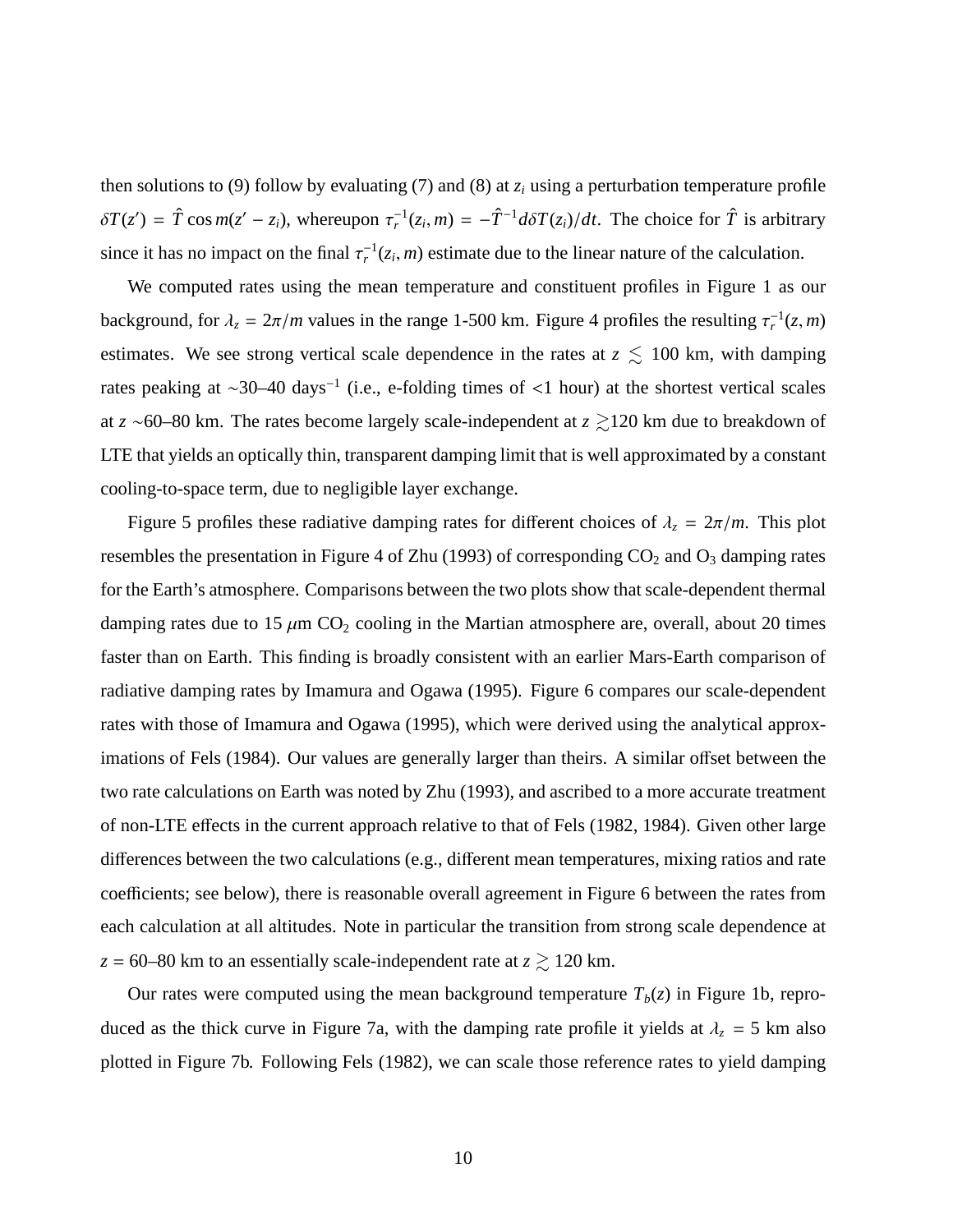rates at some other background temperature *T* as

$$
\tau_r^{-1}(z,m;T) = \frac{\partial \theta/\partial T}{[\partial \theta/\partial T]_b} \tau_r^{-1}(z,m;T_b),\tag{11}
$$

where, from (5),

$$
\frac{\partial \theta}{\partial T} = 1.23686 \times 10^5 \text{ K} \left\{ \frac{\exp\left(\frac{971 \text{ K}}{T}\right)}{T^2 \left[\exp\left(\frac{971 \text{ K}}{T}\right) - 1\right]^2} \right\}.
$$
 (12)

Thin curves in Figure 7a plot temperature profiles offset from  $T_b(z)$  by  $\pm 5$  K,  $\pm 10$  K and  $\pm 20$  K. The corresponding temperature-scaled rates  $\tau_r^{-1}(z, m; T)$  at  $\lambda_z = 5$  km from (11) and (12) are plotted with thin curves in Figure 7b. The rates show a strong dependence on background temperature through (12). The impact is particularly large at *z* ∼70–120 km due to the low background temperatures at these altitudes which yields a larger relative change to (12), such that a uniform 10 K warmer atmosphere at all altitudes causes a doubling of the radiative damping rate at these altitudes.

Appendix A describes least-squares fits of our  $\tau_r^{-1}(z, m; T_b)$  rates that can be used with (11) and (12) as a simple computationally-efficient parameterization of scale-dependent IR radiative damping rates.

# **4. Gravity Wave Damping**

Following Marks and Eckermann (1995), we consider gravity waves governed by the anelastic dispersion relation

$$
m^{2} = \frac{\left(k^{2} + l^{2}\right)\left(N^{2} - \omega^{2}\right)}{\omega^{2} - f^{2}} - \alpha^{2}.
$$
 (13)

Wave parameters are as follows:  $\omega$  is ground-based frequency,  $\omega^+ = \omega - Uk - Vl$  is intrinsic frequency, and  $(k, l, m)$  is the wavenumber vector. Background atmospheric variables are horizontal wind (*U*, *V*), inertial frequency *f*, buoyancy frequency *N*, and  $\alpha^2 = 1/4H_{\rho}^2$ , where  $H_{\rho}$  is the density scale-height.

Gravity wave dissipation affects the larger-scale circulation through deposition of the wave momentum flux

$$
\mathbf{F} = \rho_b \left( \overline{u'w'}, \overline{v'w'} \right) = (k, l) c_{gz} A. \tag{14}
$$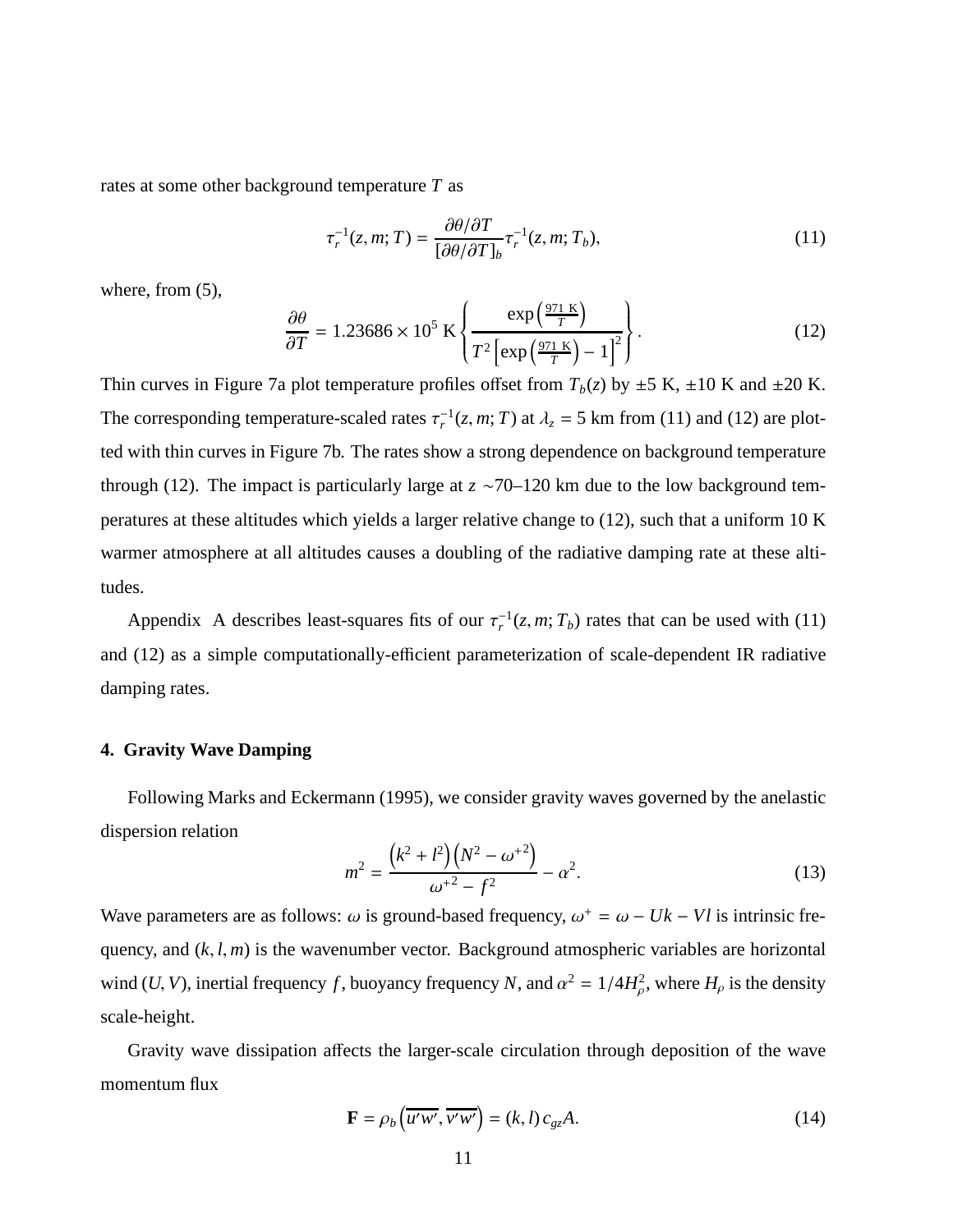Here  $(u', v', w')$  is the gravity wave-induced vector velocity anomaly,  $\rho_b$  is background density,  $c_{gz}$ is vertical group velocity,  $A = E/\omega^+$  is wave action density, E is total (kinetic plus potential) wave energy, and overbars denote horizontal averages.

In the absence of dissipation, wave action density *A* is conserved through the continuity relation

$$
\frac{\partial A}{\partial t} + \nabla \cdot (\mathbf{c}_g A) = 0,\tag{15}
$$

where **c<sup>g</sup>** is the ground-based three-dimensional group velocity vector. In the absence of horizontal gradients and local time variations, the solution of (15) is a constant vertical flux of wave action,  $c_{gz}A$ , and thus constant momentum flux **F** through (14), since  $(k, l)$  is also constant. Dissipation of gravity waves causes some fraction of the wave momentum flux (14) to be deposited locally, which in turn exerts a force −∂**F**/∂*z* on the background flow. Appendix B of Marks and Eckermann (1995) outlines how general mechanical and thermal dissipation terms in the linearized Navier Stokes equations yield net wave action dissipation terms on the right hand side of (15). Substituting standard expressions for viscous dissipation and thermal Newtonian damping, the net dissipation of wave action density can be expressed in the Newtonian damping form (Marks and Eckermann, 1995)

$$
\frac{\partial A}{\partial t} + \nabla \cdot (\mathbf{c}_g A) = -\frac{2A}{\tau_w},\tag{16}
$$

where the damping rate of gravity-wave amplitudes

$$
\tau_{w}^{-1} = \frac{\tau_{r}^{-1} \left( \frac{1 - f^{2}/\omega^{2}}{1 - \omega^{2}/N^{2}} \right) + \tau_{v}^{-1} \left( 1 + \frac{f^{2}}{\omega^{2}} + \frac{1 - f^{2}/\omega^{2}}{N^{2}/\omega^{2} - 1} + Pr^{-1} \frac{1 - f^{2}/\omega^{2}}{1 - \omega^{2}/N^{2}} \right)}{\left[ 1 + \frac{f^{2}}{\omega^{2}} + \frac{N^{2} + \omega^{2}}{N^{2} - \omega^{2}} \left( 1 - \frac{f^{2}}{\omega^{2}} \right) \right]},
$$
\n(17)

$$
= \tau_{wr}^{-1} + \tau_{wv}^{-1} = w_r \tau_r^{-1} + w_v \tau_v^{-1}.
$$
 (18)

In (17),  $\tau_r^{-1}$  is the scale-dependent IR radiative damping rate (11),  $\tau_v^{-1} = \eta(k^2 + l^2 + m^2 + \alpha^2)$ is the viscous damping rate,  $\eta$  is the kinematic viscosity and *Pr* is the Prandtl number. In the equivalent form (18),  $\tau_{wr}^{-1}$  and  $\tau_{wr}^{-1}$  are the damping rates of gravity-wave amplitudes due to IR radiative cooling and viscous dissipation, respectively. These in turn depend on the gravity-wave weighting coefficents for radiative damping,  $w_r$ , and viscous damping,  $w_v$ . Figure 8 shows how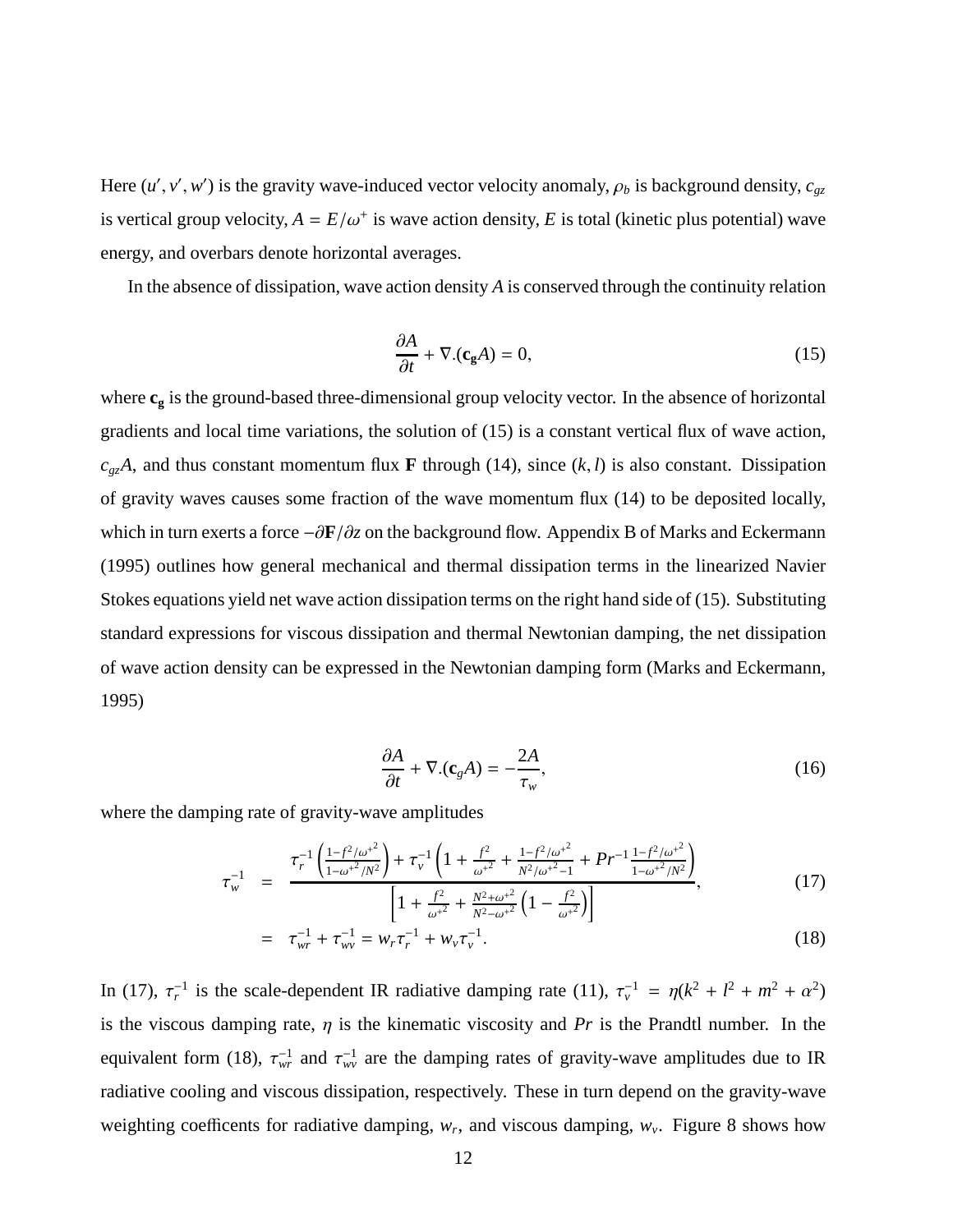they vary as intrinsic frequency  $\omega^+$  is varied from the low-frequency limit  $(f^2/\omega^{+2} \sim 1)$  through to a nominal high-frequency limit of  $\omega^{+^2}/N^2 \to 1$  (note that gravity waves governed by (13) have a high-frequency limit  $\omega_c^+$  that is typically less than *N*: see Marks and Eckermann, 1995). The variations in Figure 8 are due to the polarization characteristics of gravity waves. For example, the vanishing of  $w_v$  (and hence  $\tau_{wr}^{-1}$ ) as  $\omega^{+^2} \to f^2$  is due to an enhancement in wave kinetic energy at the expense of wave potential energy, which reduces wave-induced temperature perturbations and thus the net impact of thermal damping on wave action. Note too the strong sensitivity of the viscous damping of gravity waves to the Prandtl number.

Below the turbopause, viscous damping has both molecular and turbulent contributions. Since the Prandtl numbers of each vary, to treat both forms of viscous damping it proves necessary to further subdivide the viscous gravity-wave damping  $\tau_{wv}^{-1}$  in (18) into the sum of separate molecular and turbulent contributions, given in each case by the second term on the right-hand side of (17), but in each instance substituting the relevant molecular or turbulent viscosity ( $\eta_m$  or  $\eta_t$ , respectively) and Prandtl number (*Pr<sup>m</sup>* or *Pr<sup>t</sup>* , respectively): i.e.,

$$
\tau_{wv}^{-1} = w_{vm} \tau_{vm}^{-1} + w_{vt} \tau_{vt}^{-1}.
$$
\n(19)

Since turbulent viscosities  $\eta_t$  on Mars are poorly constrained (see, e.g., Bittner and Fricke, 1987; Chassefiere et al., 1994; Izakov, 2007), we defer their treatment and discussion until later in the paper, and consider for now just the molecular viscosity contribution. We specify kinematic molecular viscosities as

$$
\eta_m = \frac{9.18 \times 10^{-8} T_b^{0.91}}{\rho_b}.
$$
\n(20)

The numerator in (20) is a least-squares fit to molecular viscosities (in units of kg m<sup>-1</sup> s<sup>-1</sup>) over the 50-500 K range from laboratory measurements for a Mars-like mixture of gases, taken from Table 1 of Catalfamo et al. (2009). In the  $T_b$ =100-400 K range, data in Tables 1-2 of Catalfamo et al. (2009) yield  $Pr_m \sim 0.7{\text -}0.95$ , while a representative Martian  $C_p = 805$  J kg<sup>-1</sup> K<sup>-1</sup> yields *Pr<sub>m</sub>* ∼0.89 when applied to the same data. We adopt a median value of *Pr<sub>m</sub>* = 0.8, slightly larger than  $Pr_m = 0.71$  for the Earth's atmosphere, consistent with theory and laboratory measurements that a mostly triatomic molecular atmosphere of  $CO<sub>2</sub>$  should have a slightly higher Prandtl number than the mostly diatomic atmosphere of Earth.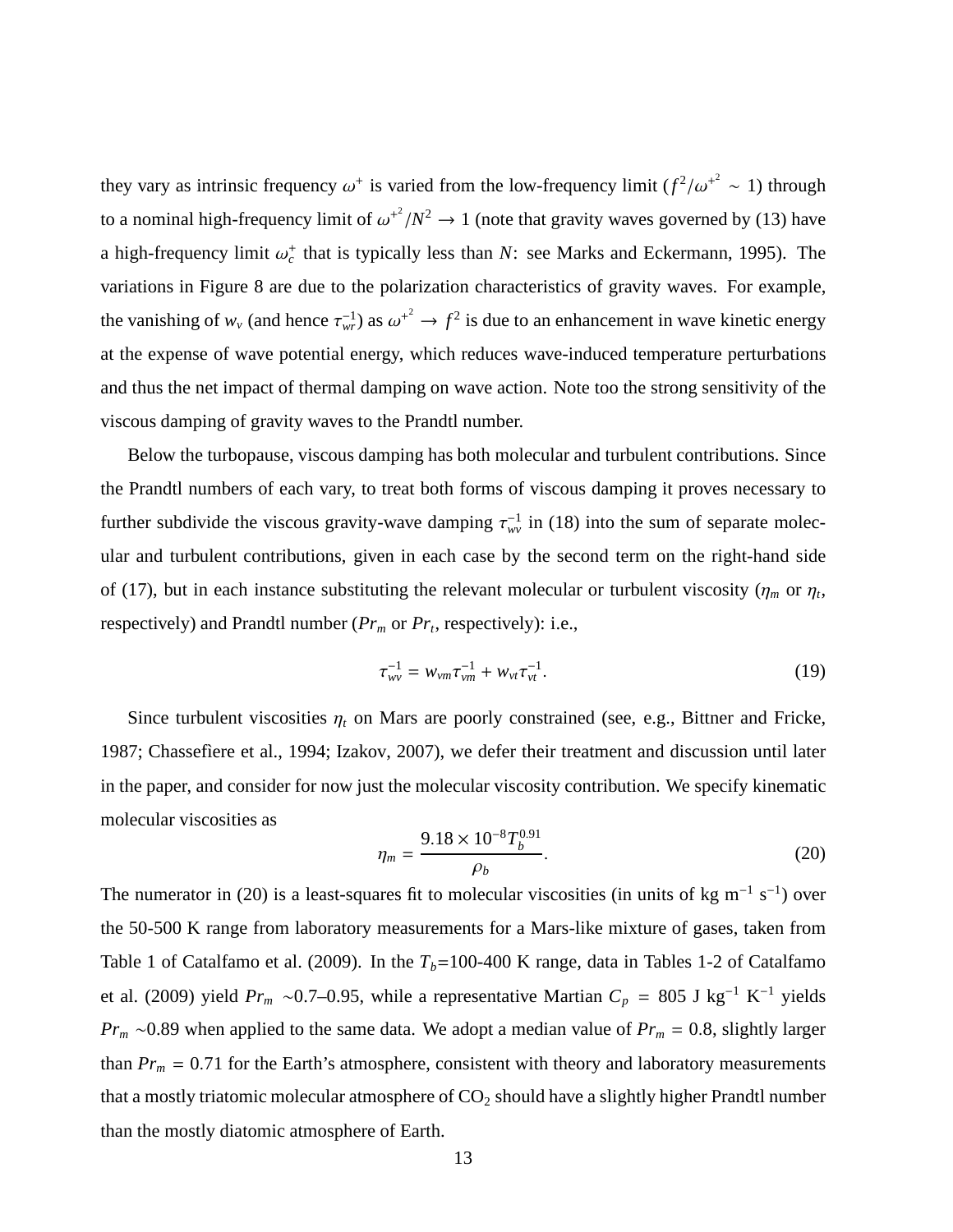The inverse density dependence in (20) yields an exponential increase in  $\eta_m$  with height, so that local molecular viscous damping will eventually exceed the local IR radiative damping of waves at some altitude *z<sup>v</sup>* . Imamura and Ogawa (1995) estimated *z<sup>v</sup>* to be ∼120 km on Mars. We used the gravity-wave equations above to calculate  $z<sub>v</sub>$  based on mean temperature and density profiles in Figure 1 that specify both our  $\tau_r^{-1}$  rates from Figure 4 and our  $\eta_m$  values from (20). The profiles of *N* and  $H_p$  based on this mean temperature profile are plotted in Figure 9. To keep these initial calculations simple, here we adopt constant values, based on approximate profile means in Figure 9, of *N* =0.01 rad s<sup>-1</sup> and  $H_\rho$  =9.5 km, so that *m* in (13) remains constant (later calculations will remove this assumption). We set  $f = 10^{-4}$  s<sup>-1</sup>, corresponding to a latitude of 45°N. Figure 10 plots the altitude at which  $\tau_{wv}^{-1}$  first exceeds  $\tau_{wv}^{-1}$  as a function of vertical wavenumber *m* and total horizontal wavenumber  $K_{tot} = (k^2 + l^2)^{1/2}$ . We find a strong variation of  $z_\nu$  with *m*, varying from ∼80 km at λ*<sup>z</sup>* ∼1 km to ∼140 km at λ*<sup>z</sup>* ∼100 km.

To study in greater depth the impact of radiative damping relative to other gravity-wave damping mechanisms on Mars, we developed a simple one-dimensional anelastic gravity-wave model based on the dispersion relation (13) and it's associated linear gravity-wave equations, as described in Appendix B. The model simulates gravity-wave propagation and amplitude evolution through a vertical atmospheric column extending from the surface to 200 km using the same height grid  $z_k$  as for the radiation calculations. Peak vertical displacement amplitudes  $\hat{\zeta}(z)$  and momentum fluxes  $F(z) = |\mathbf{F}(z)|$  are computed subject to radiative and molecular viscous damping, and amplitude saturation due to wave breaking. The model is a slightly more complicated version of the one-dimensional formulations used in gravity-wave drag parameterizations (Joshi et al., 1996; Collins et al., 1997; Forget et al., 1999). Although background horizontal winds  $U(z)$  and  $V(z)$ are included in the model, for simplicitly we set  $U = V = 0$  so that large wavenumber refraction effects are eliminated, allowing us to more effectively study dissipation as a function of vertical wavenumber at a range of altitudes. Since IR radiative damping rates are acutely temperature sensitive (see Figure 7), the simulated gravity waves propagate through the realistic background temperature  $T_b(z)$  shown in Figures 1b and 7a. For consistency, our model calculations include the resulting height variations in *N* and  $H<sub>\rho</sub>$  shown in Figure 9, which cause *m* values to vary slightly with height through the dispersion relation (13).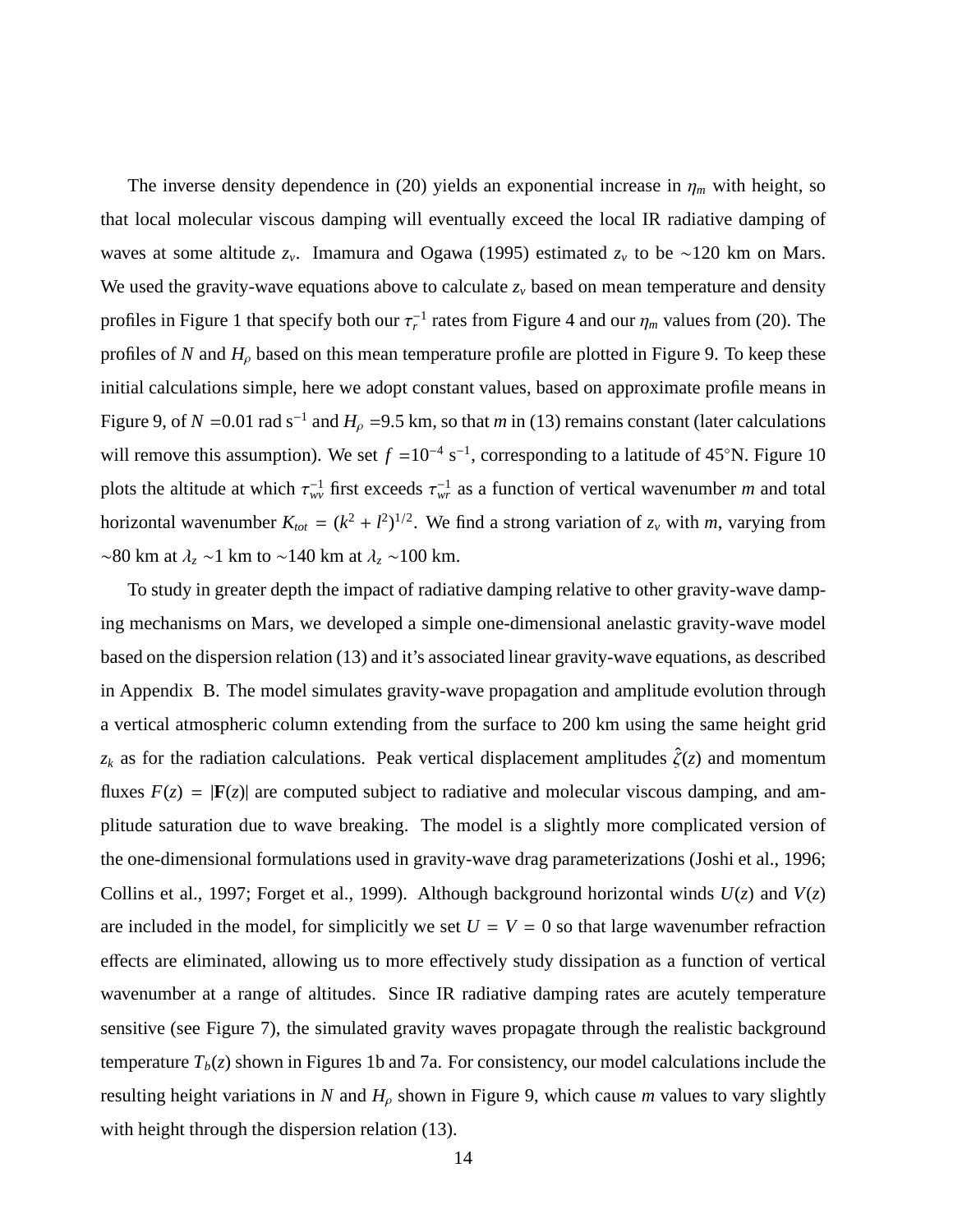For each wave, we must choose a launch (source) altitude, *z<sup>s</sup>* , and an initial peak vertical displacement amplitude,  $\hat{\zeta}(z_s)$ . We choose  $z_s = 0$  on the assumption that major gravity-wave sources are located in the lower atmosphere, such as waves forced by flow over mesoscale terrain (Joshi et al., 1996). There are few observations to reliably guide our choice for  $\hat{\zeta}(z_s)$ . On Earth, mean gravity-wave amplitudes are controlled by vertical wavenumber spectra with highly reproducible shapes that peak in variance at a characteristic vertical wavenumber, *m*∗, which is typically in the range  $2\pi(1-3 \text{ km})^{-1}$  in the lower atmosphere (Allen and Vincent, 1995). While there have been no measurements of vertical wavenumber spectra on Mars to date, the observed horizontal wavenumber spectra of Imamura et al. (2007) bear a strong resemblance to those measured on Earth in the mesoscale range, which in turn suggests thoeretically that vertical wavenumber spectra should also have somewhat similar shapes (see, e.g., Bacmeister et al., 1996). The total vertical displacement variance, obtained by integrating canonical forms for gravity-wave vertical wavenumber spectra observed on Earth, is ~ 0.1*m*<sup>2</sup> (Fritts and VanZandt, 1993), which, on choosing a representative  $m_* = 2\pi (2 \text{ km})^{-1}$  for the lower atmosphere, yields an r.m.s. wave-induced vertical displacement of 100 m. Given conflicting evidence as to whether gravity-wave amplitudes are weaker or stronger on Mars relative to Earth (see section 5), we adopt the default assumption of similar wave amplitudes and thus set  $\zeta(z_s)$  =100 m for our simulations.

Figure 11 plots  $\hat{\zeta}(z)$  (left panel) and *F*(*z*) (right panel) for a gravity wave of  $\lambda_h = 2\pi/K_{tot}$ 100 km and ground-based phase speed *c* ∼3.6 m s<sup>−</sup><sup>1</sup> which yields a source-level vertical wavelength  $\lambda_z = 2\pi / |m(z_s)| = 2.5$  km. The thick gray curves in Figure 11 show gravity-wave solutions in which no dissipation has been applied, whereupon  $F(z)$  remains constant with height and  $\hat{\zeta}(z)$ grows with height roughly as  $\rho_h^{-1/2}$  $b_b^{-1/2} \propto \exp \int dz / 2H_p$ . The thick gold curves are solutions in which only wave breaking/saturation has been applied, which is the standard parameterization approach (Joshi et al., 1996; Collins et al., 1997; Forget et al., 1999). The black dashed (blue dotted) curve is the solution in which only IR radiative (molecular viscous) damping has been applied, with the solid aqua curve showing solutions with both IR radiative and molecular viscous damping applied. The red curve shows the solution in which all three damping processes (IR radiative damping, molecular viscous damping, and saturation due to wave breaking) were applied. The results in Figure 11 show that the amplitude evolution of this wave is dominated by IR radiative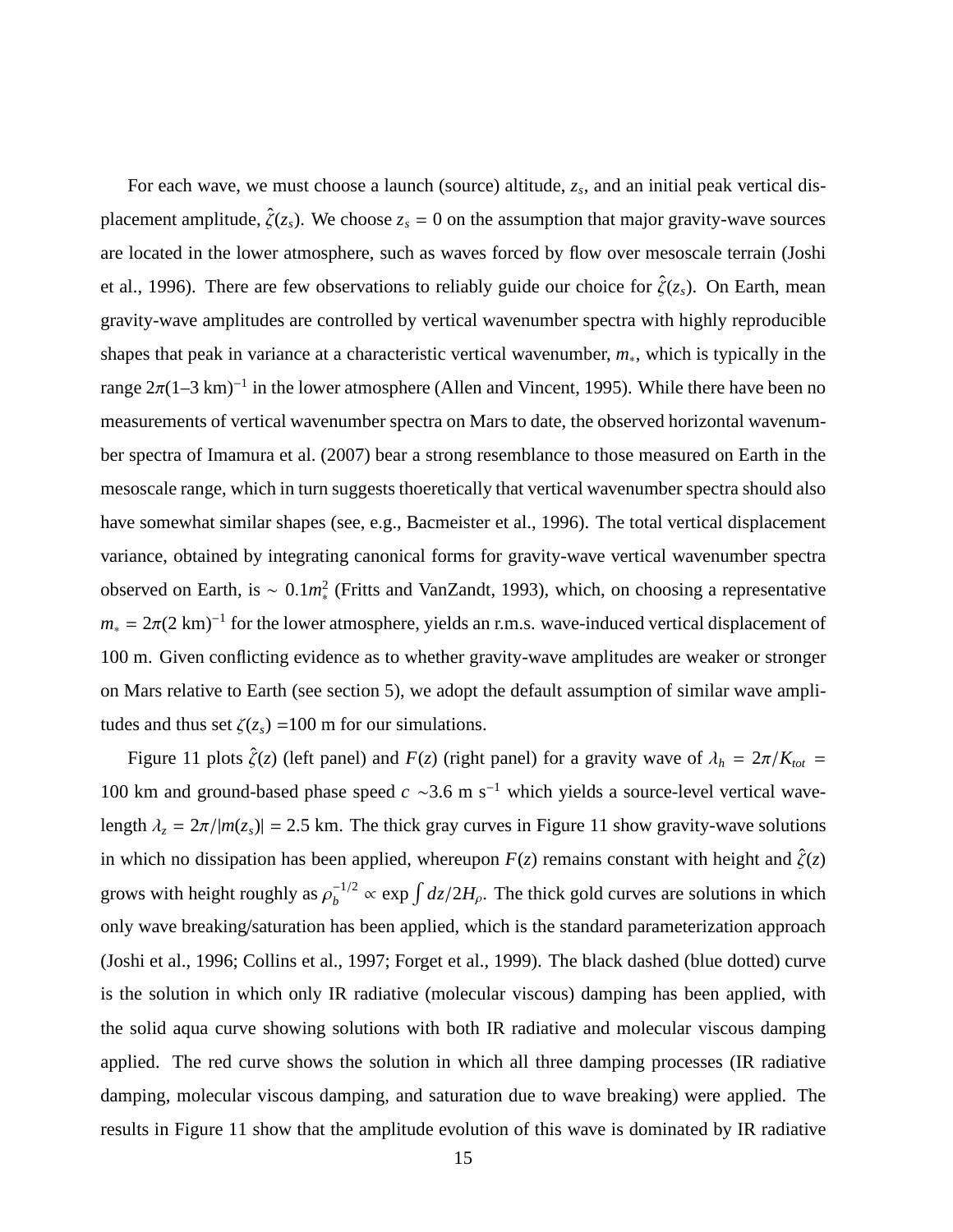damping. The IR damping of this wave is so severe that  $\zeta(z)$  decreases with altitude in Figure 11a and never attains a threshold amplitude for wave breaking.

Figure 12 shows corresponding solutions for a wave of ground-based phase speed  $c \sim 6.6 \text{ m s}^{-1}$ , which yields a source-level vertical wavelength  $\lambda_z = 2\pi / |m(z_s)| = 5$  km. While wave amplitudes grow slowly with altitude in this example up to ∼40 km altitude, they are strongly dissipated above 40 km and again do not attain breaking amplitudes at any altitude. Dissipation of wave amplitude and momentum flux is again dominated by the IR radiative damping term.

Figure 13 plots solutions for a wave of  $c \sim 12.9$  m s<sup>-1</sup>, which yields a source-level vertical wavelength  $\lambda_z = 2\pi / |m(z_s)| = 10$  km. This wave grows in amplitude with height and attains a breaking amplitude at ∼60 km, whereupon it continues breaking as a saturated wave up to ∼100 km before being rapidly dissipated by molecular viscosity thereafter. Clearly, all three damping mechanisms (IR radiative cooling, molecular viscosity, and wave breaking) play a role in progressively depositing this wave's momentum flux throughout the atmospheric column. To assess the relative contributions, the red curve in Figure 13c plots the cumulative percentage of the wave's original momentum flux that has been deposited into the background flow for the simulation in which all three damping processes were activated, showing that essentially 100% of the wave's momentum flux has been dissipated by the time the wave has propagated to  $z \sim 100$  km. The remaining curves in Figure 13c show the contributions to this total from saturation (gold curve), IR radiative damping (black dashed curve), molecular viscosity (blue dotted curve) and radiative plus molecular damping (aqua curve). These results show that ∼90% of this wave's momentum flux was dissipated by IR radiative damping, ∼10% by wave breaking (saturation), and <1% by molecular viscosity.

Only on progressing to Figure 14, which plots solutions for a wave of  $c \sim 19.0$  m s<sup>-1</sup> ( $\lambda_z$  =  $2\pi/|m(z_s)| = 15$  km), do we see wave breaking/saturation become competitive with IR radiative damping in dissipating wave momentum flux. In this example, Figure 14c reveals that wave breaking accounts for slightly more than 50% of the overall flux deposition through the column, and IR radiative damping accounts for slightly less than 50%. Again, molecular viscous damping is essentially negligible, acting only to damp out the tiny momentum flux residual that remains at high altitudes.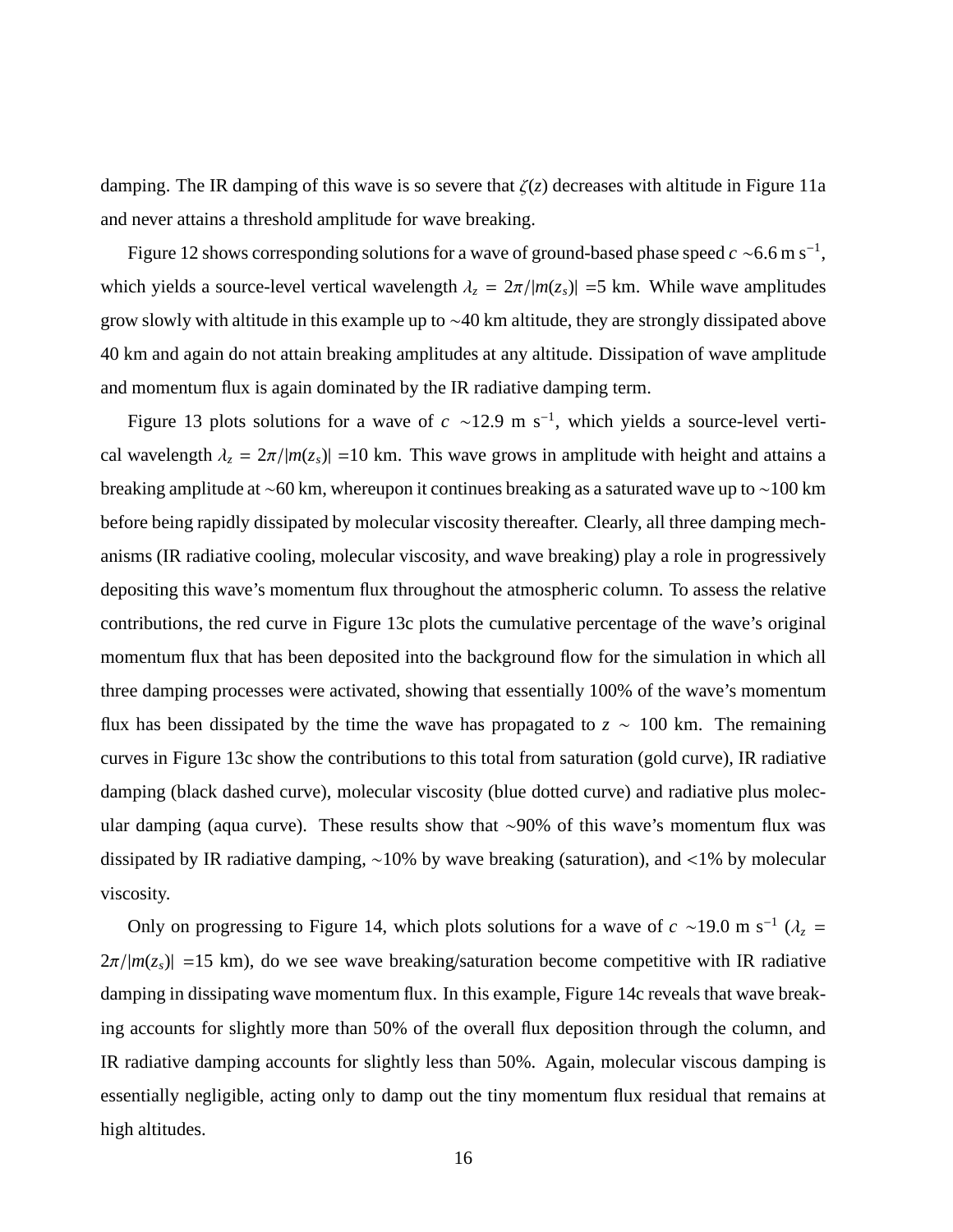To provide a broader integrated picture, we conducted a series of simulations like those in Figures 11–14 for a range of waves with different source-level vertical wavenumbers  $m(z_s)$ , with all physical damping processes activated in each case. Figure 15a plots the cumulative percentage of dissipated momentum flux as a function of *z* and |*m*| for waves of  $K_{tot} = 2\pi (100 \text{ km})^{-1}$ . The contributions to the percentage totals in Figure 15a from wave breaking/saturation, molecular viscous damping, and IR radiative damping, are plotted in Figures 15b, 15c and 15d, respectively. In all cases, molecular viscous damping accounts for much less than 1% of the total flux deposition. At low altitudes, IR radiative damping is the dominant momentum-flux dissipation mechanism for all the waves, and it remains dominant at higher altitudes for those gravity waves of  $\lambda_z(z_s) \lesssim$ 15 km. At higher altitudes, saturation eventually becomes the dominant flux deposition process for gravity waves of  $\lambda_z(z_s) \gtrsim 15$  km, accounting for > 90% of the flux deposition for waves with  $\lambda_z(z_s) > 40$  km.

These findings are highlighted in a slightly different way in Figures 15e and 15f, which plot the ratio of saturation and IR radiative damping percentages, respectively, to the overall local flux deposition percentage in Figure 15a. Contours exist only in the top-left regions of these panels, with the remaining "blank" regions corresponding to a broad area of *m*–*z* space where the saturation contribution to the momentum-flux dissipation is <1%, and the IR radiative damping contribution is >99%. This highlights the major role played by IR radiative damping in controlling the momentum flux deposition of these waves.

Figure 16 plots "top-of-the-atmosphere" momentum-flux deposition percentages at  $z = 200$  km due to each gravity-wave dissipation process, resulting from 3600 individual gravity-wave simulations spanning the indicated range of horizontal and vertical wavenumber pairings. Figure 16b again reveals a large area of this two-dimensional wavenumber space where IR radiative damping is the dominant flux deposition process. Molecular viscous damping is again very small for every wavenumber pairing considered. Wave breaking is significant only at longer vertical wavelengths and shorter horizontal wavelengths, which is consistent with the faster vertical group velocities at these wave scales that yield less time-integrated IR radiative damping along the ray path, in addition to the smaller radiative damping rates that occur at long vertical wavelengths in Figure 4.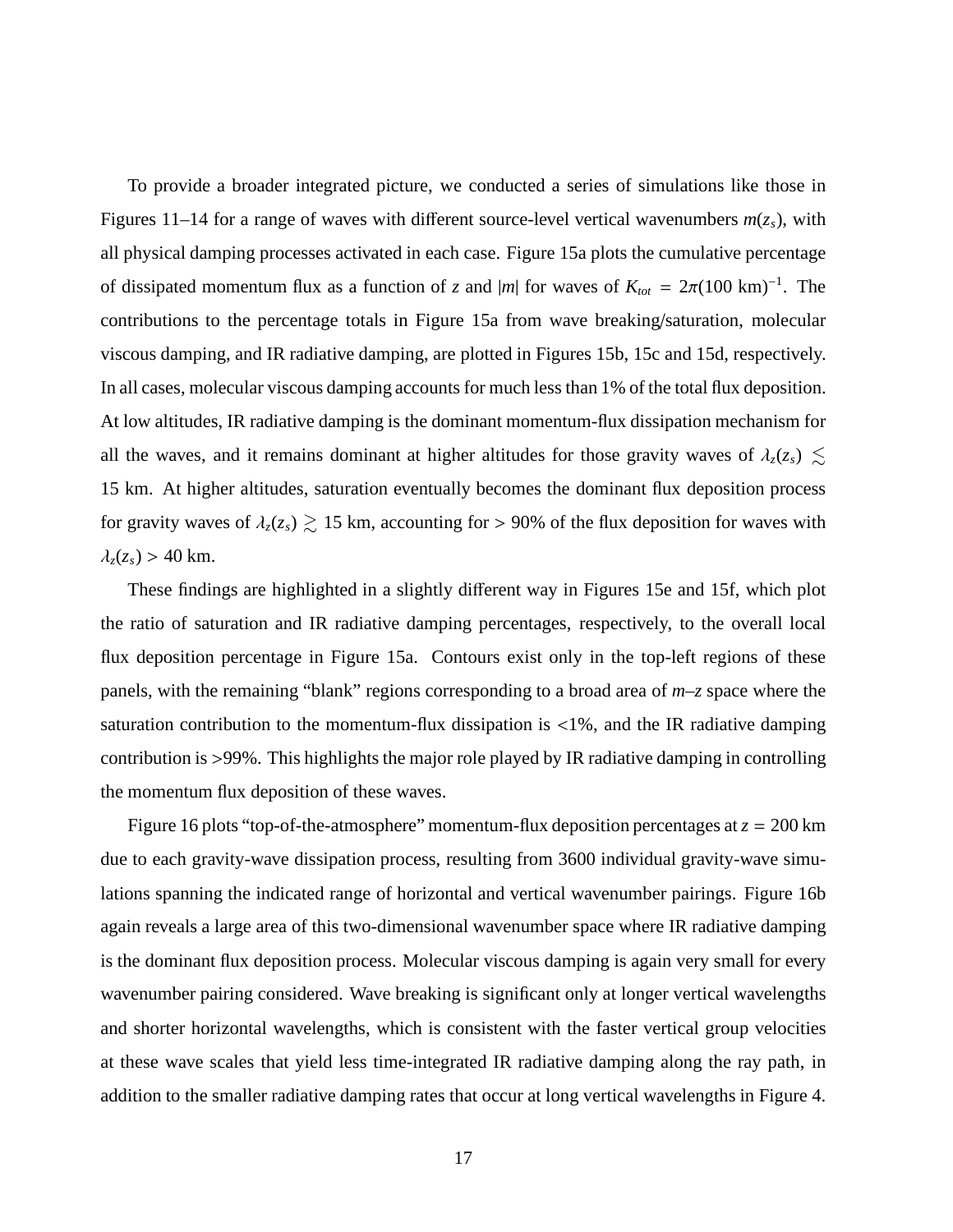# **5. Discussion and Conclusions**

While faster radiative relaxation rates on Mars relative to Earth were inferred more than 40 years ago by Goody and Belton (1967), the damping of small vertical-scale temperature structure on Mars by 15  $\mu$ m CO<sub>2</sub> cooling has remained largely unquantified. In particular, it has remained unclear whether longwave radiative cooling yields significant thermal damping of gravity-wave momentum fluxes. The parameterizations of gravity-wave drag currently included within Mars GCMs do not include it, and thus tacitly assume that it is a secondary, negligible effect.

Using a Curtis matrix model of 15  $\mu$ m radiative cooling specifically adapted for Mars, we computed scale-dependent IR radiative damping rates  $\tau_r^{-1}(z,m)$  from  $z = 0$ -200 km over a vertical wavelength band from 1–500 km, for a representative mean Martian atmosphere at 40◦N. We then used those rates to study the impact of IR radiative damping on the dissipation of gravity wave momentum fluxes, and compared it to those of other gravity-wave dissipation processes, such as wave breaking (saturation) and molecular viscous dissipation. Using a linear gravity wave model governed by simple anelastic wave physics, our results suggest that IR radiative damping is the dominant process by which gravity wave momentum flux is dissipated on Mars at altitudes below ∼50 km, and is also the dominant flux-dissipating process at all altitudes for those waves whose vertical wavelengths are  $\leq 10$ -15 km (see Figures 15 and 16).

The precise demarcations with altitude and wavenumber summarized in Figures 15 and 16 depend on a number of specific assumptions adopted in our modeling. For example, source-level gravity-wave amplitudes  $\hat{\zeta}(z_s)$  could be much larger than our current choice of 100 m, which would cause waves to break at lower altitudes and thus increase the role of wave breaking. Different background thermal conditions will also reduce (or increase) radiative damping rates. We ran a series of simulations in which these and other choices were varied. While the locations of the contours in Figures 15 and 16 can vary in response, the overall morphology does not change markedly, and hence the major conclusions that we drew from the large-scale features evident in these results also do not change in any substantial way: Specifically,

• IR radiative damping is the dominant momentum-flux dissipation mechanism for all gravity waves in the lower atmosphere and lower regions of the middle atmosphere;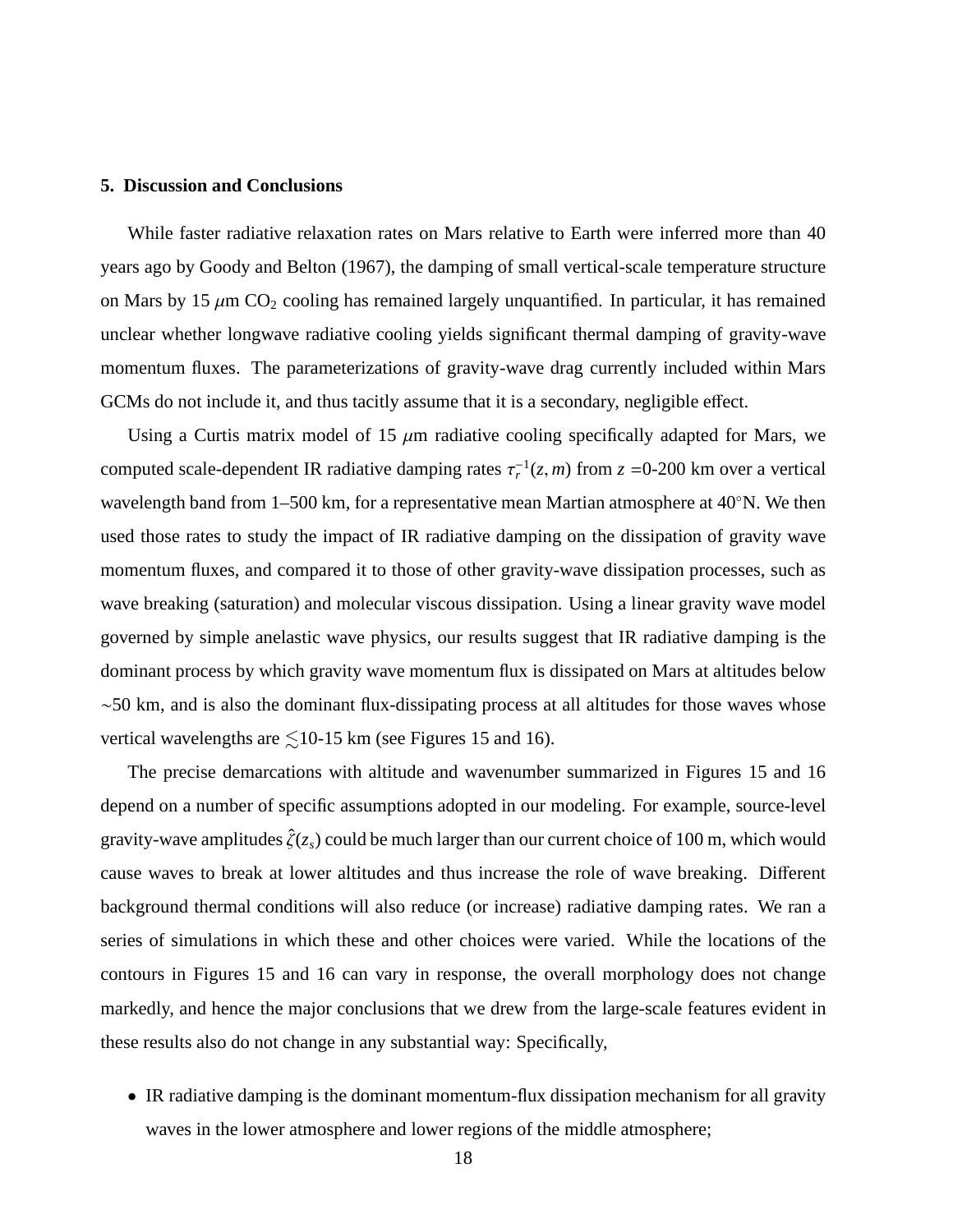- for gravity waves whose source-level vertical wavelengths are  $\leq 10-15$  km, IR radiative damping is the dominant momentum-flux dissipation mechanism at all altitudes;
- molecular viscosity has negligible impact on the total flux deposition of gravity waves; and,
- wave breaking is the dominant flux dissipation mechanism for "fast" gravity waves of short horizontal wavelength and/or long vertical wavelengths, which escape major IR damping at lower altitudes and deposit the majority of their momentum flux through wavebreaking and saturation at higher altitudes.

In short, our results strongly suggest that scale-dependent IR radiative damping is a first-order, and frequently dominant, mechanism by which gravity-wave amplitudes are dissipated on Mars, and hence exerts an important influence on gravity-wave momentum flux deposition and the wavedriven circulation of Mars.

Parameterizations of subgrid-scale orographic gravity-wave drag currently embedded within Mars GCMs are adapted from similar parameterizations in Earth GCMs, which only parameterize flux deposition due to wave breaking and saturation (Joshi et al., 1996; Collins et al., 1997; Forget et al., 1999). As Read and Lewis (2004) discuss in their review of gravity-wave drag effects on the Martian climate (chapter 4.4.4), when these parameterizations were initially adapted for and embedded within Mars GCMs, the parameterized source-level wave momentum fluxes had to be reduced by 1-2 orders of magnitude to produce a realistic climate (e.g., Collins et al., 1997). Taken at face value, this would imply much weaker orographic forcing of gravity-wave momentum flux on Mars relative to Earth. Yet surface flow patterns, and particularly orographic relief, would (if anything) seem to suggest the opposite, and the limited direct measurements of high-altitude gravity waves on Mars to date seem to support this countervailing viewpoint (e.g., Fritts et al., 2006).

The calculations presented in this paper lead us to propose an alternative explanation of this result. Our results reveal appreciable IR radiative damping of the momentum flux of all gravity wave at altitudes *z* ∼0–50 km. This radiative damping prevents short vertical wavelength gravity waves from attaining breaking amplitudes (e.g., Figures 11 and 12), and causes waves of intermediate and longer vertical wavelength to break at higher altitudes (e.g., Figure 13), where the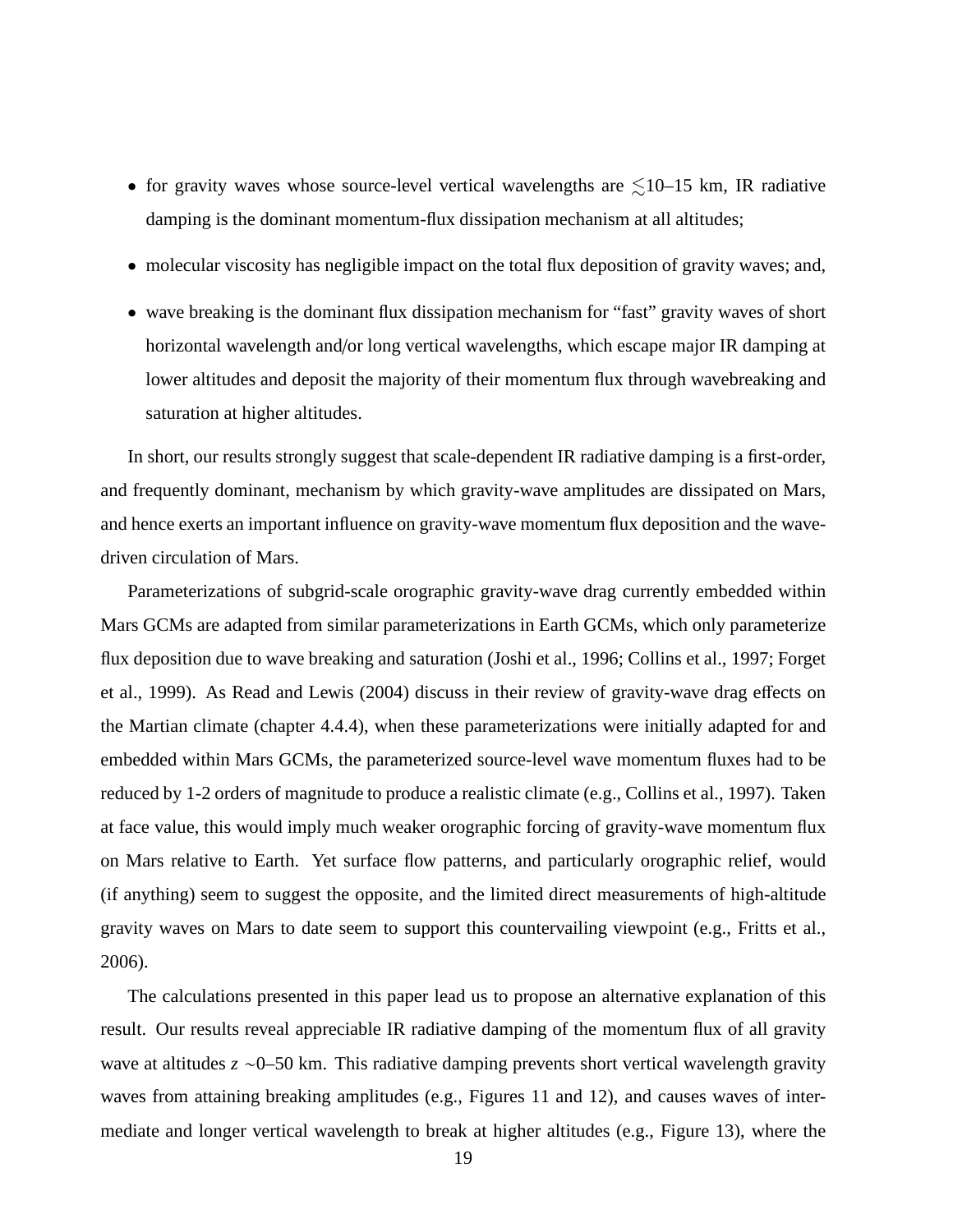wave possesses less remaining momentum flux to deposit via wave breaking and thus produces a weaker local mean-flow acceleration. For parameterizations that lack a model of scale-dependent IR radiative damping, the only way to tune the parameterization to compensate for this missing physics is to articificially reduce wave amplitudes at the source, so that waves break higher and deposit less momentum flux via breaking.

More work is needed to ascertain the exact ways in which IR radiative damping and wave breaking combine to control the deposition of gravity-wave momentum flux throughout the Martian atmosphere and in turn drive a large-scale wave-driven circulation. As on Earth, a major controlling factor will be the form of the background Martian winds  $U(z)$  and  $V(z)$ . In this initial work, we deliberately omitted the complicating effects of mean wind shear and vertical wavenumber refraction by setting  $U = V = 0$ , to focus more easily on the relative impacts of IR damping relative to other processes as a function of height and wave scale, using waves of roughly constant frequency and wavenumber. Traditionally, westerly zonal winds  $U(z)$  and westerly shear, for example, are viewed as progressively removing gravity waves with westerly phase speeds *c* at critical levels as  $\omega^+$ <sup>2</sup>  $\rightarrow$   $f^2$ . Our results strongly suggest that such waves will be heavily dissipated by IR radiative damping as their vertical wavelengths contract, and will be "radiatively quenched" well before reaching either wave-breaking amplitudes or being absorbed at a critical level. Those easterly phase-speed waves propagating against the westerly flow will refract to longer vertical wavelengths, attain fast vertical group speeds, and thus may refract into regions of wavenumber space where upper-level wave breaking may be dominant (see Figures 15e and 16a). The situation becomes complicated since wave breaking conditions also vary strongly in response to background winds and shear. Generalization to three dimensions with variable wind and wave vector azimuths further complicates the picture, as does the nature and distribution of wave sources, making estimates of relative impacts complicated and case-specific. While these arguments indicate that more detailed model studies are needed to fully quantify such effects, we believe that the results presented here already present a sufficiently strong and compelling case to consider IR radiative damping an indispensable component of any parameterization that seeks to model gravity-wave momentum flux deposition accurately, as is required in GCMs. As described in Appendices A and B, the first order effects of IR radiative damping could be incorporated into existing gravity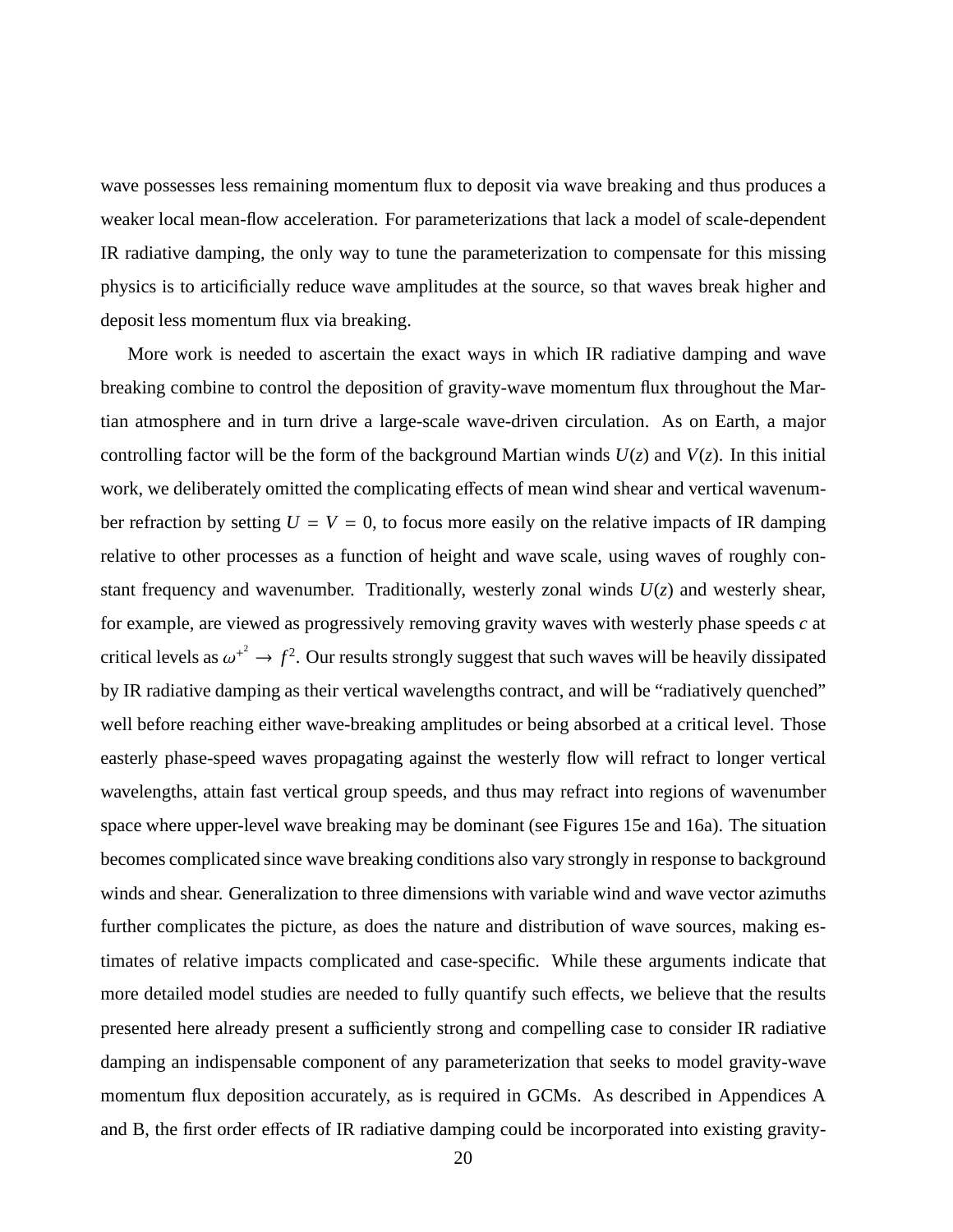wave models and parameterizations with little increase in overall computational complexity and overhead.

To date, strong similarities have been noted between gravity-wave dynamics on Earth and Mars (e.g., Pirraglia, 1976; Pickersgill and Hunt, 1979; Tobie et al., 2003; Imamura et al., 2007; Parrish et al., 2009). This is reflected in the GCM parameterizations of gravity-wave drag for both planetary atmospheres, which at present possess almost identical governing physics (e.g., Forget et al., 1999; Medvedev and Hartogh, 2007). Our results point to a major physical difference in gravity-wave dissipation on each planet. On Earth, IR radiative damping is much weaker and wave breaking is the dominant flux dissipation process (Marks and Eckermann, 1995), and so gravitywave dissipation is characterized by instability, overturning, turbulence generation and turbulent mixing. By contrast, we find IR radiative damping of gravity waves to be a major (often dominant) gravity-wave dissipation process on Mars. The IR radiative damping of gravity-wave momentum and energy fluxes, while producing mean-flow accelerations and frictional heating, respectively, does not (in and of itself) generate wave-field instabilities and turbulence. This in turn impacts the potential role of a fourth wave-damping mechanism, raised earlier in this paper [see eq. (19)] but thereafter ignored in our modeling: dissipation due to background turbulent diffusion. In the Earth's middle atmosphere, most turbulence is generated by gravity-wave breaking. If, as our results suggest, IR radiative damping reduces the amount of gravity-wave flux on Mars available for wave breaking (and hence turbulence generation), it would (all other things being equal) reduce gravity-wave-induced turbulence levels on Mars relative to Earth, as well as the overall impact of wave damping due to background turbulent diffusion and the turbulent vertical diffusion and mixing of trace constituents in the Martian middle atmosphere.

# **6. Acknowledgements**

This research was partially supported by the Office of Naval Research, through the Naval Research Laboratory 6.1 work unit "Subgridscale Dynamics of Middle and Upper Atmospheres."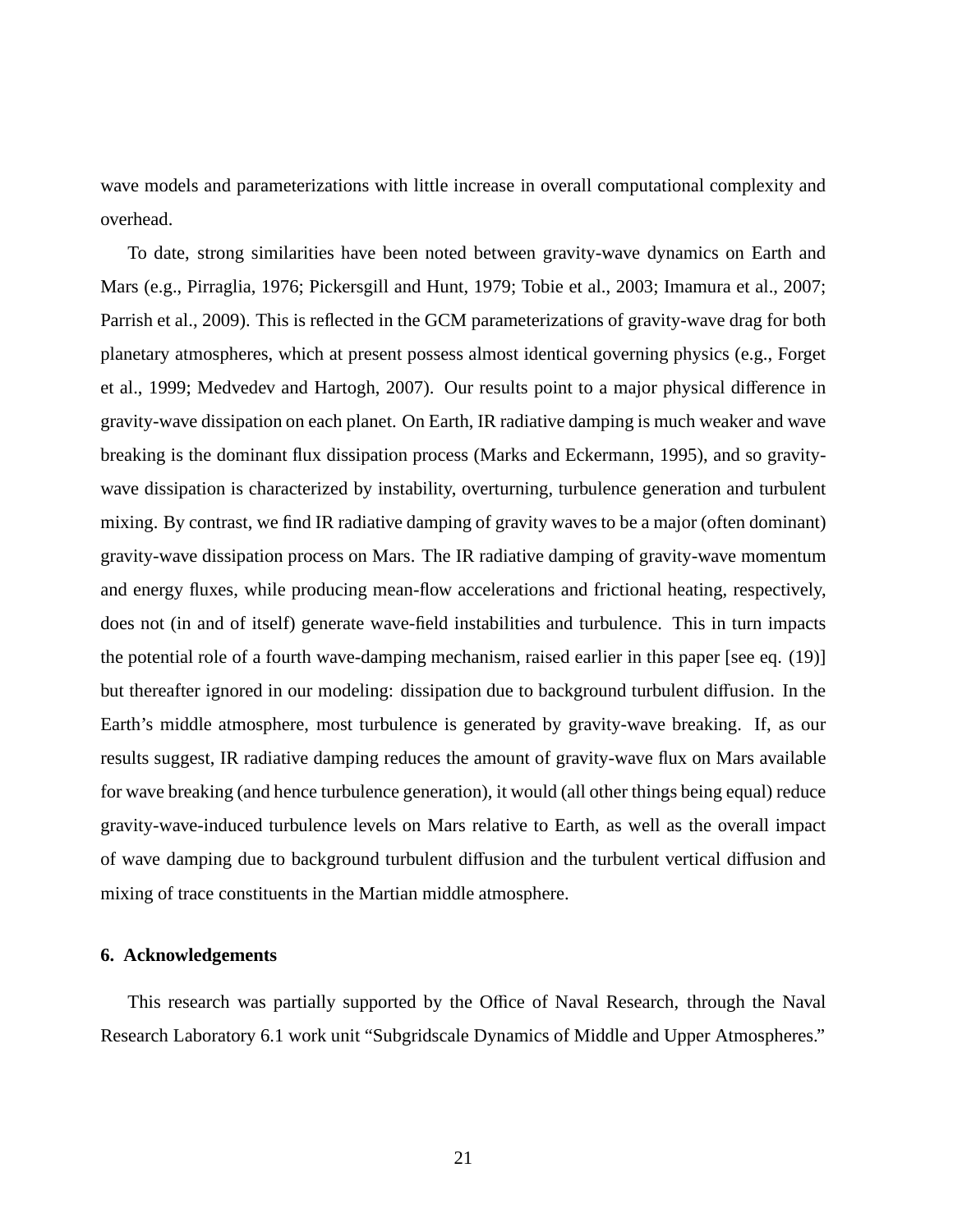## **References**

- Allen, S.J., Vincent, R.A., 1995. Gravity wave activity in the lower atmosphere: Seasonal and latitudinal variations. J. Geophys. Res. 100, 1327–1350.
- Bacmeister, J.T., Eckermann, S.D., Newman, P.A., Lait, L., Chan, K.R., Loewenstein, M., Proffitt, M.H., Gary, B.L., 1996. Stratospheric horizontal wavenumber spectra of winds, potential temperature, and atmospheric tracers observed by high-altitude aircraft. J. Geophys. Res. 101, 9441–9470.
- Bittner, H., Fricke, K.H., 1987. Dayside temperatures of the Martian upper atmosphere. J. Geophys. Res. 92, 12045– 12055.
- Bougher, S.W., Hunten, D.M., Roble, R.G., 1994. CO<sub>2</sub> cooling in terrestrial planet thermospheres. J. Geophys. Res. 99, 14609–14622.
- Bresser, G., Manning, A.J.L., Pawson, S., Rodgers, C.D., 1995. A new parameterization of scale-dependent radiative rates in the stratosphere. J. Atmos. Sci. 52, 4429–4447.
- Castle, K.J., Kleissas, K.M., Rhinehart, J.M., Hwang, E.S., Dodd, J.A., 2006. Vibrational relaxation of CO<sub>2</sub> by atomic oxygen. J. Geophys Res. 111, A09303, doi:10.1029/2006JA011736.
- Catalfamo, C., Bruno, D., Colonna, G., Laricchiuta, A., Capitelli, M., 2009. High temperature Mars atmosphere. Part ii: transport properties. Eur. Phys. J. D 54, 613–621.
- Chassefiere, E., Rosenqvist, J., Théodore, B., 1994. Ozone as a tracer of turbulence induced by breaking gravity waves on Mars. Planet. Space Sci. 42, 825–830.
- Collins, M., Lewis, S.R., Read, P.L., 1997. Gravity wave drag in a global circulation model of the Mars atmosphere: Parameterization and validation. Adv. Space. Res. 19, 1245–1254.
- Creasey, J.E., Forbes, J.M., Keating, G.M., 2006. Density variability at scales typical of gravity waves observed in Mars' thermosphere by the MGS accelerometer. Geophys. Res. Lett. 33, L22814, doi:10.1029/2006GL027583.
- Dickinson, R.E., 1984. Infrared radiative cooling in the mesosphere and lower thermosphere. J. Atmos. Terr. Phys. 46, 995–1008.
- Eckermann, S.D., Marks, C.J., 1997. GROGRAT: A new model of the global propagation and dissipation of atmospheric gravity waves. Adv. Space Res. 20(6), 1253–1256.
- Fels, S.B., 1982. A parameterization of scale-dependent radiative damping rates in the middle atmosphere. J. Atmos. Sci. 39, 1141–1152.
- Fels, S.B., 1984. The radiative damping of short vertical scale waves in the mesosphere. J. Atmos. Sci. 41, 1755–1764.
- Fels, S.B., Schwarzkopf, M.D., 1981. An efficient, accurate algorithm for calculating  $CO_2$  15  $\mu$ m band cooling rates. J. Geophys Res. 86, 1205–1232.
- Fomichev, V.I., 2009. The radiative energy budget of the middle atmosphere and its parameterization in general circulation models. J. Atmos Sol.-Terr. Phys. 71, 1577–1585.
- Forget, F., Hourdin, F., Fournier, R., Hourdin, C., Talagrand, O., Collins, M., Lewis, S.R., Read, P.L., Huot, J.P., 1999.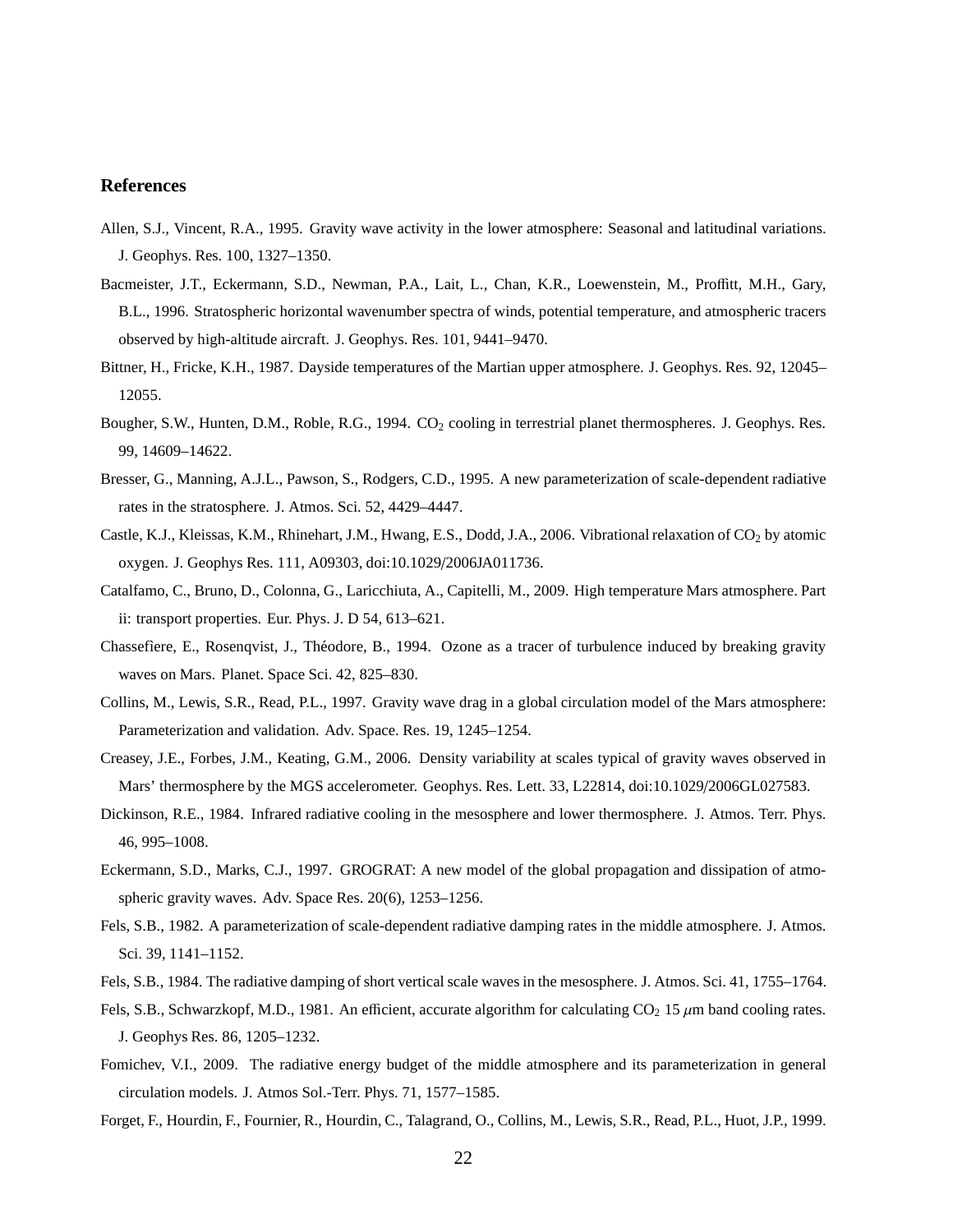Improved general circulation models of the Martian atmosphere from the surface to above 80km. J. Geophys. Res. 104, 24155–24176.

- Fritts, D.C., Rastogi, P.K., 1985. Convective and dynamical instabilities due to gravity wave motions in the lower and middle atmosphere. Radio Sci. 20, 1247–1277.
- Fritts, D.C., VanZandt, T.E., 1993. Spectral estimates of wave energy and momentum fluxes. Part i: Energy dissipation, acceleration, and constraints. J. Atmos. Sci. 50, 3685–3694.
- Fritts, D.C., Wang, L., Tolson, R.H., 2006. Mean and gravity wave structures and variability in the Mars upper atmosphere inferred from Mars Global Surveyor and Mars Odyssey aerobraking densities. J. Geophys. Res. 111, A12304, doi:10.1029/2006JA011897.
- González-Galindo, F., Forget, F., LópezValverde, M.A., i Coll, M.A., Millour, E., 2009. A ground-to-exosphere Martian general circulation model: 1. Seasonal, diurnal, and solar cycle variation of thermospheric temperatures. J. Geophys. Res. 114, E04001, doi:10.1029/2008JE003246.
- Goody, R., Belton, M.J.S., 1967. Radiative relaxation times for Mars: a discussion of Martian atmospheric dynamics. Planet. Space Sci. 15, 247–256.
- Goody, R.M., Yung, Y.L., 1989. Atmospheric Radiation: Theoretical Basis. Oxford University Press. second edition.
- Imamura, T., Kawasaki, Y., Fukuhara, T., 2007. Mesoscale spectra of Mars's atmosphere derived from MGS TES infrared radiances. J. Atmos. Sci. 64, 1717–1726.
- Imamura, T., Ogawa, T., 1995. Radiative damping of gravity waves in the terrestrial planetary atmospheres. Geophys. Res. Lett. 22, 267–270.
- Izakov, M.N., 2007. Turbulence in the free atmospheres of Earth, Mars, and Venus: A review. Sol. Syst. Res. 41, 355–384.
- Joshi, M.M., Lawrence, B.N., Lewis, S.R., 1996. The effect of spatial variations in unresolved topography on gravity wave drag in the Martian atmosphere. Geophys. Res. Lett. 23, 2927–2930.
- Khvorostovskaya, L.E., Potekhin, I.Y., Shved, G.M., Ogibalov, V.P., Uzyukova, T.V., 2002. Measurement of the rate constant for quenching  $CO_2$  [01<sup>1</sup>0] by atomic oxygen at low temperatures: Reassessment of the rate of cooling by the CO−2 15µm emission in the lower thermosphere. Atmos. Ocean. Phys. 38, 613–624.
- Kleinböhl, A., Schofield, J.T., Kass, D.M., Abdou, W.A., Backus, C.R., Sen, B., Shirley, J.H., Lawson, W.G., Richardson, M.I., Taylor, F.W., Teanby, N.A., McCleese, D.J., 2009. Mars Climate Sounder limb profile retrieval of atmospheric temperature, pressure, and dust and water ice opacity. J. Geophys. Res. 114, E10006, doi:10.1029/2009JE003358.
- Kutepov, A.A., Gusev, O.A., Ogibalov, V.P., 1998. Solution of the non-LTE problem for molecular gas in planetary atmospheres: Superiority of accelerated lambda iteration. J. Quant. Spectrosc. Radiat. Transfer 60, 199–220.
- Lacis, A.A., Oinas, V., 1991. A description of the correlated *k* distribution method for modeling nongray gaseous absorption, thermal emission, and multiple scattering in vertically inhomogeneous atmospheres. J. Geophys. Res.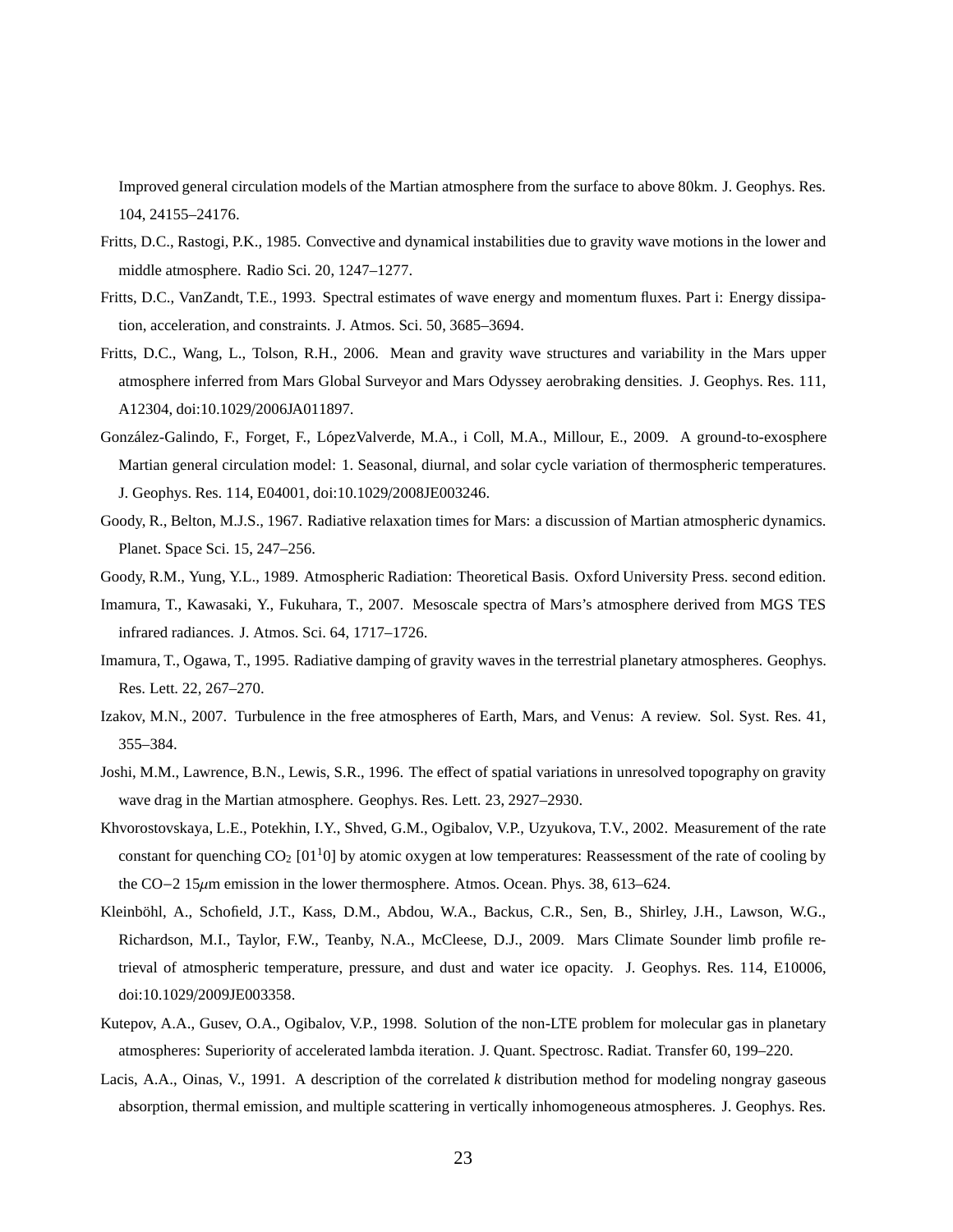96, 9027–9063.

- Lewis, S., Collins, M., Read, P., Forget, F., Hourdin, F., Fournier, R., Hourdin, C., Talagrand, O., Huot, J., 1999. A climate database for Mars. J. Geophys. Res. 104, 24177–24194.
- López-Puertas, M.L., López-Valverde, M.A., 1995. Radiative energy balance of  $CO_2$  non-LTE infrared emissions in the Martian atmosphere. Icarus 114, 113–129.
- López-Valverde, M.A., Edwards, D.P., López-Puertas, M., Roldan, C., 1998. Non-local thermodynamic equilibrium in general circulation models of the Martian atmosphere 1. Effects of the local thermodynamic equilibrium approximation on thermal cooling and solar heating. J. Geophys. Res. 103, 16,799–16,811.
- López-Valverde, M.A., López-Puertas, M., 1994. A non-local thermodynamic equilibrium radiative transfer model for infrared emissions in the atmosphere of Mars, 1. Theoretical basis ansd nighttime populations of vibrational levels. J. Geophys. Res. 99, 13,093–13,115.
- Marks, C.J., Eckermann, S.D., 1995. A three-dimensional nonhydrostatic ray-tracing model for gravity waves: Formulation and preliminary results for the middle atmosphere. J. Atmos. Sci. 52, 1959–1984.
- Medvedev, A.S., Hartogh, P., 2007. Winter polar warmings and the meridional transport on mars simulated with a general circulation model. Icarus 186, 97–110.
- Parrish, H.F., Schubert, G., Hickey, M.P., Walterscheid, R.L., 2009. Propagation of tropospheric gravity waves into the upper atmosphere of Mars. Icarus 203, 28–37.
- Pickersgill, A.O., Hunt, G.E., 1979. The formation of Martian lee waves generated by a crater. J. Geophys. Res. 84, 8317–8331.
- Pirraglia, J.A., 1976. Martian atmospheric lee waves. Icarus 27, 517–530.
- Read, P.L., Lewis, S.R., 2004. The Martian Climate Revisited: Atmosphere and Environment of a Desert Planet. Springer-Verlag.
- Richardson, M.I., Toigo, A.D., Newman, C.E., 2007. PlanetWRF: A general purpose, local to global numerical model for planetary atmospheric and climate dynamics. J. Geophys. Res. 112, E09001, doi:10.1029/2006JE002825.
- Rothman, L.S., Gamache, R.R., Goldman, A., Brown, L.R., Toth, R.A., Pickett, H.M., Poynter, R.L., Flaud, J.M., Camy-Peyret, C., Barbe, A., Husson, N., Rinsland, C.P., Smith, M.A.H., 1987. The HITRAN database: 1986 edition. Appl. Opt. 26, 4058–4097.
- Sasamori, T., London, J., 1966. The decay of small temperature perturbations by thermal radiation in the atmosphere. J. Atmos. Sci. 23, 543–554.
- Shved, G.M., Utyakovsky, D.P., 1983. Radiative damping of temperature perturbations in the Earth's upper atmosphere with allowance for departure from local thermodynamic equilibrium. Izv. Akad. Nauk S.S.S.R. Atmos. Oceanic Phys. 19, 476–482.
- Spiegel, E.A., 1957. The smoothing of temperature fluctuations by radiative transfer. Astrophys. J. 126, 202–207.

Tobie, G., Forget, F., Lott, F., 2003. Numerical simulation of the winter polar wave clouds observed by Mars Global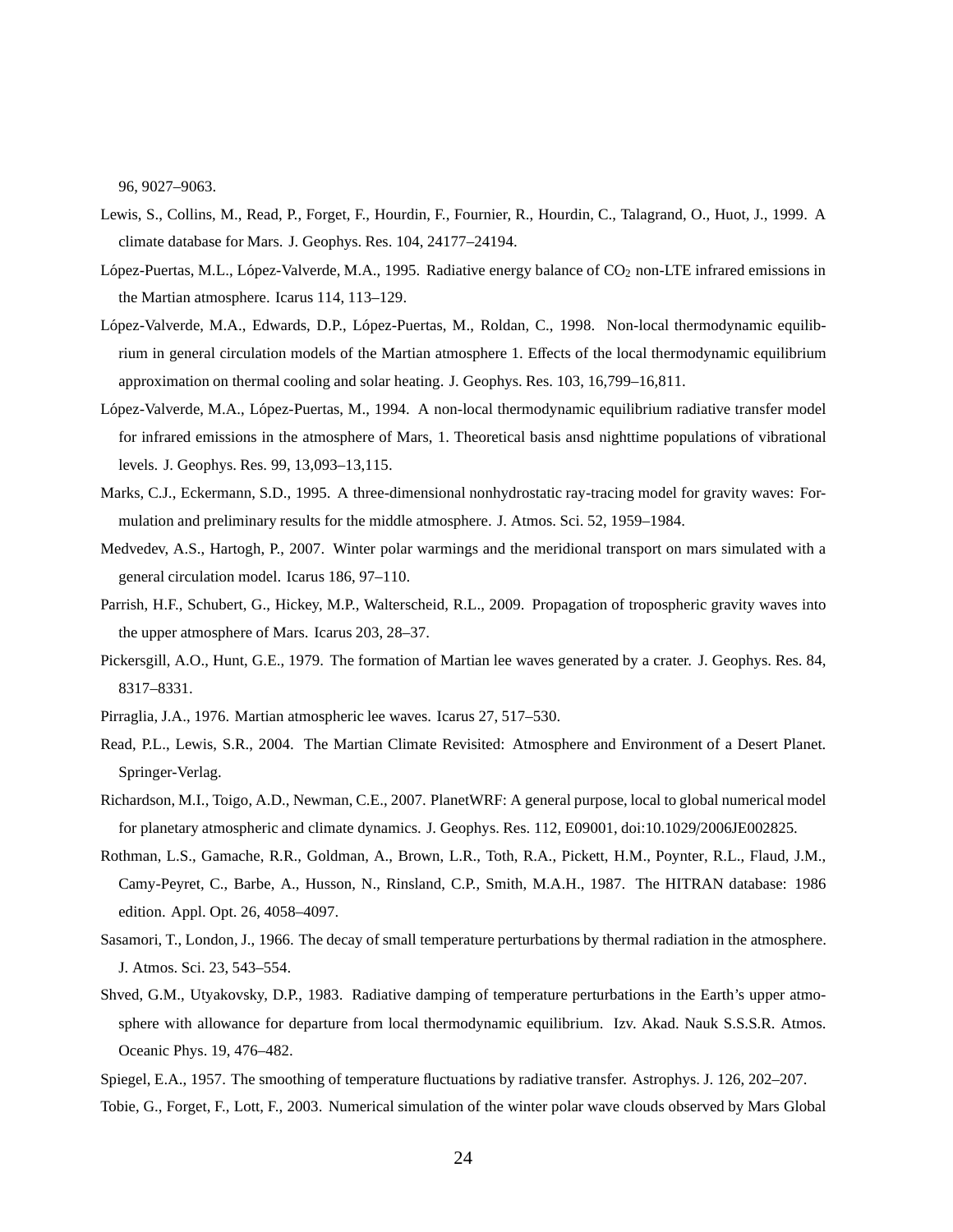Surveyor Mars Orbiter Laser Altimeter. Icarus 164, 33–49.

- Zhu, X., 1990. Carbon dioxide  $15-\mu m$  band cooling rates in the upper middle atmosphere calculated by Curtis matrix interpolation. J. Atmos. Sci. 47, 755–774.
- Zhu, X., 1993. Radiative damping revisited: Parameterization of damping rate in the middle atmosphere. J. Atmos. Sci. 50, 3008–3021.
- Zhu, X., 1994. An accurate and efficient radiation algorithm for middle atmosphere models. J. Atmos. Sci. 51, 3593–3614.
- Zhu, X., Strobel, D.F., 1990. On the role of vibration-vibration transitions in the radiative cooling of the CO<sub>2</sub> 15  $\mu$ m band around the mesopause. J. Geophys. Res. 95, 3571–3577.
- Zhu, X., Strobel, D.F., 1991. Radiative damping in the upper mesosphere. J. Atmos. Sci. 48, 184–199.
- Zhu, X., Summers, M.E., Strobel, D.F., 1992. Calculation of  $CO<sub>2</sub>$  15- $\mu$ m band atmospheric cooling rates by Curtis matrix interpolation of correlated-k coefficients. J. Geophys. Res. 97, 12787–12797.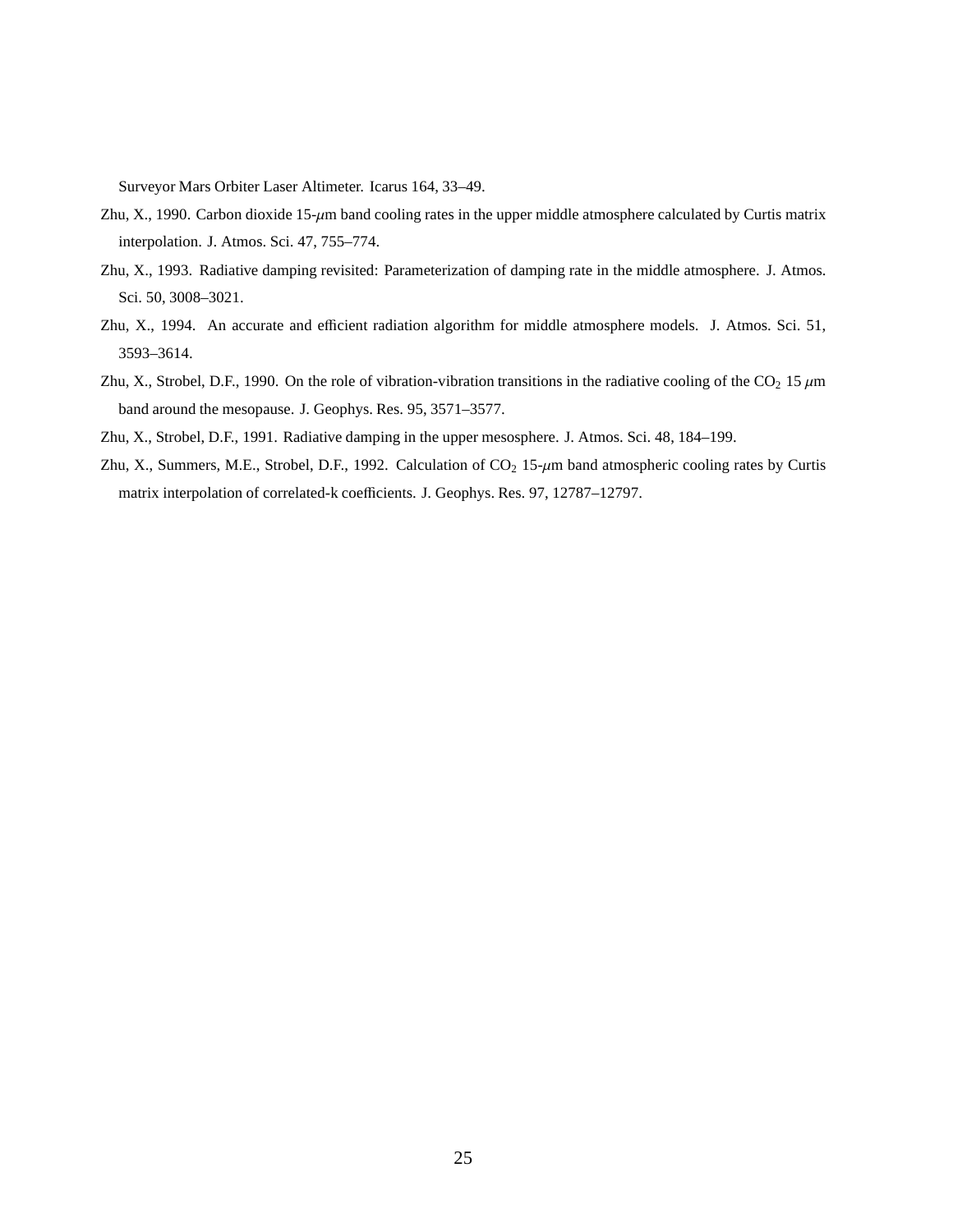

Figure 1: Profiles of (a) pressure, (b) temperature, (c)  $CO_2$  volume mixing ratio, (d) density, (e)  $O^3P$  volume mixing ratio, and (f)  $O^3P/CO_2$  volume mixing ratio. Thick curves are the means of individual profiles at 40°N from the Mars Climate Database (MCD: Lewis et al., 1999) for average levels of dust-loading and solar activity. Thin curves are minimum and maximum profiles, and gray shading in panels b, c, e and f depicts the distribution density of the individual MCD profiles.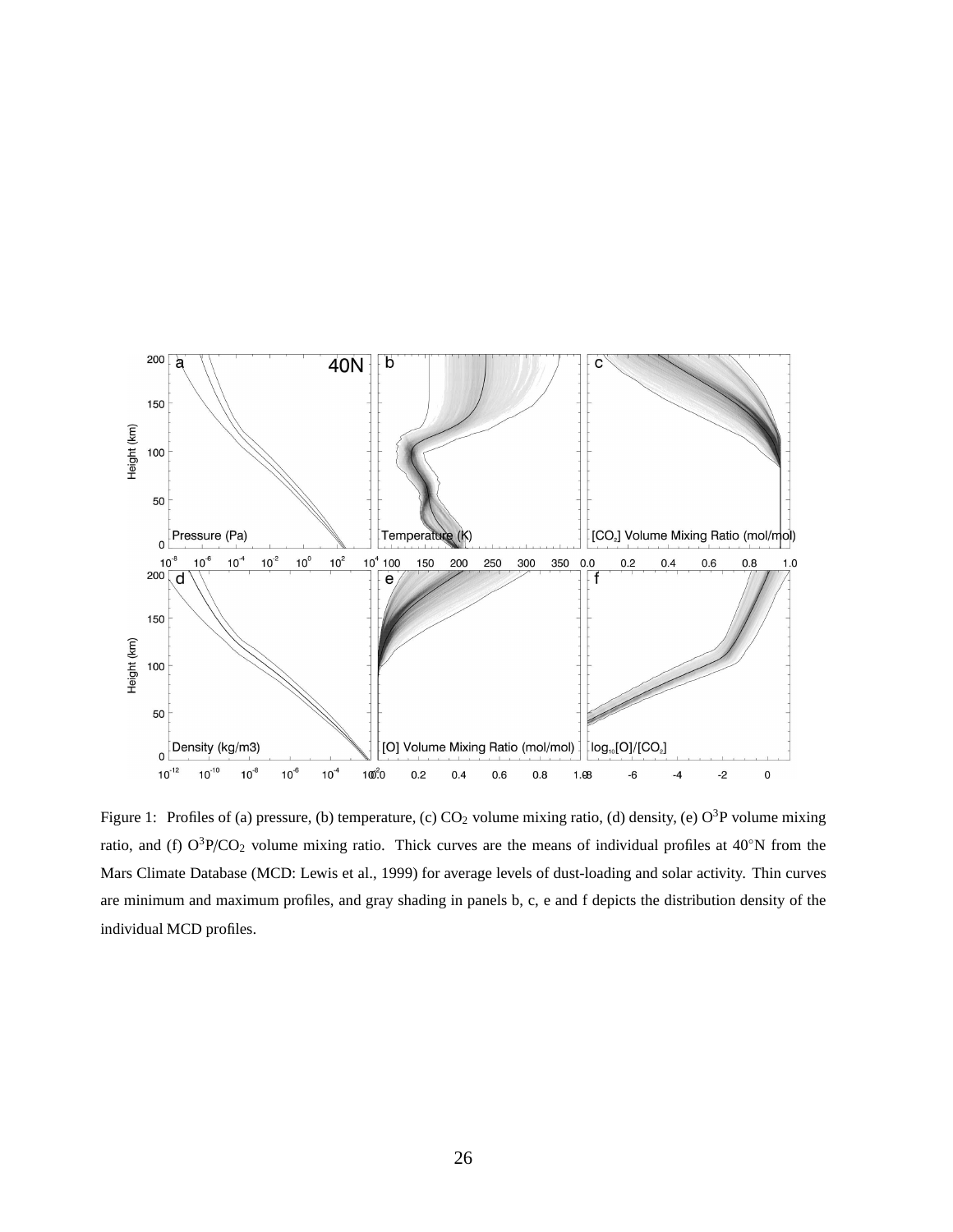

Figure 2: (a) Mean kinetic temperature profile used by López-Valverde et al. (1998) (their Figure 1a); (b) resulting 15  $\mu$ m cooling rates using our Curtis-matrix algorithm and the mean O and CO<sub>2</sub> mixing ratio profiles from Figures 1c and 1e. Rates are quantified here and elsewhere in terms of Earth days: rates in K sol<sup>-1</sup> are obtained by multiplying the values in (b) by 1.027491.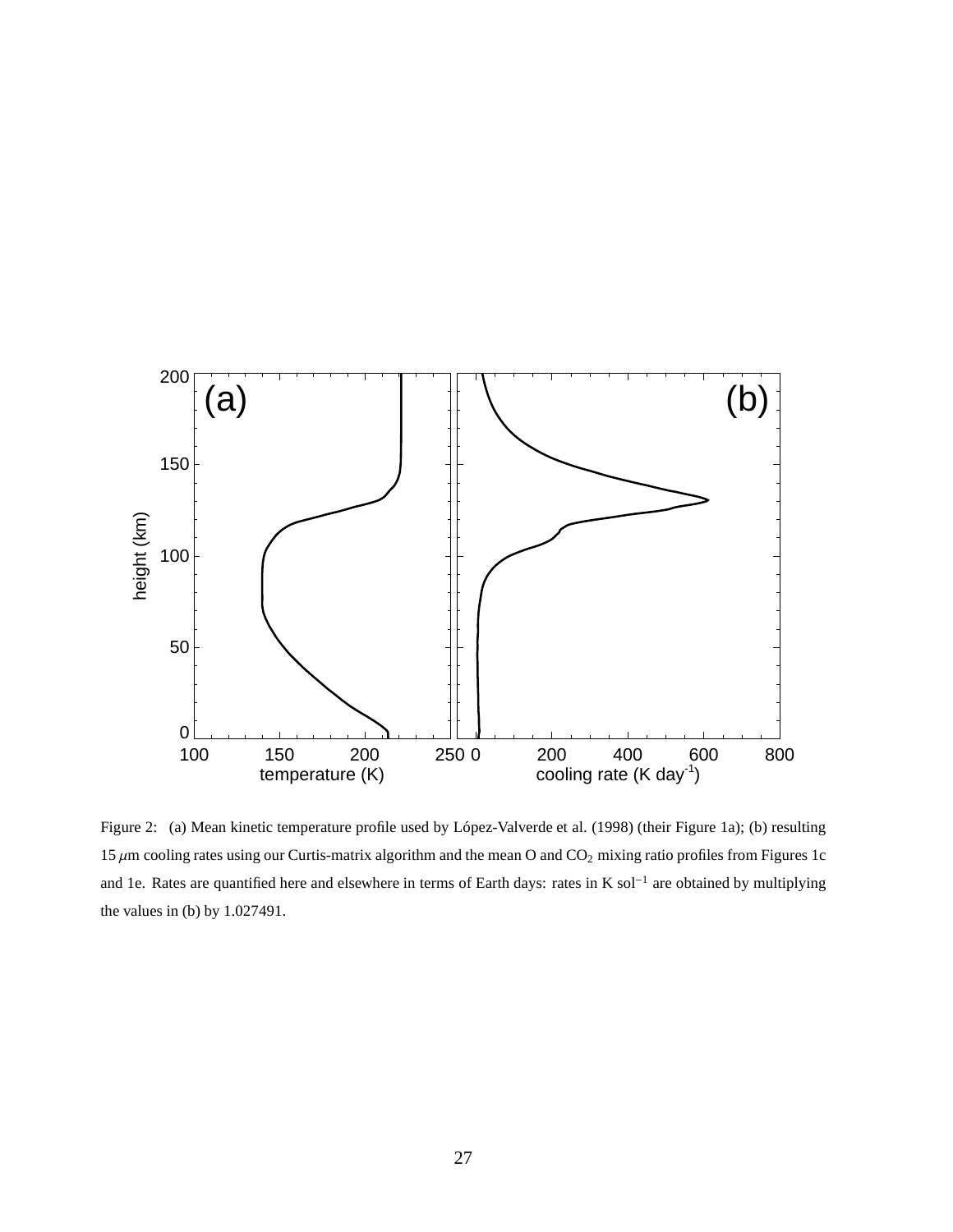

Figure 3: Profiles of mean (a) kinetic temperature and (b) O/CO<sub>2</sub> mixing ratio from Figures 1b and 1f, respectively, which yield in (c) a mean IR cooling rate, plotted with a thick curve, for our prespecified  $O-CO<sub>2</sub>$  deactivation rate,  $k_{O-CO_2}$ , of 3 × 10<sup>−12</sup> cm s<sup>−1</sup>. Thin curves in (c) show corresponding cooling rates when this  $k_{O-CO_2}$  value is doubled and halved.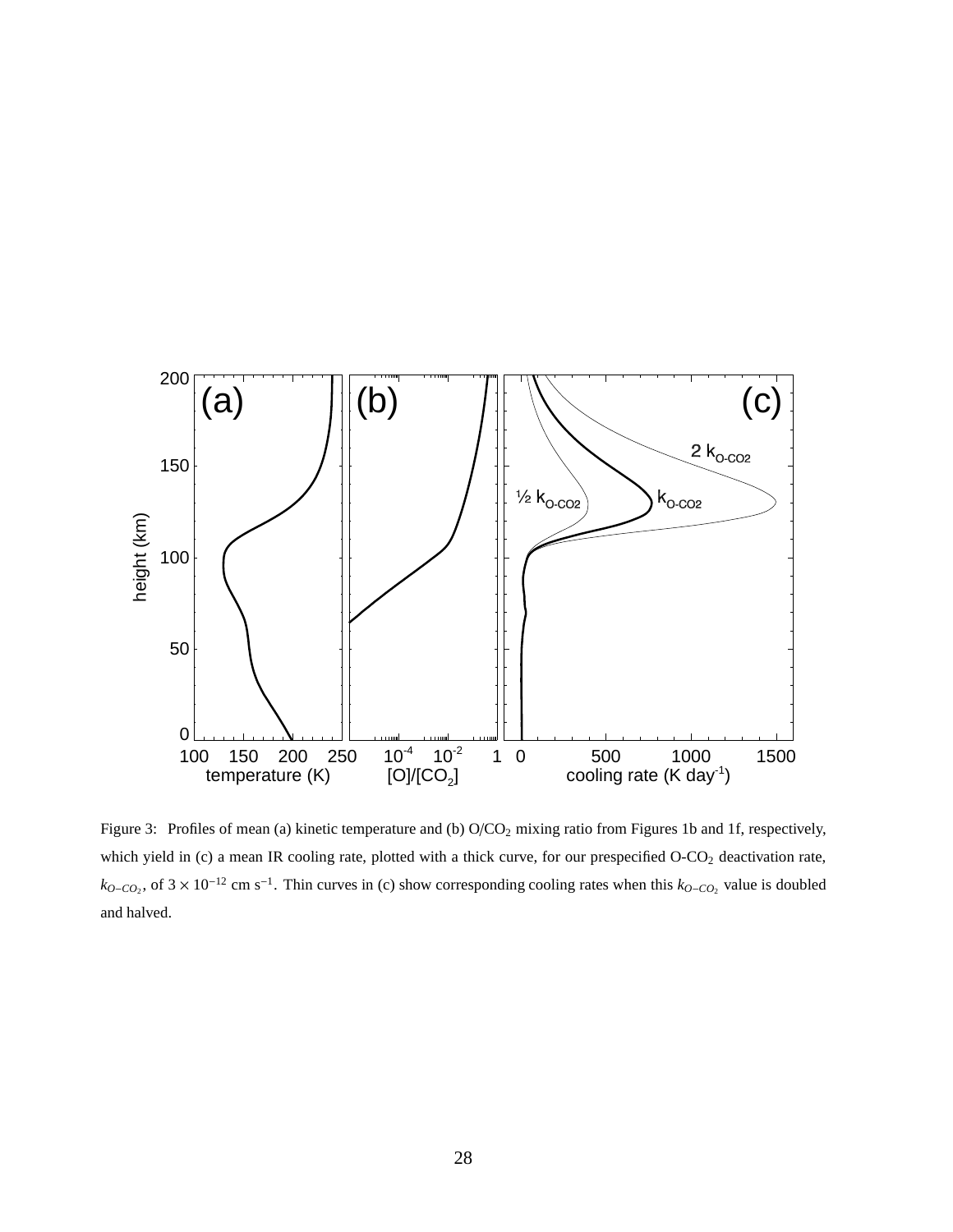

Figure 4: Scale-dependent IR radiative damping rates,  $\tau_r^{-1}(z,m)$ , (contour labels in days<sup>-1</sup>) computed for background conditions defined by the mean profiles in Figure 1.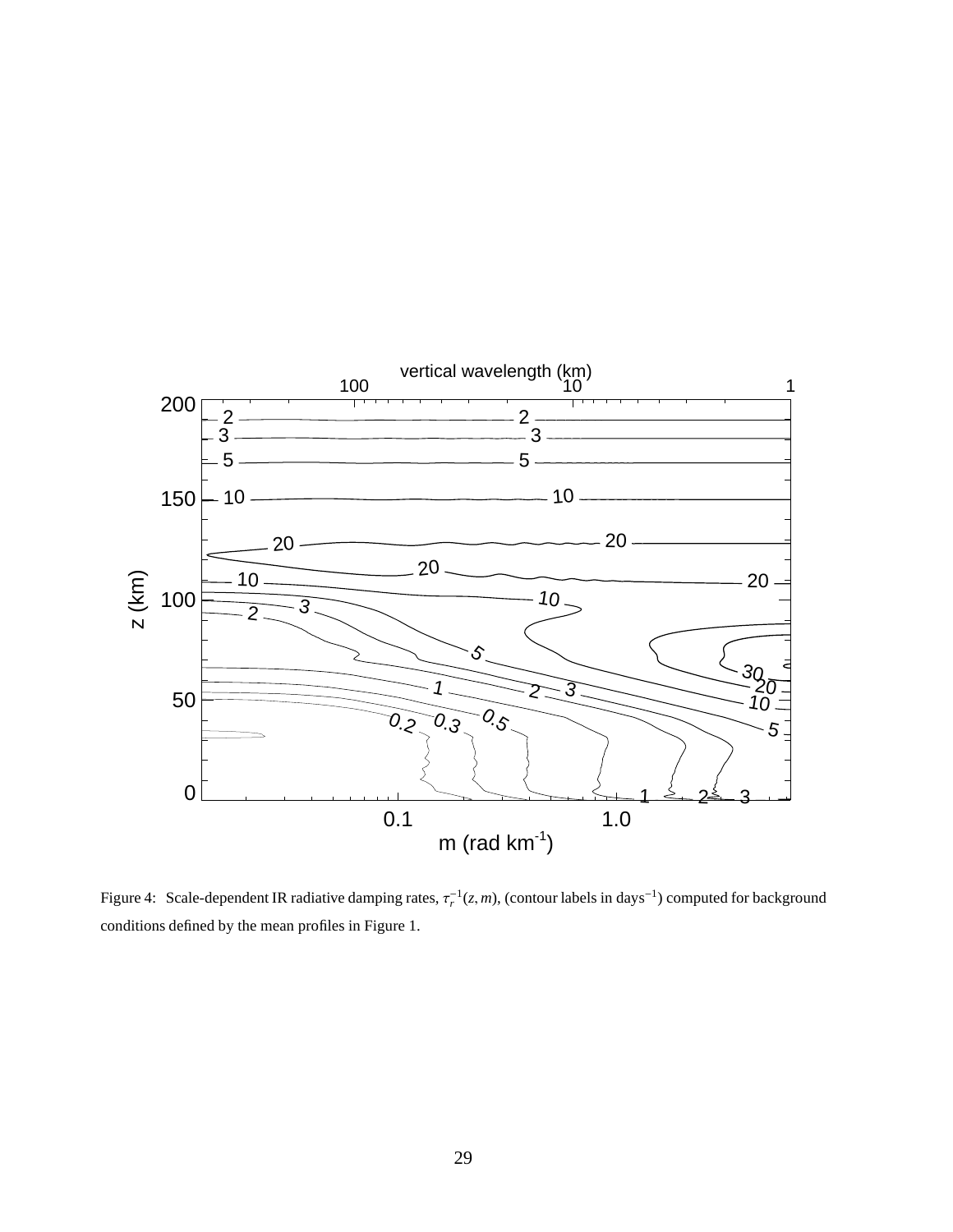

Figure 5: Scale-dependent IR radiative damping rates,  $\tau_r^{-1}(z,m)$ , plotted as a function of height *z* for various  $\lambda_z =$  $2\pi/m$  values shown in top right of each panel.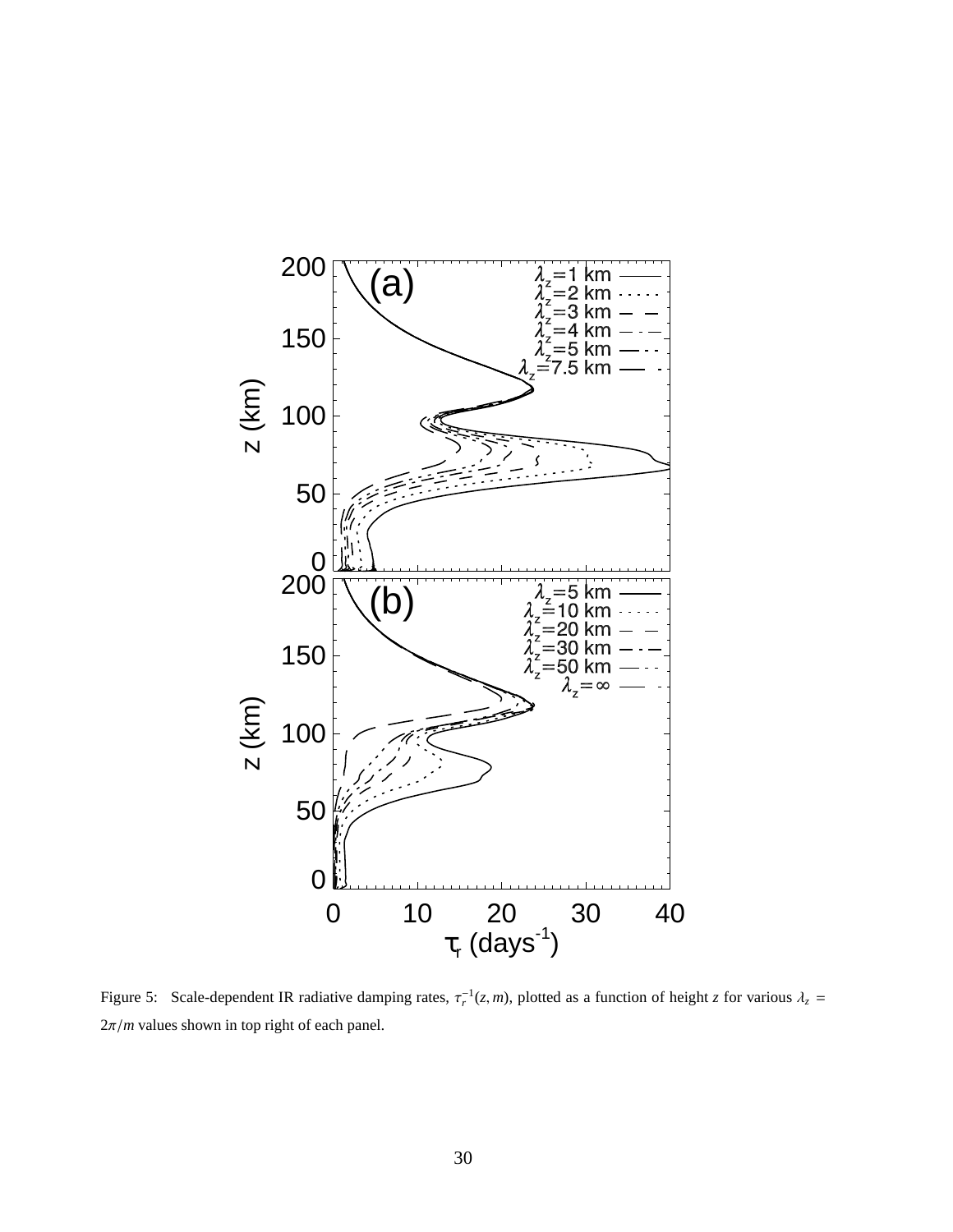

Figure 6: A comparison of IR radiative damping rates,  $\tau_r^{-1}(z, m)$ , at  $z = 60, 80, 100$ , and 120 km in the present work (solid curves) and corresponding estimates of Imamura and Ogawa (1995) (dotted curves).



Figure 7: Variation of IR radiative damping rate  $\tau_r^{-1}(z,m)$  at  $\lambda_z = 2\pi/m = 5$  km as the reference temperature profile in (a) (thick curve) is modified at all heights by  $-20$  K,  $-10$  K,  $-5$  K,  $+5$  K,  $+10$  K and  $+20$  K (thin curves).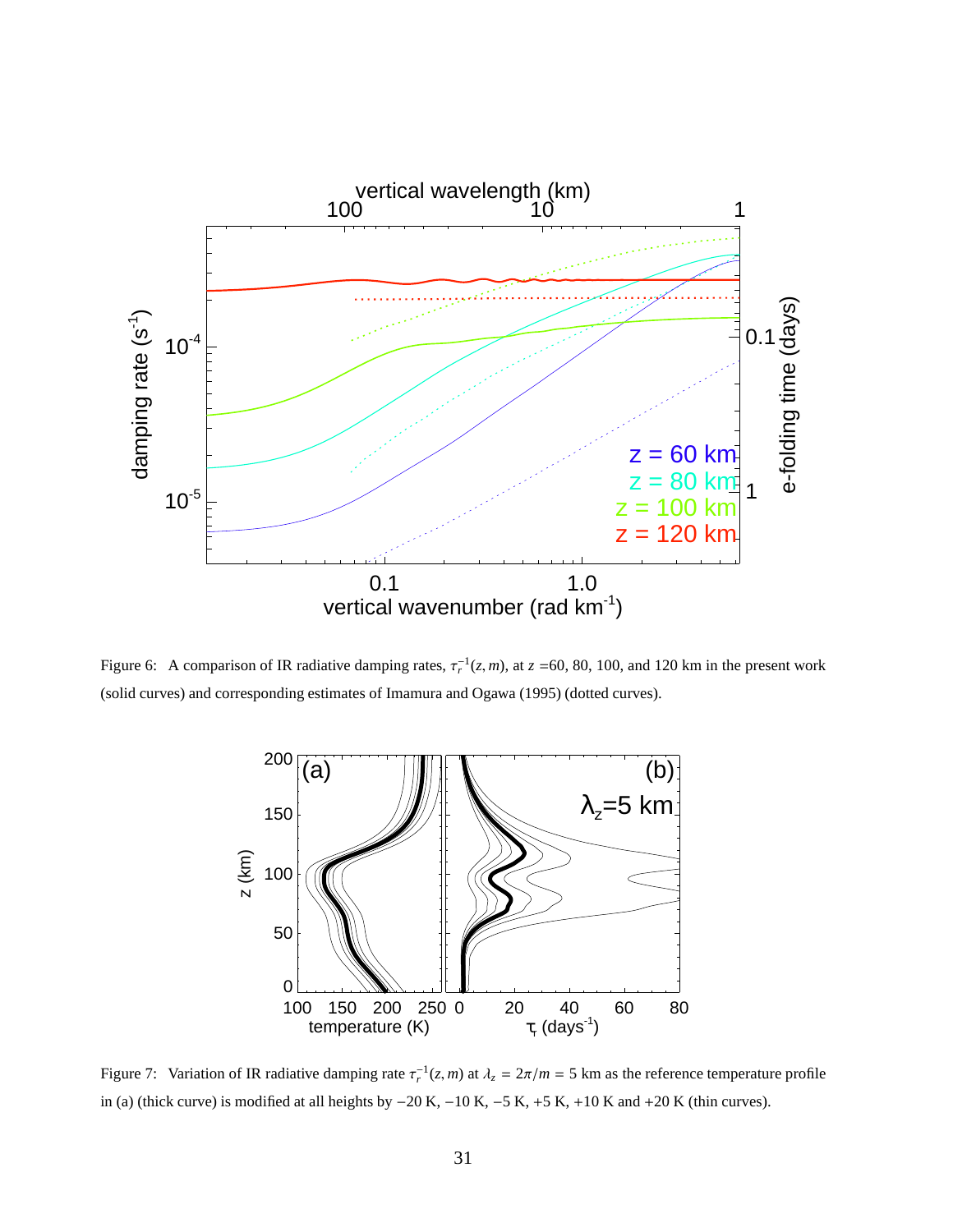

Figure 8: Weighting factors  $w_r$  and  $w_v$  in (17) and (18) that scale the raw radiative and viscous damping rates  $\tau_r^{-1}$  and  $\tau_{v}^{-1}$  to yield the net rate of damping of gravity-wave amplitudes.



Figure 9: Profiles of mean (a) buoyancy frequency *N* and (b) density scale height *H*ρ, based on the mean background kinetic temperature profile  $T_b(z)$  (thick solid curves in Figures 1b and 7a).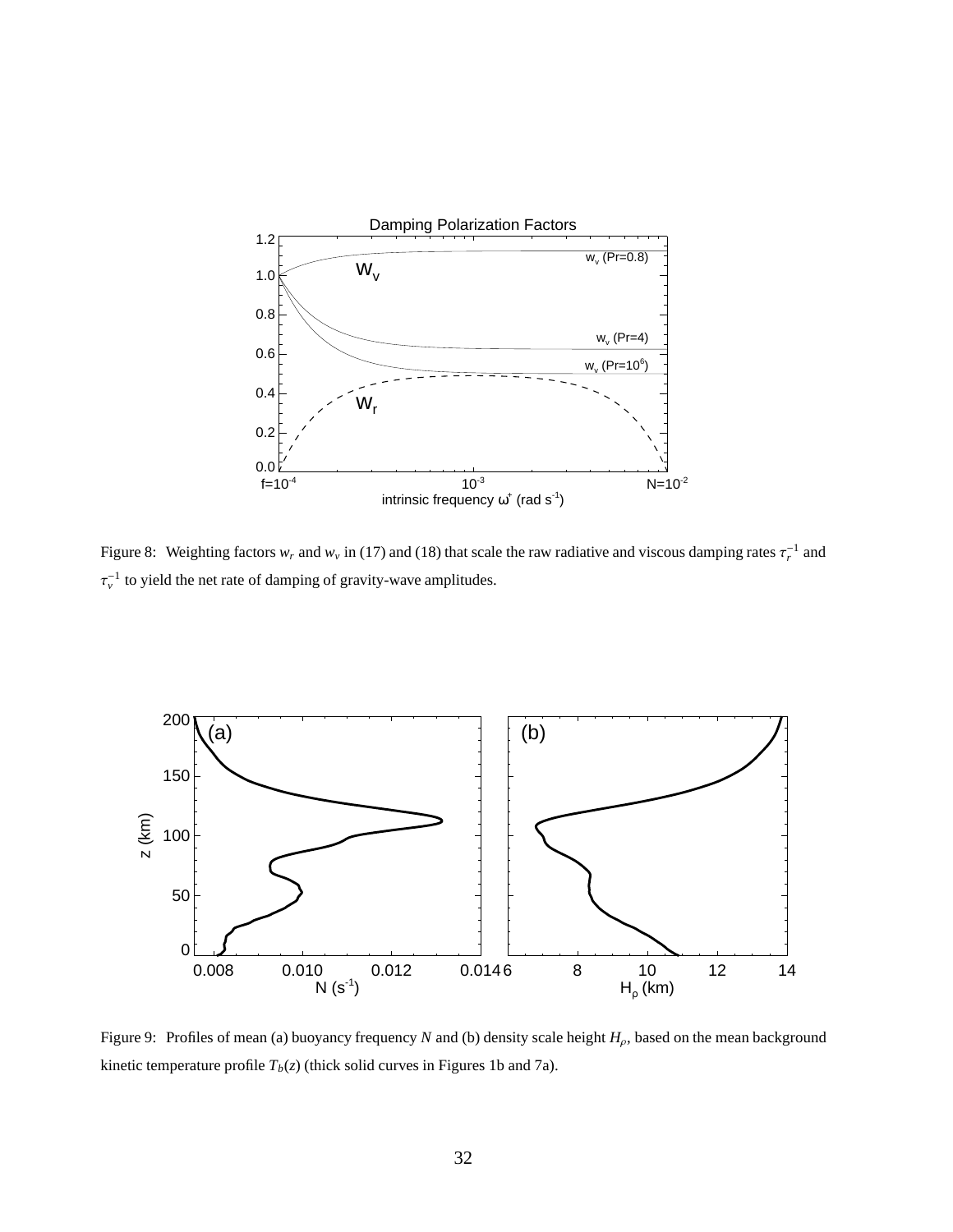

Figure 10: Contours of  $z<sub>v</sub>$  (labels in km), the altitude above which the local molecular viscous damping of gravity waves,  $w_{vm} \tau_{vm}^{-1}$ , exceeds the IR radiative damping of the waves,  $w_r \tau_r^{-1}$ , for gravity waves of the indicated horizontal and vertical wavenumbers.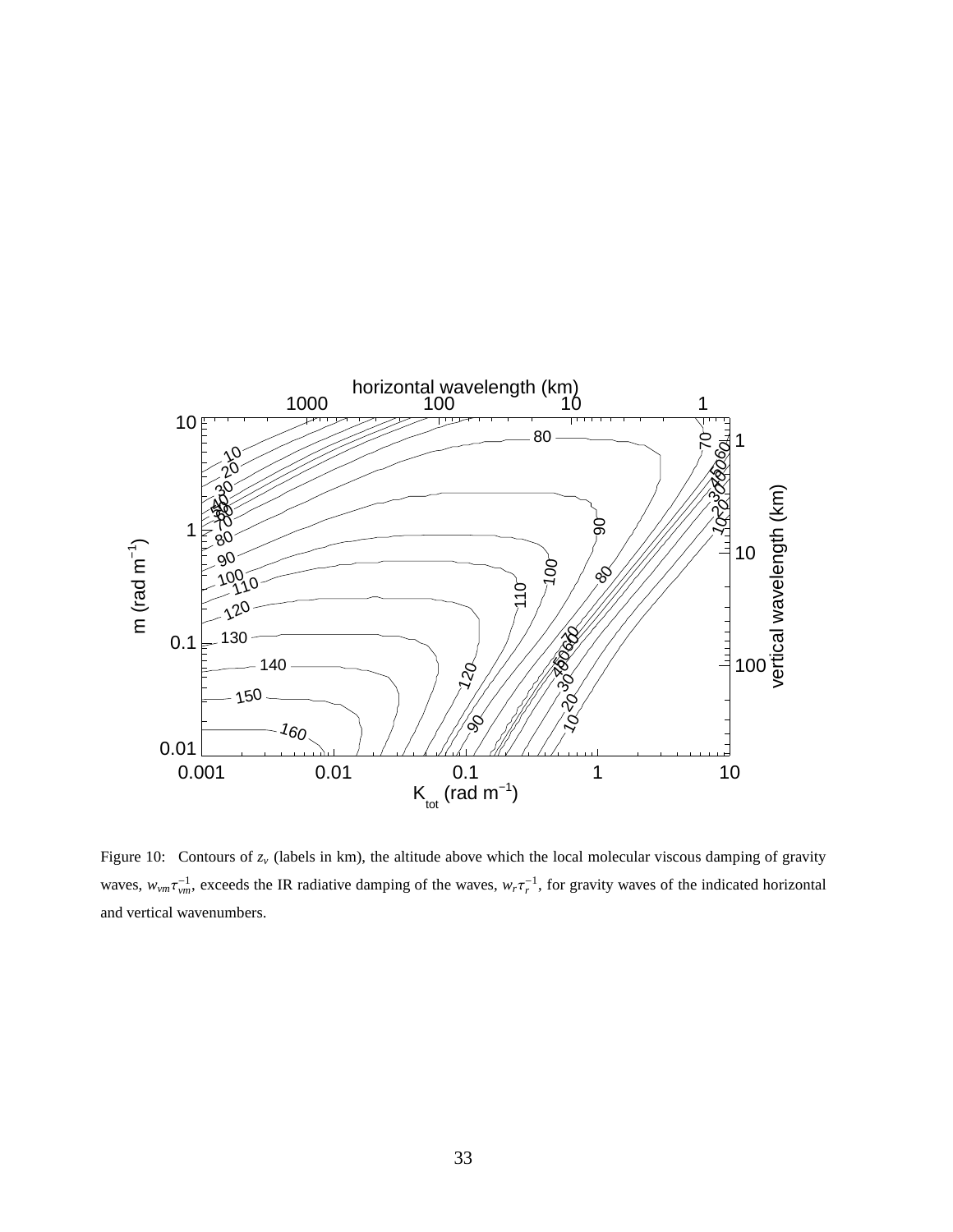

Figure 11: Profiles of (a) peak vertical displacement amplitude  $\hat{\zeta}(z)$  and (b) vertical flux of horizontal momentum  $F(z)$ for a gravity wave of  $c = 3.6$  m s<sup>-1</sup>,  $\lambda_z(z_s) = 2\pi/|m(z_s)| = 2.5$  km,  $\lambda_h = 2\pi/K_{tot} = 100$  km, and  $\hat{\zeta}(z_s) = 100$  m. The curves show solutions for different types of wave damping: no damping (gray solid curves), wave breaking/saturation only (gold solid curves), molecular viscous damping only (blue dotted curves), IR radiative damping only (black dashed curves), molecular viscous and IR radiative damping (aqua solid curves), and all three damping processes (wave breaking/saturation, molecular viscous damping and IR radiative damping: red solid curves).



Figure 12: As for Figure 11 but for a gravity wave of  $c = 6.6$  m s<sup>-1</sup> and  $\lambda_z(z_s) = 2\pi/|m(z_s)| = 5$  km.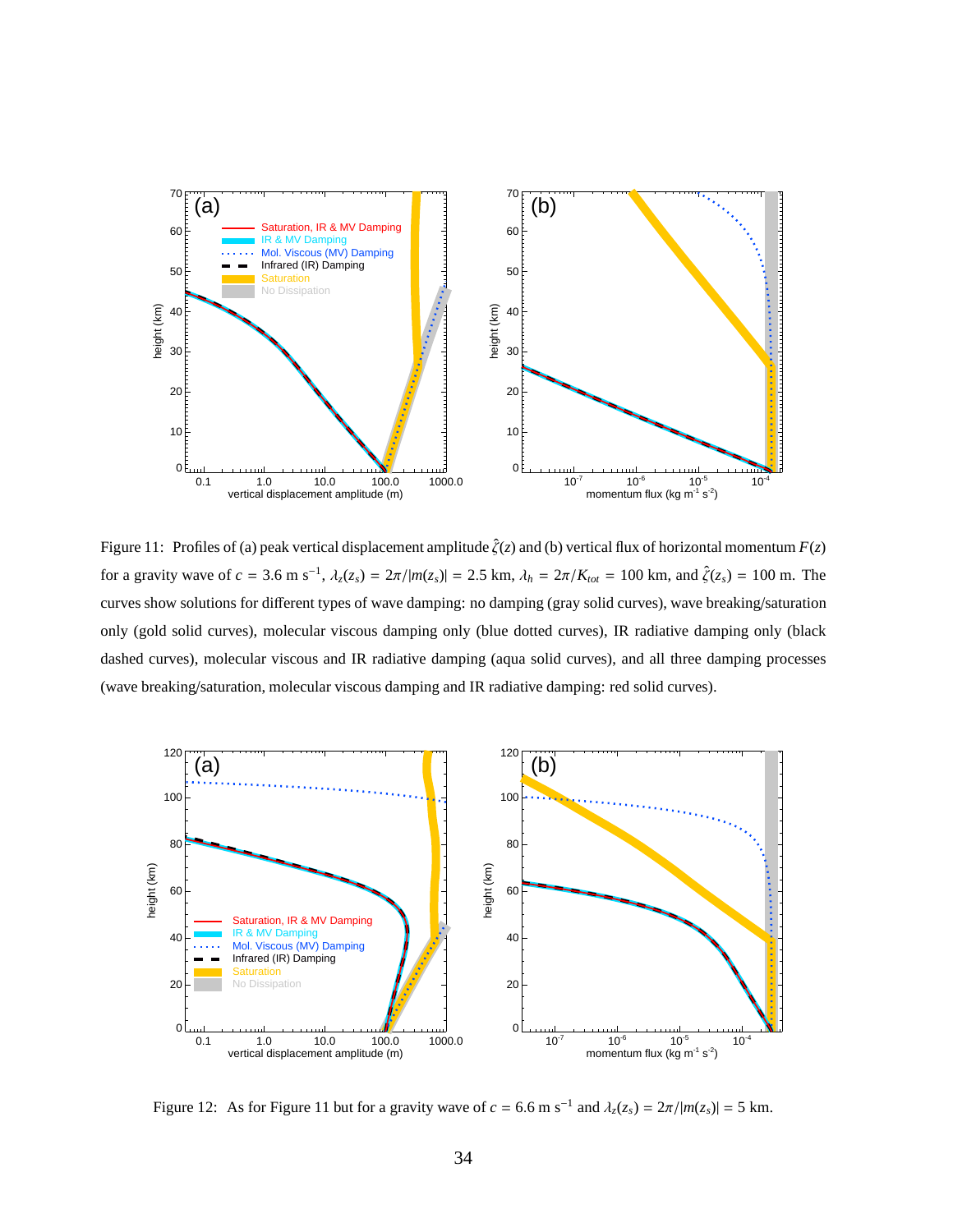

Figure 13: Panels (a) and (b) follow the same presentation as Figure 11 but for a gravity wave of  $c = 12.9 \text{ m s}^{-1}$  and  $\lambda_z(z_s) = 2\pi/|m(z_s)| = 10$  km. The red curve in (c) plots the cumulative deposition of momentum flux  $F(z)$ , expressed as a percentage of the original source-level flux, for the simulation with all three dissipation processes activated (red curves in panels a and b). Remaining curves in (c) show the contributions to this cumulative flux deposition percentage from breaking/saturation (gold solid curve), IR radiative damping (black dashed curve), molecular viscous damping (blue dotted curve), and combined molecular viscous and IR radiative damping (aqua solid curve).



Figure 14: As for Figure 13 but for a gravity wave of  $c = 19.0$  m s<sup>-1</sup> and  $\lambda_z(z_s) = 2\pi/|m(z_s)| = 15$  km.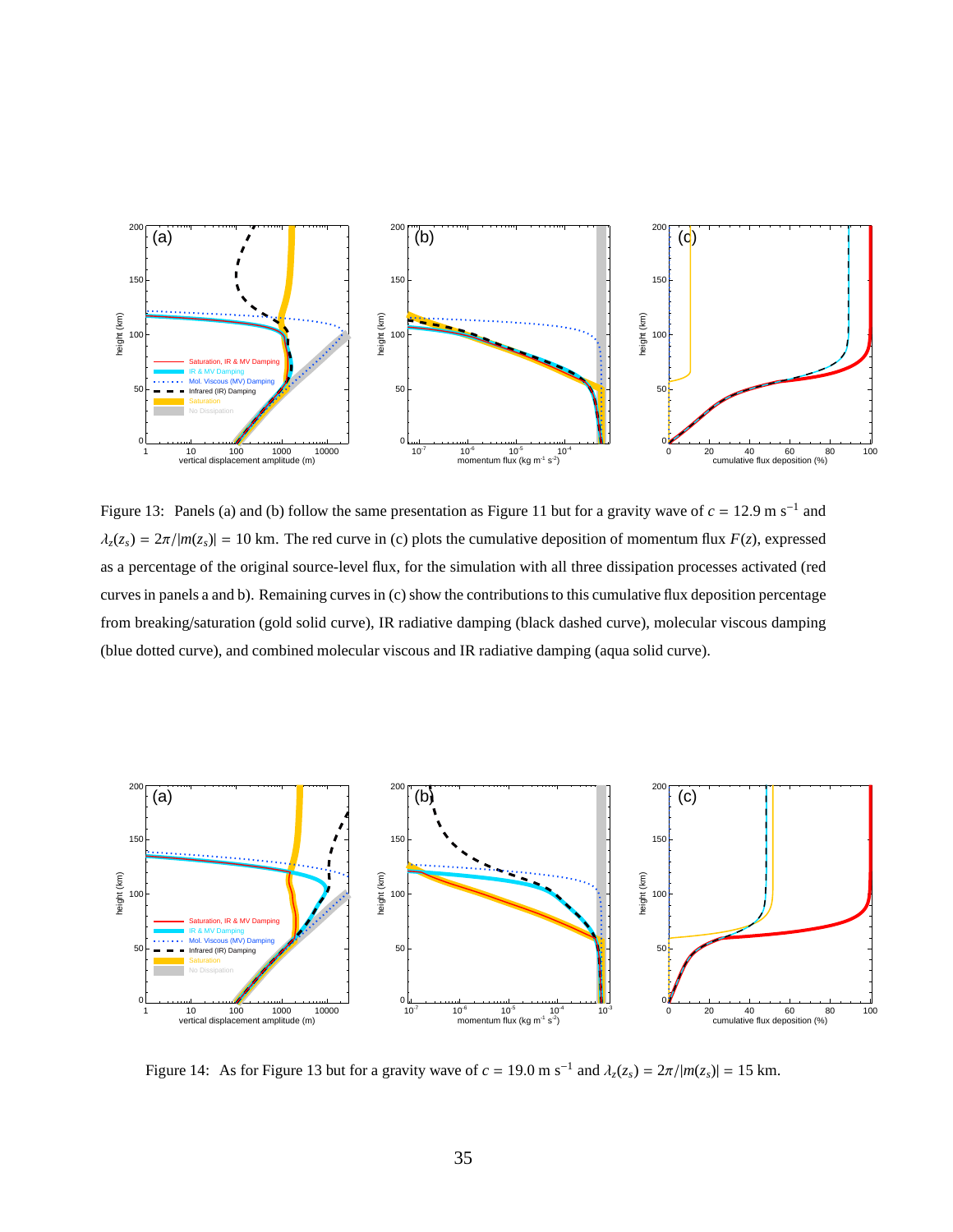

Figure 15: Cumulative percentages of dissipated gravity-wave momentum flux (0% = no dissipation, 100% = total dissipation) as a function of height *z* and source-level vertical wavenumber  $|m(z_s)|$ , for model-simulated gravity waves of  $K_{tot} = 2\pi (100 \text{ km})^{-1}$  and  $\hat{\zeta}(z_s) = 100 \text{ m}$  with all damping mechanisms activated. Plots show (a) the total percentage of dissipated flux, and then contributions to this total from (b) breaking/saturation, (c) molecular viscous damping and (d) IR radiative damping. Remaining panels show the percentage contribution to the local total in (a) from (e) breaking/saturation and (f) IR radiative damping, the latter showing the dominant (i.e. >99%) role of IR radiative damping in gravity-wave momentum flux deposition for all waves at  $z \le 50{\text -}80$  km and for waves of  $\lambda_z(z_s) \le 10$  km at all altitudes.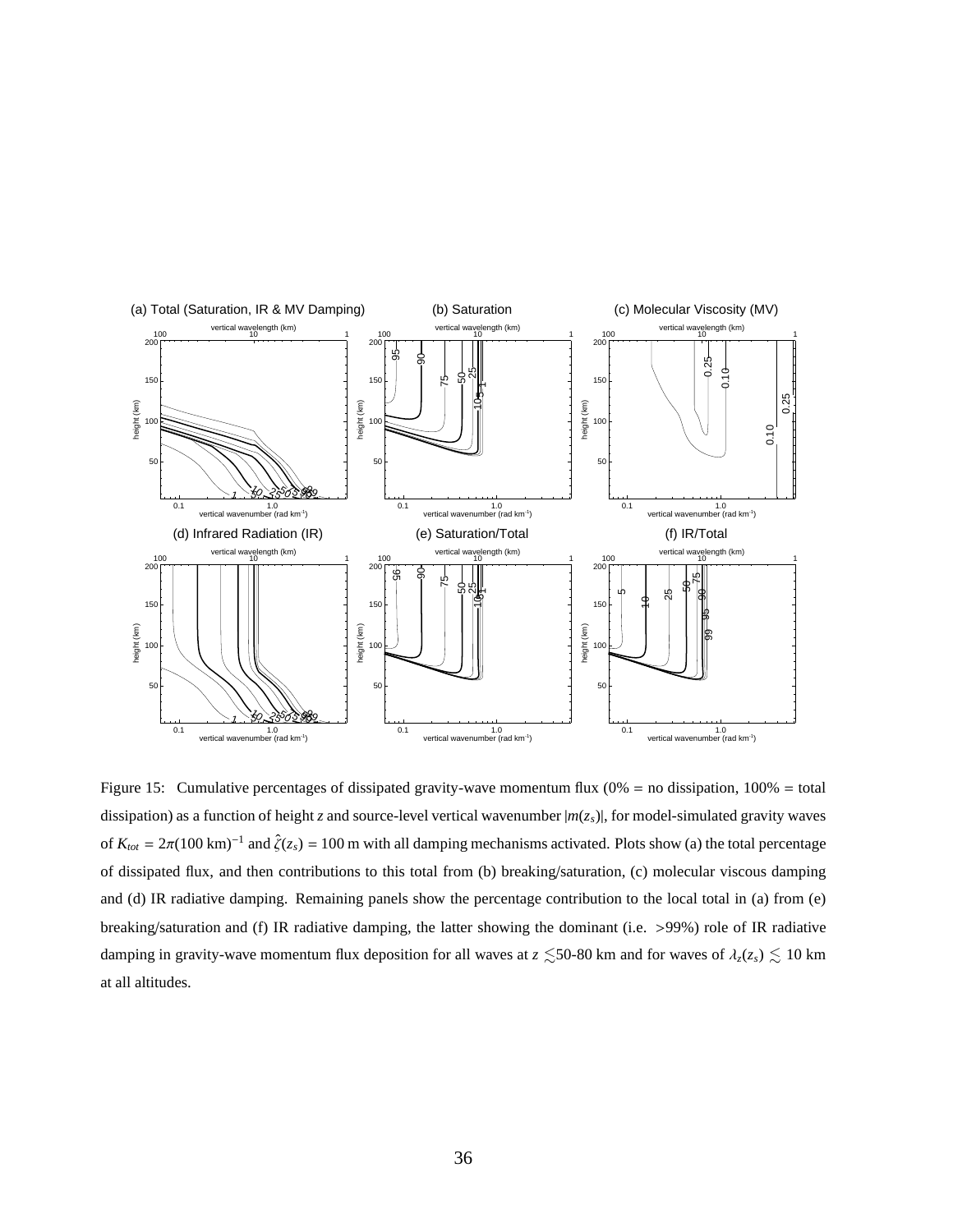

Figure 16: "Top-of-the-atmosphere" contributions to gravity-wave momentum flux dissipation of simulated gravity waves as a function of source-level vertical wavenumber  $|m(z_s)|$  and horizontal wavenumber  $K_{tot}$  at  $z = 200$  km, where close to 100% of each wave's momentum flux has been dissipated. Contour labels are percentages, due to (a) breaking/saturation, (b) IR radiative damping and (c) molecular viscous damping.



Figure 17: (a)  $N_0(z)$ , (b)  $N_\infty(z)$  and (c)  $k_m(z)$  derived by fitting (A.1) to the  $\tau_r^{-1}(z,m)$  estimates.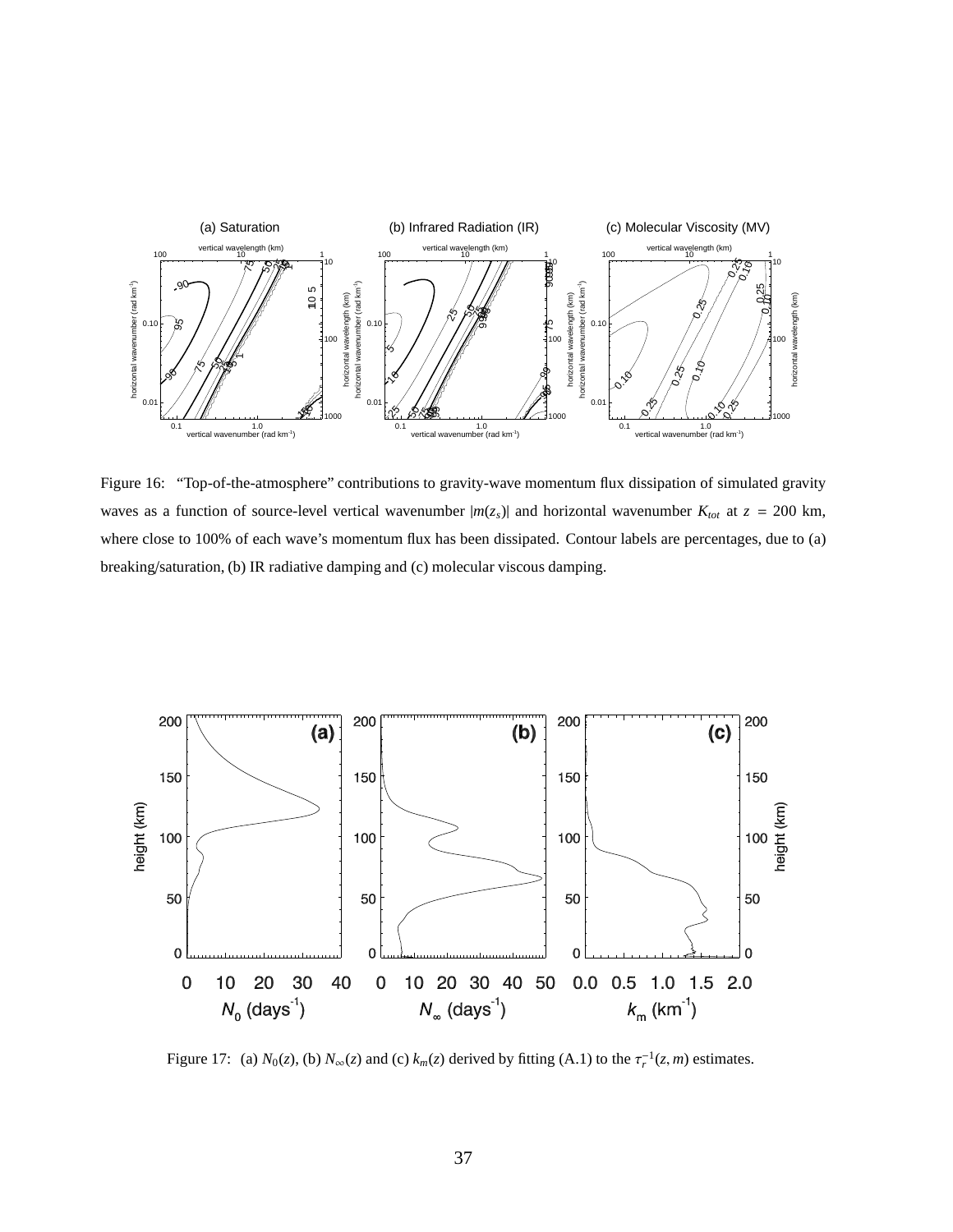#### **Appendix A. Least Squares Fits to**  $\tau_r^{-1}$  $^{1}_{r}(z, m)$

We have fitted the scale-dependent IR radiative damping rates in Figure 4 to various functions to facilitate their efficient numerical implementation in gravity-wave models and parameterizations. Following Zhu (1993), we first performed a nonlinear fit of the rates at each height *z* to the analytical function

$$
\tau_{r_{fin}}^{-1}(z,m) = N_0(z) + N_\infty(z) \left\{ 1 - \frac{\tan^{-1} [m/k_m(z)]}{m/k_m(z)} \right\}.
$$
 (A.1)

This equation fits the rates as the sum of a cooling-to-space term,  $N_0(z)$ , plus a layer exchange term based on the analytical solution of Spiegel (1957) for an infinite homogeneous atmosphere (Goody and Yung, 1989). By analogy to the Spiegel (1957) solution, *km*(*z*) is the mean absorption coefficient and  $N_0(z) + N_\infty(z)$  is the damping rate in the transparent limit. Using (A.1), scaledependent radiative damping rates for the reference temperature profile and constituent mixing ratio profiles are now conveniently parameterized in terms of a lookup table of reference profiles of  $N_0(z)$ ,  $N_\infty(z)$ , and  $k_m(z)$ , which are plotted in Figure 17. This fit has the advantage that it is well-behaved and relaxes to physically plausible constant values at  $m = 2\pi/\lambda_z$  values outside the  $\lambda_z$  =1-500 km range where we computed raw rates from our Curtis matrix calculations.

A drawback is that close fits to the original data do not occur at every height and wavenumber using this function. We obtained much closer fits using the third-order logarithmic polynomial fit

$$
\tau_{r_{fit}}^{-1}(z,m) = \exp\left[a(z) + b(z)\psi + c(z)\psi^2 + d(z)\psi^3\right], \tag{A.2}
$$

$$
\psi = \log m - \log 2\pi (500 \text{ km})^{-1}.
$$
 (A.3)

While this fit has the advantage of yielding a much more accurate fit at all heights over our 1-500 km vertical wavelength range, it is poorly behaved outside of this wavelength range and thus cannot be used at wavelengths shorter than 1 km or longer than 500 km, which is not a serious drawback since in this case the rate at the limiting boundary wavenumber is imposed.

Lookup tables containing coefficients of both fits on the height grid  $z_k$  are provided online as supplementary material, in the form of two text files designed to be used as data files for a computer subroutine that reads in and then uses these coefficients to compute damping rates. These lookup tables also store the background temperature profile  $T_b(z_k)$ , so that fitted rates can be scaled to any local temperature profile  $T(z)$  using (11) and (12).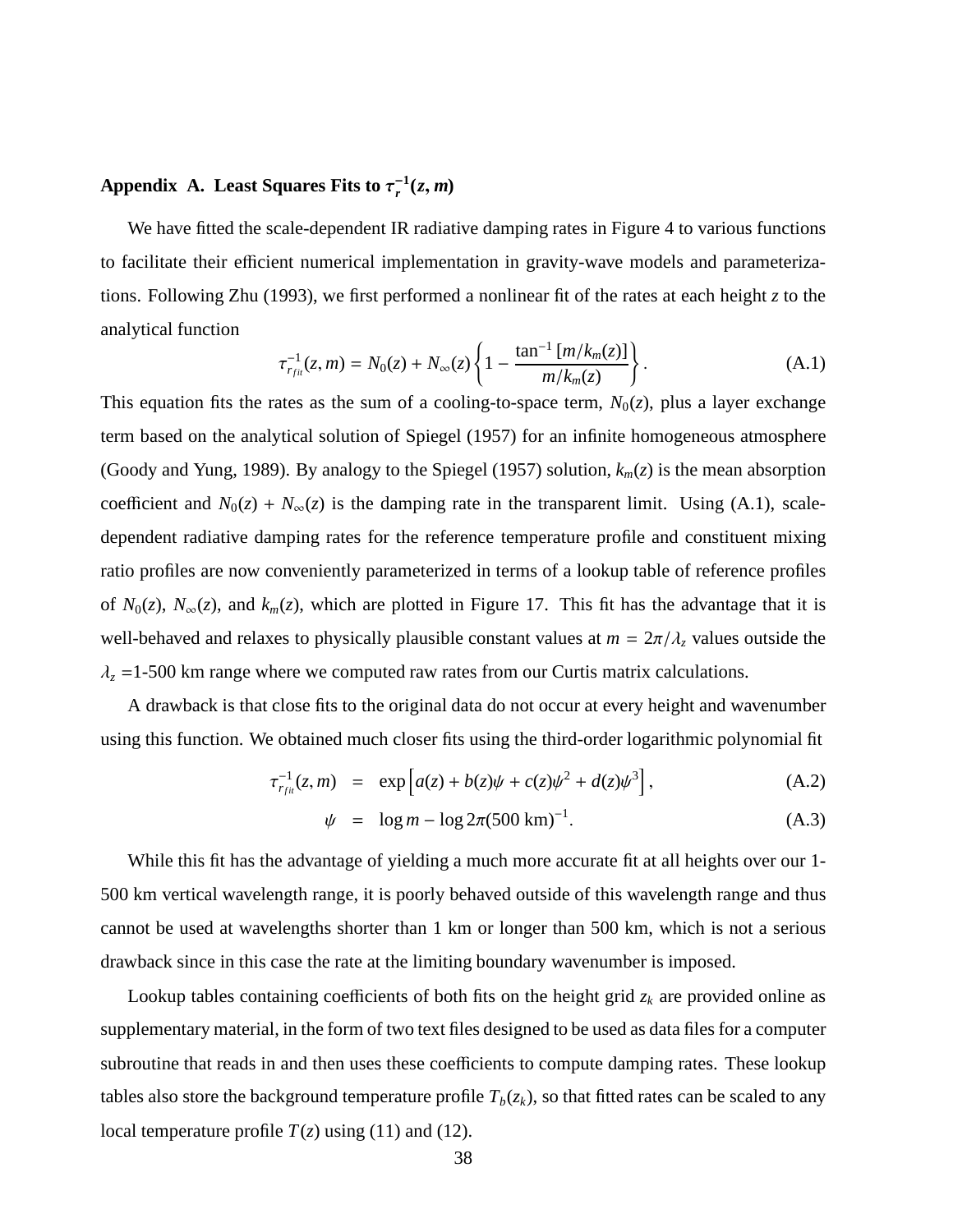## **Appendix B. Anelastic Gravity Wave Model**

Our one-dimensional model of gravity-wave evolution with height is based on the anelastic gravity wave equations of Marks and Eckermann (1995). For use on our height grid *z<sup>k</sup>* , we set the ray time step  $\Delta t$  to  $\Delta z/c_{gz}$ , where  $\Delta z$  =0.5 km is our grid resolution, and

$$
c_{gz} = \frac{-\omega^+ m \left(1 - \frac{f^2}{\omega^+} \right)}{k^2 + l^2 + m^2 + \alpha^2},
$$
\n(B.1)

is the wave's vertical group velocity. We next define a complex vertical wavenumber  $M = m + im_i$ , such that

$$
m_i = \frac{1}{\tau_w c_{gz}},\tag{B.2}
$$

such that momentum flux varies with height above its source altitude  $z > z_s$  as

$$
\mathbf{F}(z) = \mathbf{F}(z_s)S^2(z) \exp\left[-2\int_{z_s}^z m_i(z')dz'\right].
$$
 (B.3)

 $S<sup>2</sup>(z)$  is a scaling factor that accounts for the accumulated loss of momentum flux due to wave breaking (0 ≤  $S(z)$  ≤ 1), and is described below, while  $\exp[-2\int_{z_s}^{z} m_i(z')dz']$  is the time-integrated loss of momentum flux along the ray path due to radiative and viscous damping. In the absence of these dissipative processes, both terms equal unity, whereupon  $\mathbf{F}(z) = \mathbf{F}(z_s)$  and  $\partial \mathbf{F}/\partial z = 0$ .

We initialize momentum flux at the source altitude  $z<sub>s</sub>$  by specifying the wave's peak vertical displacement amplitude  $\hat{\zeta}(z_s)$ , which is then converted into a corresponding action density,

$$
A = \frac{1}{4} \frac{\rho_b(z) P(z) \hat{\zeta}^2}{\omega^+},\tag{B.4}
$$

and momentum flux, **F**, via (14), where the polarization factor

$$
P(z) = \frac{\left(1 + \frac{f^2}{\omega^{+2}}\right)\left(1 - \frac{\omega^{+2}}{N^2}\right)^2}{\left(1 + \frac{\omega^{+2}}{N^2}\right)\left(1 - \frac{f^2}{\omega^{+2}}\right)} + \left(1 - \frac{\omega^{+2}}{N^2}\right)
$$
(B.5)

(an equivalent derivation in terms of horizontal velocity amplitude is given in Appendix B of Marks and Eckermann, 1995). Eqs. (14), (B.1), (B.4) and (B.5) imply that the wave amplitude varies with altitude as

$$
\hat{\zeta}(z) = \hat{\zeta}(z_s) \left[ \frac{S^2(z)P(z_s)\rho_b(z_s)\omega^+(z)c_{gz}(z_s)}{S^2(z_s)P(z)\rho_b(z)\omega^+(z_s)c_{gz}(z)} \right]^{1/2} \exp\left[ -\int_{z_s}^z m_i(z')dz' \right].
$$
\n(B.6)